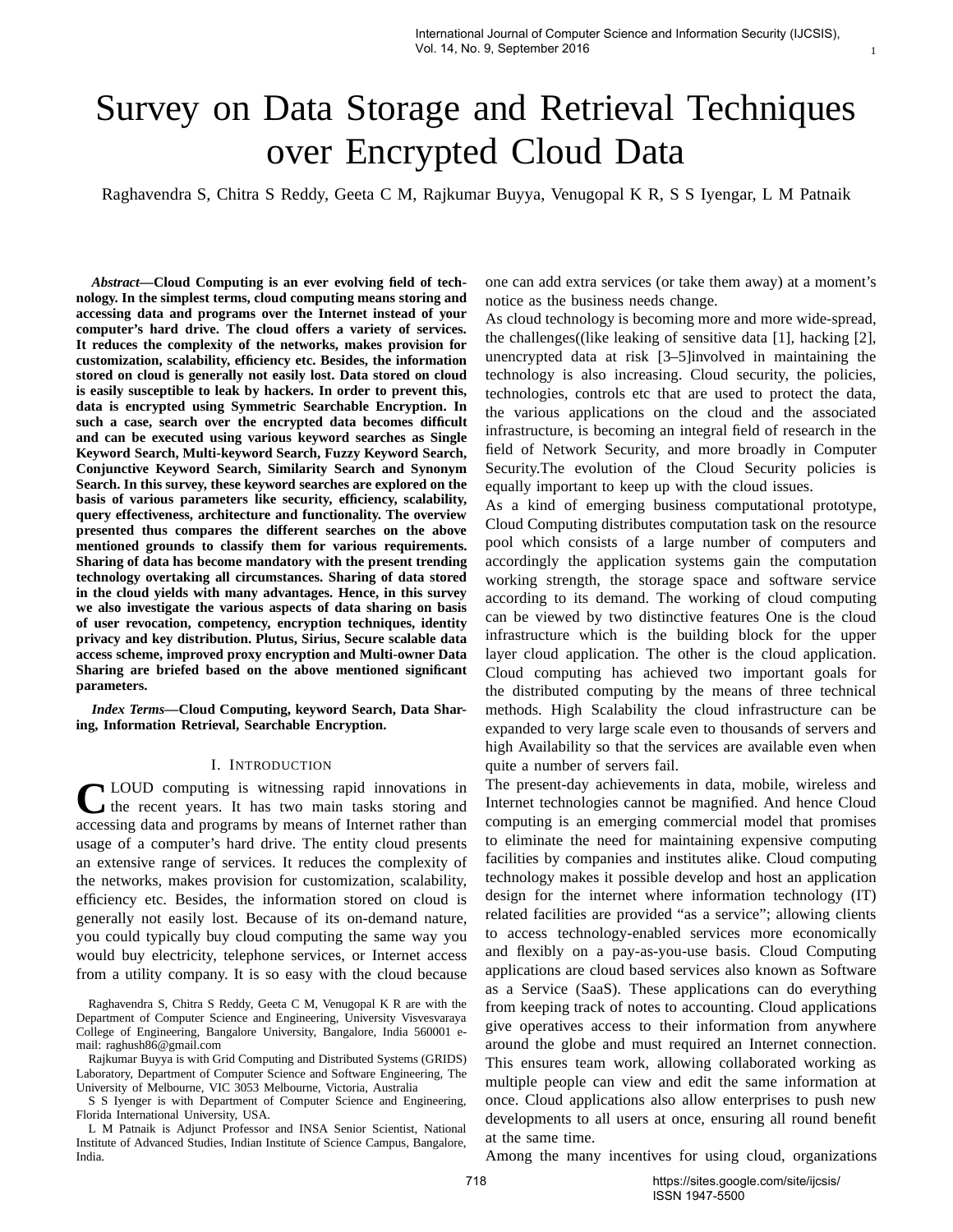are looking into ways to assess some of the applications they plan on employing into their environment through the use of a cloud. The adoption of a hybrid cloud approach consents for testing application workloads that can provide a comfortable environment without an initial investment. An organization would seek to have the additional capacity and availability of an environment when needed on a pay-as you-use basis. With cloud computing, there are now readily available environments personalized for your needs often combining automated provisioning of physical and virtualized resources.

Cloud can offer the leeway of storing files and accessing, retrieving and recovering them from any web enabled interface. We have high availability, speed, scalability and security for the environment at all times. There is also the possibility to store the data either on or off premises depending on the regulatory compliance requirements. Yet another benefit resulting from the use of cloud based on the cost effectiveness of a Disaster Recovery (DR) solution that provides for a faster recovery from a network of different physical locations at a much lower cost that the traditional DR site with fixed resources, a much higher cost and rigid procedures. Cloud-based backup can be one of the solutions where we can automatically dispatch data to any location across the wire without any issues of security, availability and capacity.

Libraries are at the brink of accepting the idea of cloud computing because of its both economic and technological advantages. Sharing resources among various academic libraries through Cloud reduces the overall cost and escalate the efficiency. While the list of the above uses of cloud computing is not exhaustive, it certainly gives reasons to use the cloud while considering the traditional alternatives to increase IT infrastructure flexibility, as well as influence on big data analytics and mobile computing.

*Storage and Retrieval techniques:* Cloud computing is a collection of computing resources used for storing or accessing data from any distant place. Organizations outsource their data on the cloud. Of the many benefits of cloud computing, of which mainly are relief in storage management, global data access and avoidance of capital expenditure on hardware, software and maintenances [6, 7], all these are attributed to the features of on-demand resource availability and pay-as-use concept. The common fact is that many of the organizations encounter obstacles in secure information storage and retrieval on cloud. For resolving these, data comprising of highly confidential data like email, health records, financial transaction and government documents etc has to be encrypted prior to being outsourced to cloud.The possibilities remain that the cloud provider and unauthorized person can breach the security of data stored on the untrusted cloud and obtain it. Data loss and privacy breaches cloud computing systems are reported in [8, 9].

As a result, organizations, health care centres [10] and government are sending the confidential files onto the cloud storage space since they are facing difficulties in maintaining the hardware infrastructure on premises. Many enterprises like Windows Azure, Amazon, IBM etc.. supply cloud services established on basis of IaaS(Infrastructure-as-a-Service). Hence for privacy apprehensions, data intended to be stored is encrypted form; thereafter the owner of the data uploads the data that is encrypted onto the cloud server and later it is retrieved whenever the need arises. Efficient utilization of data stands as a challenge for a enormous number of outsourced data files. An array of data sharing and retreival schemes as shown in Table 1 are available for user accessing data on cloud. Search based on keyword can be titled as one of widespread technique that is made usefor investigating files on encrypted cloud data.Most commonly in plain-text scenarios, keyword search procedures are extensively used and the user is allowed to retrieve chosen files from the storage space.

 $\overline{2}$ 

All the conventional Searchable Symmetric Encryption (SSE)(e.g., [11–15]) paradigms permit a user to examine over cipher text and extract the cipher text securely from the encrypted cloud data by using keywords and not decrypting the stored files.This provisions only techniques like Boolean keyword search devoid of the consideration of any relevance of the document. In a case where enormous number of documents are concerned, Boolean keyword search faces a key disadvantage. It occurs particularly when an user intends to extract matching document for each search request with no prior knowledge of the encrypted cloud data and wishes to examine the entire list of retrieved files, then in such a case it (i) requires huge amount of post-processing in times when examining unrelated files thus producing massive network traffic. (ii) suffers communication overhead.The shortcomings considered above can be resolved with top-k single keyword retrieval techniques [5, 16, 17] and multi-keyword retrieval techniques [18–22].

## II. PRELIMINARIES

# *A. Vector Space Model*

As mentioned earlier and in [5] for a single keyword search, the ranking is done using the TF-IDF scheme while for multikeyword search, it is employed using vector space model to score a file. The vector space model [23] is an algebraic model for representing a file as a vector. Every separate term represents a dimension of the vector; for example, in a file when a term occurs, its weight in the vector is non-zero otherwise is zero. Vector Space Model Scheme supports features like allowing an extent of striking similarity between files and queries and then ranks the files based on their relevance and also supporting multi term and non-binary presentation. Based on the weight or score of a file, files are ranked and presented in the top-k ranked order for a given search.

# *B. Inverted Index*

Inverted index is a kind of indexing structure that contains a list of mappings from the set of keywords to the corresponding set of files containing the keyword in the file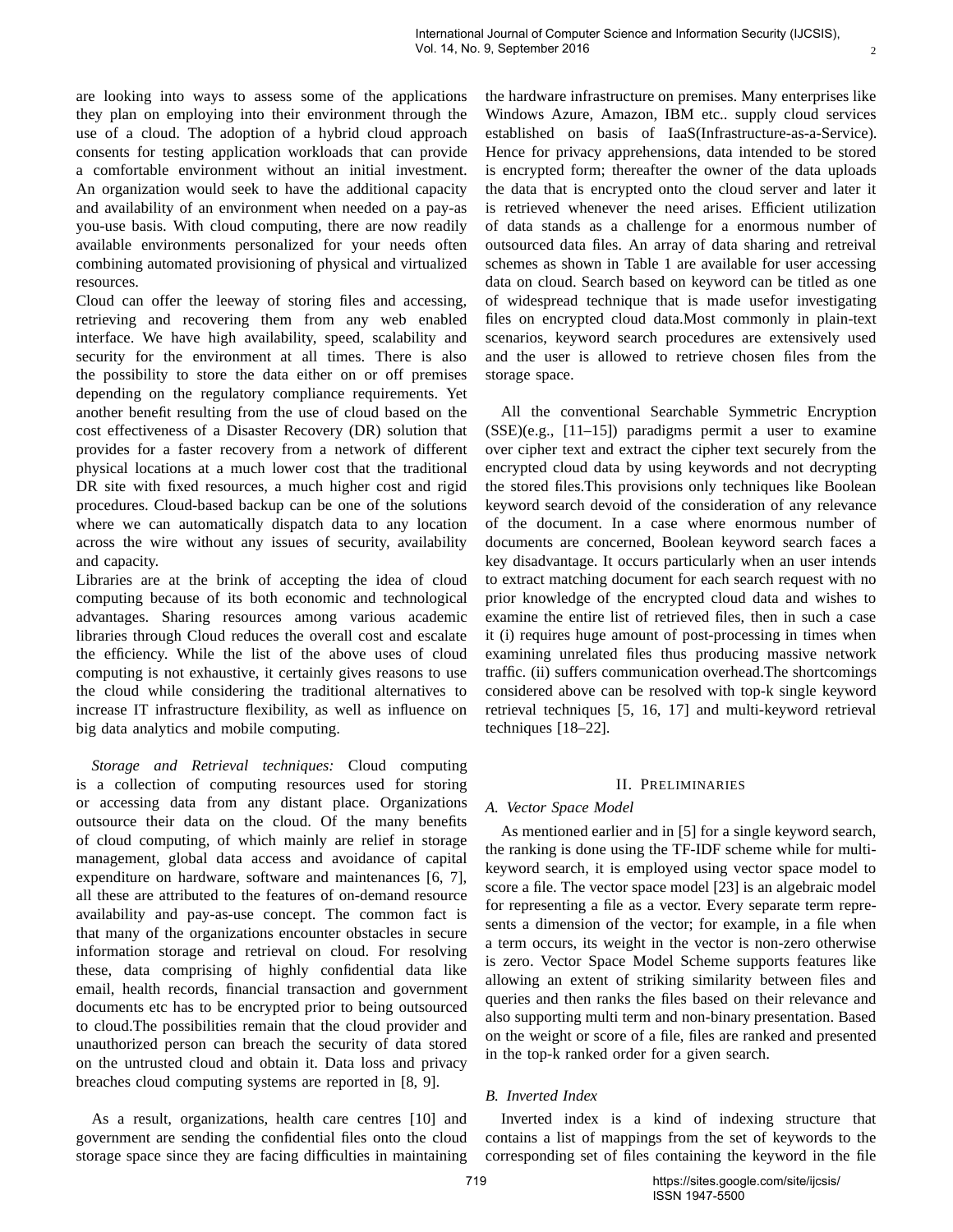3



collection uploaded in the cloud server. For Ranked keyword search scheme, the task of determining the files that are most relevant is typically done by assigning a numerical score, which can be pre-compiled, to each file based on some ranking function.

## *C. Ranking Function*

The Ranked Searchable Symmetric Encryption Scheme(RSSE) is based on keyword search. The search generates a ranked order of the files containing a keyword based on the keyword search request sent to the server by a data user; a ranking function or relevance criteria is required to sort the retrieved encrypted files. The most widely used technique for evaluating relevance score is TF x IDF rule, where TF is term frequency which is the number of times a term or keyword is present in a file and IDF is Inverse Document Frequency that is calculated by dividing the number of the files in the entire collection to the number of files containing the particular keyword being searched by the user. Many variations of the TF x IDF Scheme is available, but none of the variant schemes of  $TF \times IDF$  rule overshadow the other in terms of outcome [24].

## III. SEARCHABLE SYMMETRIC ENCRYPTION

With the concept of data storage in Cloud, Private-key storage is often opted for confidentiality and purpose of data security. In Private-key storage [25–27] when a data user has limited resources, implementation of outsourcing reduces the cost to a minimum for them to store and distribute large amounts of data that is symmetrically encrypted. The reason being that, in regular private-key encryption, data user is not able to retrieve only select segments of their data as search over encrypted data is prevented. In order to solve this issue, proposals have been made for techniques on symmetric encryption with search abilities enabled [11, 28–30]. This paradigm is known as searchable symmetric encryption. The area of searchable encryption has been recognized by DARPA as one of the technical advances that is of significance for security of data for national and private information systems [31].

Another methodology for facilitating symmetric encryption with search abilities is by usage of a secure index [28]. Index can be defined as a data structure where document collections can be stored while supporting efficient keyword search i.e., when provided with a keyword, a pointer to the documents that contain it is given by the index. An index is deemed to be secure if only the data user possessing the trapdoor can perform the search operation for a keyword and also if only the trapdoor can be produced with help of a secret key. If not for the information about trapdoors, no breach of contents by index takes place.

## *A. Public-key searchable encryption*

In the case of searching for data on cloud containing public-key-encrypted data, owner of the decryption key for the encrypted data can be a different person from the other data users who encrypt the data (and direct it to the server).Typically, for a general application a data-user publishes a public key while multiple users send e-mails to the mail server [12, 32]. Any data user with access to the public key can add words to the index, but trapdoors can be generated only by the user who have access to the private key. Trapdoors are used to test for the occurrence of a keyword. The original work on public-key encryption with keyword searches (PEKS) have shown how to build a public-key encryption scheme that hides even the access pattern [12].This construction, however, has an overhead in search time that is proportional to the square root of the database size, which is far less efficient then the best private-key solutions[33].

## *B. Private-key searchable encryption*

In the case of exploring a private-key-encrypted data, the data user encodes the data; so that it can be organized in a random manner way (before encryption) and additional data structures are included so as to provide an efficient access of required data. For allowing an user with the private key to access data, the data and data structures are encrypted and stored on the server. In this method, the rudimentary job of the user of preprocessing data is at least as large as the data,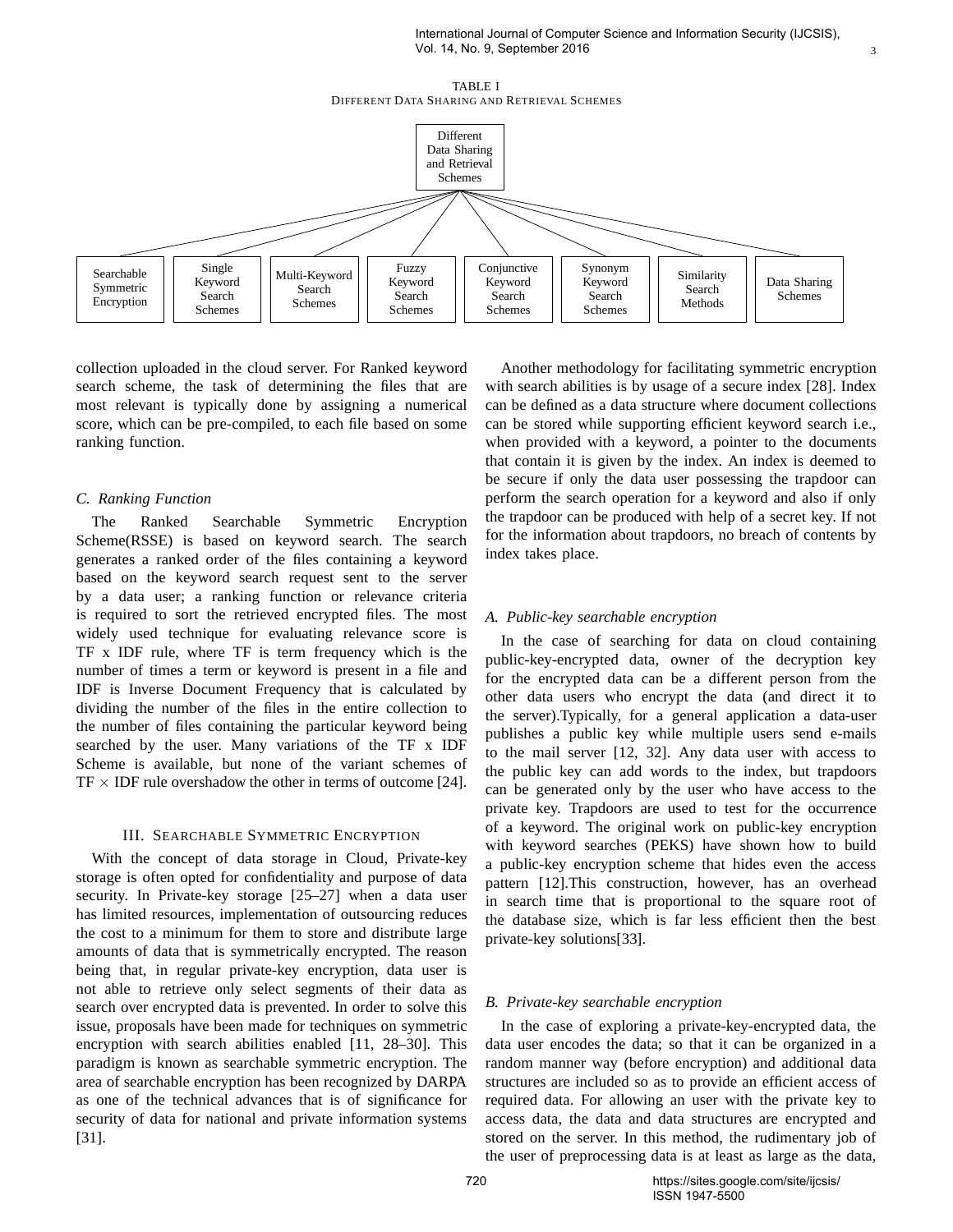but the work following that of accessing the data is quite trivial in comparison to the extent of the data for both to the user and the server. Moreover, the entire information about the user's access pattern can be concealed [34, 35].

Song et al., [11] have described different practical techniques for search on encrypted data. The Crypto Systems are secure for encrypted data and untrusted server cannot learn any thing about the plain text based on the search results. Two techniques viz, Hidden queries and query isolation are introduced in this work. The hidden queries searches word without revealing the information to the server and query isolation server learns nothing except the search results. The algorithms are simple, fast, without space and communication overhead. Sequential scan is not efficient and is slow for a large number of documents.

Wang et al., [36] have proposed keyword search encryption technique to resolve the problem of encrypted data through query limitation. The suggested methodology combines the fine-grained access control and keyword search encryption to make available access controls of several users in the cloud setting characterized by encrypted data security. The downside of this scheme is that as the number of access categories of the search files increases, the number of query tokens escalates. The paradigm provides data fortification with high secure strength.

Liu et al., [37] have investigated an efficient privacy preserving keyword search scheme in cloud computing. The cloud server provider does not know any information about specified keywords and encrypted emails. It is able to protect user data and user queried keyword during search process.The construction is based on bilinear maps on elliptic curve to build an efficient Identity-Based Encryption (IBE)[38] and security is based on Bilinear Diffe-Hellman(BDH) assumption. The scheme is semantically secure but the experiment is not performed on the encrypted data.

Jiang et al., [39] have presented a new approach to construct efficient Disjunctively Oblivious Keyword Search (DOKS) protocol which permits fast search and short cipher-text. It provides strong privacy on users side and cloud storage providers. The computation and storage space is less compared to previous Oblivious Keyword Search (OKS) protocols. The privacy and efficiency are better in DOKS protocol. The user submits two search keywords that are not distinguishable and need not know the relation between the cipher-text of the document and search keywords. The matching documents retrieve without revealing statistical information on the search query but the scheme does not support multi-keyword search.

Kumarverma et al., [40] have examined a new Dictionary and Lingual Keyword based Secure Search Scheme for encrypted data stored in the cloud. The technique is to acquire precise encrypted cloud data by using multilingual search queries, phonetic as well as keeping the integrity

of data stored in the cloud.The time is reduced to search documents on encrypted cloud data but distribution of dynamic key to enable stronger security and reducing computational cost at user end are not addressed.

4

Goldreich et al., [35] have proposed oblivious RAM that uses Square-root algorithm and hierarchical solution. RAMs allow clients to completely hide the data access patterns from the cloud server provider. It can be used in conjunction with encryption, to enable stronger privacy guarantees. However, utilising oblivious RAM usually brings exponential number of interactions between the user and the server for each search request.

Goh et al., [28] have outlined a secure index and framed a security paradigm designed for indexes and is known as semantic security against adaptive chosen keyword attack  $(ind - cka)$ . Secure indexes can be used for examining over encrypted data only in multi-user groups, as the encrypted data files and its' indexes stored at the remote server are regularly apprised. An efficient  $ind - cka$  secure index paradigm called  $z - i dx$  using pseudo-random functions and Bloom filters is developed. in addition, to execute searches over encrypted data that is stored on a remote server accumulated hashing schemes, encrypted and searchable audit logs, database that allows for private queries using a semi-trusted third party, and testing set membership securely are built. This search paradigm has high efficiency, with  $O(1)$  search time per file, and takes care of compressed data, variable length words, Boolean and certain regular expression queries.  $z - i dx$  indexes sacrifices access pattern privacy for efficiency.

Lu et al., [41] designed a novel cryptographic primitive range predicate encryption - to build a Logarithmic Search over Encrypted Data (LSED) system. This scheme is provably secure with regard to plain-text confidentiality, predicate privacy and supports logarithmic search over encrypted data, query authentication and secure data update. The LSED system reveal the access patterns of cipher texts to the cloud server. Moreover, all database update operation and query authorization relies on the database owner which becomes a single point of failure.

Xia et al., [42] proposed a scheme for basic similarity search over encrypted images based on a secure transformation method that protected the information about features, and do not degrade the result accuracy. The proposed scheme protect the confidentiality of image database, feature vectors, and user's query. Moreover, the image owner could update the encrypted image database as well as the secure index quite easily. This scheme assure the confidentiality of the data, result accuracy and query unlinkability. The time complexity of query on invert index is  $O(n)$ , which can be further enhanced by using better index to reduce search time.

Pang et al., [43] presented a general framework for multiuser noisy-keyword-based searchable symmetric encryption in a fault-tolerant manner. Existing efforts on multi-user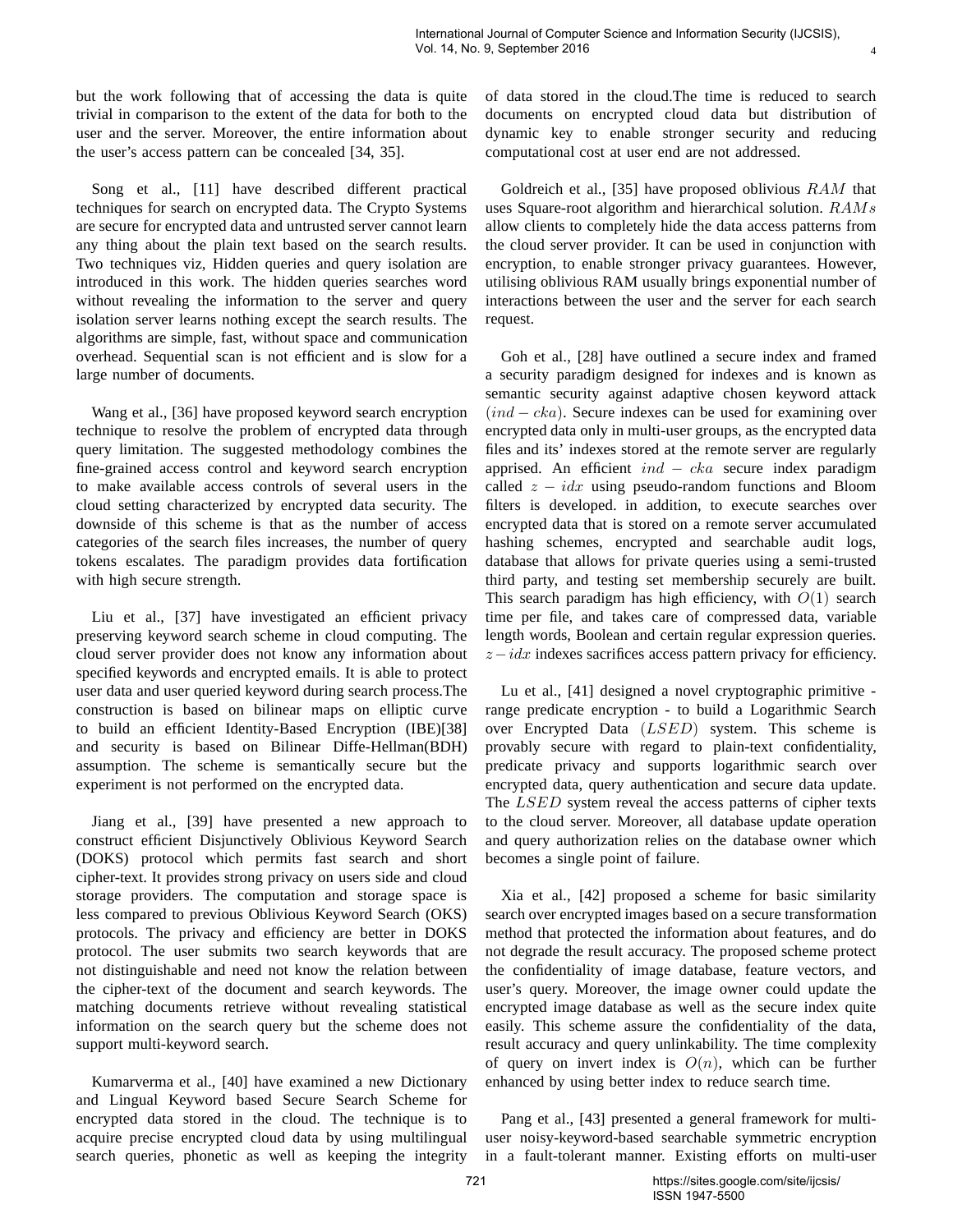searchable symmetric encryption (SSE) have focused on exact keyword search, but these results are not applied to the situation where the keywords associated with the files are noisy data. A construction which combines a single-user noisy-keyword-based SSE scheme with a private-key dynamic broadcast encryption scheme is designed. This scheme permits the dataowner to efficiently and dynamically revoke the users. It allowes the authorised users to search the encrypted document set using their chosen noisy keywords with the assistance from an honest-but-curious server. It is secure and correctly realises the goal of multi-user noisy keyword search.

Gu et al., [44] proposed Public Key Encryption with Keyword Search  $(PEKS)$  scheme using lattices.  $PEKS$  is a method for searching on encrypted data. It enables the user to send a secret value  $T_w$  to a server. It enables the server to place all encrypted messages containing the keyword, but without learning anything, but with a probabilistic consistency. The scheme is secure with the hardness of the standard Learning With Errors  $(LWE)$ . The scheme focuses on security but not on computation cost.

Wang et al., [45] established Static Index  $(SI)$  and Dynamic Index (DI) for Public-key Encryption with Keyword Search  $(PEKS)$  to make search secure and efficient. SI and  $DI$  help  $PEKS$  to decrease the load respectively in two parts: If data users are searching queried keyword for the first time, SI is used or else, DI is used, SI and DI are concurrently functional with  $PEKS$  and enhanced as Secure Hybrid Indexed Search (SHIS) scheme that uses deterministic encryption  $(DE)$  and is convergent. SHIS is improved further for multiple-receiver applications but this extension, support only for one keyword searchable ciphertext.

#### IV. SINGLE KEYWORD SEARCH

There are many encryption schemes [11–13, 28, 30, 46, 47] available to a data owner to encrypt data for purpose of privacy or security. This leads to impediments for a data user to search the necessary files from a range of encrypted files. If the environment outsourcing is the cloud data is minor, the traditional searchable encryption schemes are compatible with Boolean Keyword Search allowing the user to search the encrypted data of the cloud without a violation to the data privacy. But the case does not stand to be supported the same way in case of outsized cloud environment. In such cases, the user has to review each one of the voluminous number of retrieved files without decrypting the same which only results in post processing overhead. Also this leads to network traffic and undesirable computational cost. To overcome these significant drawbacks and also to warrant file retrieval accuracy, ranked keyword search is preferred. In [48] ranked keyword is defined to enhance system usability by returning the matching files in a ranked order with respect to certain relevance criteria (e.g., keyword frequency), thus making one step closer toward practical deployment of privacy-preserving



5

Fig. 1. Single Keyword Search Model

data hosting services in the context of Cloud Computing.

In [5], a proposal is made to integrate Order Preserving Symmetric Encryption (OPSE)[49] in order to prevent privacy breach of the data through knowledge of relevance score that may indicate frequency information. This is implemented by transforming the data to acquire a one-to-many order preserving mapping technique to protect sensitive data whilst also providing the facility of ranked keyword search over the data.

The key components of a basic encrypted data accommodating cloud is: Data Owner, Data User and Cloud Server (as shown in Figure 1). The Data Owner uploads the data content i.e., compilation of a number of files into the cloud whilst maintaining the privacy of the data through secured encryption. Although the data is encrypted the ability to search through the files is retained. To achieve this, the data owner outsources the collection of files and a secure searchable index to the cloud. The searchable index is prepared by the data owner and is a list of discrete keywords extracted from the compilation of files. When an approved user attempts to search for a keyword, a search request in the form of a trapdoor is generated in relation to the keyword. Upon receiving the request, the index stored on the cloud sever is searched and the set of files containing the keyword is returned to the user. As the concept of ranked keyword search goes, the set of files returned to the user are in a ranked order based on particular criteria (e.g. keyword frequency and other ways similarly). This return of files in a ranked manner is carried out in such a way that little or nothing is leaked from the sensitive file information. If the user mentions a value k then efficient file retrieval happens where top-k ranked files are returned to the user thus reducing the overhead cost. The outsourced file collection in cloud is provided with facilities to both access the file and to modify or revise frequently [50–52]

Wang et al., [5] have defined the problem of secure ranked keyword search over encrypted cloud data and provides effective protocol, that fulfils secure ranked search functionality with little relevance of score information leakage against keyword privacy. The secure ranked keyword search scheme is strong security compared to SSE. The Order Preserving Mapping (OPM) technique is used for ranking the searched file over encrypted cloud data. The OPM technique protects the sensitive score information from the cloud provider. This method is highly efficient but they lead to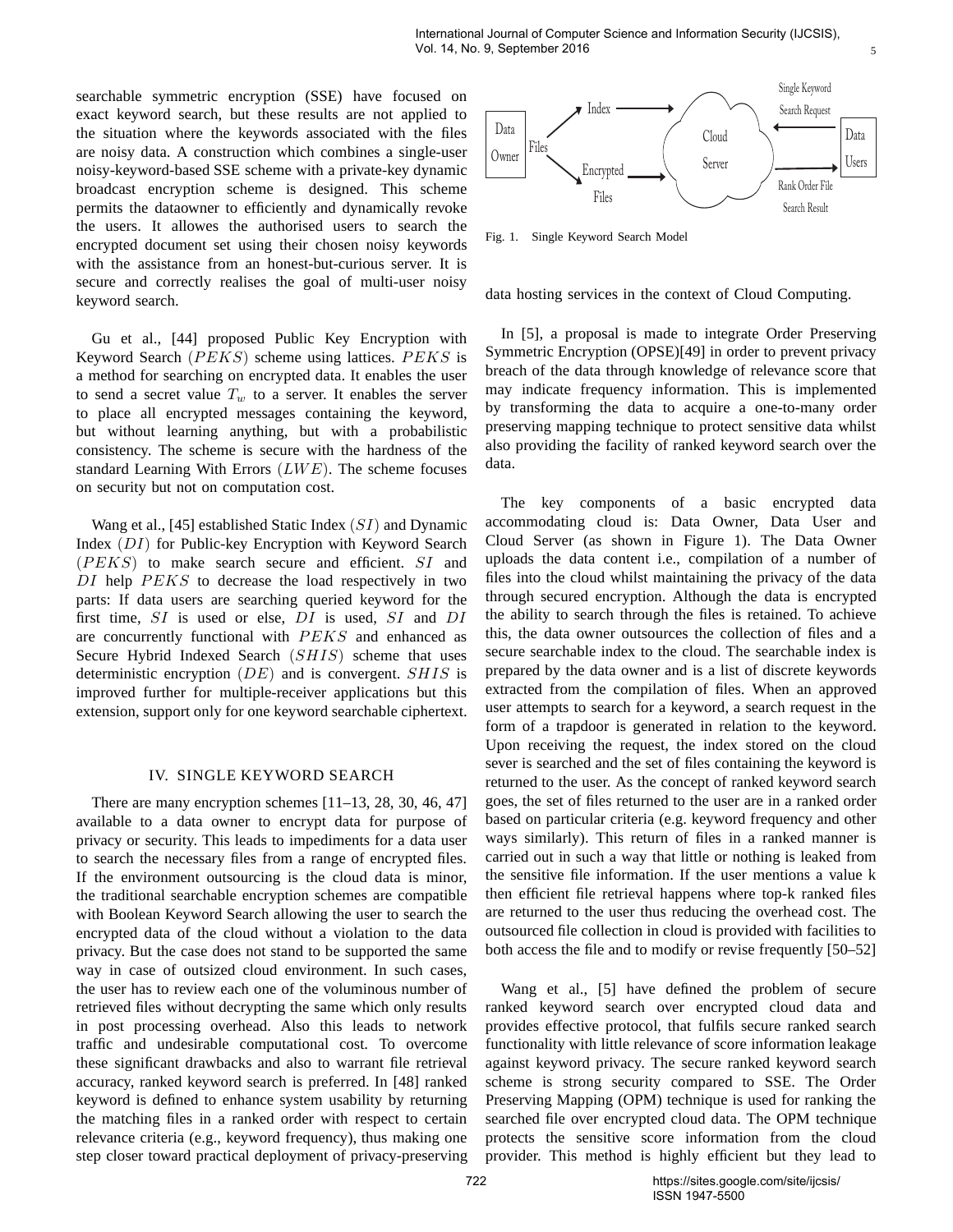collisions in the network. Computation cost increases when encrypted data is used in secure ranked keyword search.

Zerr et al., [16] have proposed Zerber+R - a ranking paradigm that allows privacy-preserving top- $k$  retrieval from an outsourced inverted index. A suggestion for use of a relevance score transformation function is seen here, that causes relevance scores of various terms identical, so much so that even if data is stored on an untrusted server, information about the indexed data is not revealed. Tests on two real-world data sets concludes that Zerber+R causes cost effective usage of bandwidth and proposes retrieval properties that can be compared with that of an ordinary inverted index. The system paradigm provides support only for a sequence of single term top- $k$  queries.

Cheng et al., [53] have proposed a novel VF-CAN indexing scheme which integrates Content Addressable Network (CAN) based on routing protocol and the Improved Vector Approximation file (VA-file) index in the cloud. VF-CAN scheme reduces the index storage space and improves query performance effectively. The protocol focuses on the establishment of the local index and publishing of global index, but does not concentrate on the index maintenance.

Boldyreva et al., [49] have developed Order-Preserving Symmetric Encryption  $(OPE)$ , which permits efficient range queries on encrypted data.  $OPE$  is a deterministic encryption scheme whose encryption function preserves numerical ordering of the plaintexts. It provides the best-possible security under the order-preserving constraint applications based on pseudo randomness of an underlying block cipher. It leaks more information about the plaintexts than just their ordering.

Buyrukbilen et al.,[54] designed a Privacy-Preserving Ranked Search on Public-Key Encrypted Data. This scheme employs a sample indexing structure, homomorphic encryption and private information retrieval protocols to process queries in a privacy-preserving manner. The query response time reduces by several orders of magnitude but has storage overhead and increased computation cost.

Kuzu et al.,[55] have proposed an efficient scheme for similarity search over encrypted data. The Locality Sensitive Hashing  $(LSH)$  algorithm is used for fast near neighbor search in high dimensional spaces. LSH provides fast similarity search in the environment of encrypted data. The experimental datasets are not in large size.

Liu et al.,[56] have investigated the features of cloud storage services and proposed a Secure and Privacy Preserving Keyword Searching (SPKS) scheme, that allows the Cloud Service Provider to return only files containing queried keywords specified by the users. It scales down both the computational and communication overhead in decryption for users, with the condition of preserving user data privacy and user querying privacy. The SPKS scheme incurs storage overhead.

Cong et al., [48] designed a statistical measure approach known as Ranked Searchable Symmetric Encryption (RSSE) was introduced Information Retrieval and text mining to embed the weight information i.e., relevance score of each file while establishing the searchable index before outsourcing the encrypted file collection. A one-to-many Order-Preserving mapping technique integrated crypto primitive and Order-Preserving Symmetric Encryption (OPSE).

6

Yuan *et al.,* [57] propose privacy-preserving search method over encrypted data in the cloud which is implemented using minhash functions. The main advantage of this method is the capability of multi keyword search in a single query. It uses two algorithms, Index Generation to generate the index and Document Retrieval to limit to retrieve only top documents. The second algorithm i,e Two-Server Secure Search and Document Retrieval searches keywords from the file server and provides adaptive semantic security.

# V. MULTI KEYWORD SEARCH

Presently, many companies are embracing cloud computing. One of the major concerns regarding cloud computing has always been security. Encryption in cloud computing are still growing and unstable [58, 59]. There are different kinds of encryption schemes for securing data in the cloud and sometimes integrated within a system. Whenever an enterprise decides to move its applications to the cloud, it considers several aspects regarding security. And the main goal of encryption is to ensure that data accumulated in the cloud is protected against unauthorized access. Access to sensitive user data by other third parties is an interruption of privacy and it should never occur.

Encryption is not a guaranteed method and even if encryption is the most effective way of data protection, it has a certain drawbacks. Even if a cloud service provider provides encryption, the possibility of the keys being accessed by them is certain. The encryption keys should be managed securely in order for it to work effectively. And also when encrypted information is stored in the cloud, the keys for encryption should be kept separately, accessible by the end user. Key management includes creation, use, distribution, and destruction of encrypted keys and the toughest part is to manage in cryptosystems.

Some of the issues with encryption key management in the cloud are the possibilities of insider attack. Keys can be accessed or crept by employees without the knowledge of the end users. Encryption keys are susceptible to data breaches. If the same pair of keys is used on all your machines, then a hacker can gain access to all your cloud data and information just by compromising one of those machines. The keys for all accounts need to be managed properly. It is a challenge to catalog proper accounts with their respective keys in a fast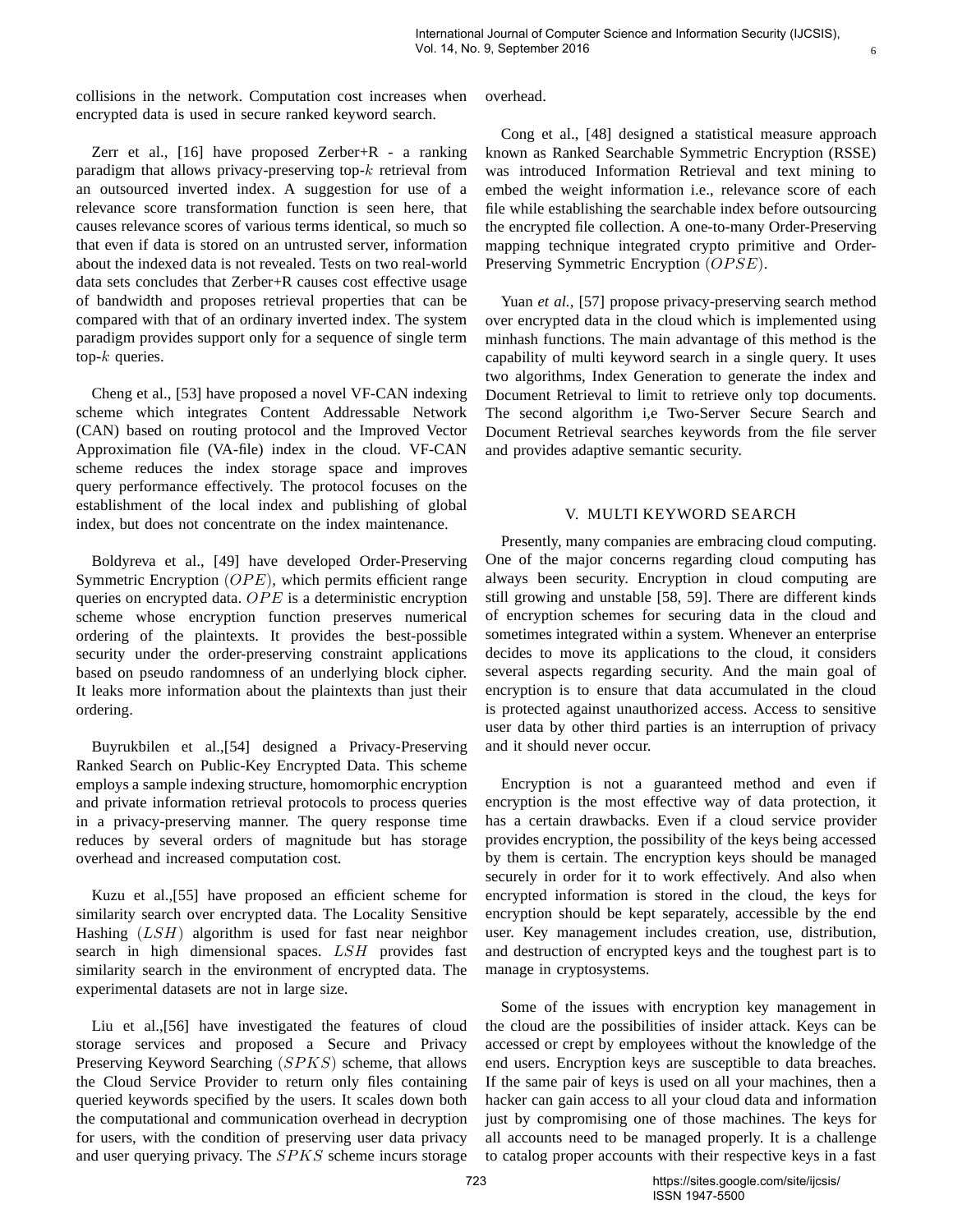

Fig. 2. Multi-Keyword Search Model

and effective manner.

Across the globe, enormous amount of outsourced information are stored and retrieved. In the process, various nuisances regarding data security arise during while providing retrieval and searching procedures. Bearing the various security concerns into consideration, the solution for protection is to upload data into the cloud server after encryption. Retrieval of precise information is challenging over encrypted data stored in cloud. To solve these problems, the paradigm Enhanced Multi-keyword top-k Search and Retrieval (EMTR) scheme is used, and this scheme presents good accuracy and efficiency. On the first note, the document is estimated efficiently using inverted indexing. Thereafter, the data user can send in any number of keyword search queries and for all the keywords that appear in the document, a relevance score is calculated for the document and the relevant document is retrieved from cloud storage as shown in Figure 2 [14]. A new rating method for extracting documents of highest rank from the set of data files that causes not able speedup over inverted subjective indexing.This analysis showcases that the suggested arrangement has successfully achieved high accuracy in developing the quality of search over encrypted data and efficient recovery of data at high speed to an extent but at the same time the efficiency has been negotiated [5, 48]. Searchable symmetric encryption (SSE) allows retrieval of encrypted data from cloud server [11–13, 28, 30, 33, 60–62]. More importantly, data security [63, 64] of searchable symmetric encryption (SSE) in cloud computing is the main focus. Issues in data privacy are withdrawn from the concept of similarity relevance and scheme robustness and later proven that the server side ranking made on the basis of order-preserving encryption (OPE) invariably breaches privacy of data stored in cloud. In order to resolve this issue, a two round searchable encryption (TRSE) strategy [65] that strengthens top-k multi-keyword search is put forward, where unique technologies like homomorphic encryption and vector space model is engaged. Vector space paradigm delivers ample search accuracy, and homomorphic encryption that enables users to be involved in the ranking while a bulk margin of the computing work is done on server-side by performing operations only on ciphertext. In this manner, breach of information is avoided and data security is preserved. Comprehensive security analysis and performance analysis depict that the paradigm put forth ensures high security and high efficiency.

Ning et al., [18] have proposed the model of privacy preserving Multi-keyword Ranked Search over Encrypted cloud data (MRSE) and have developed a set of strict privacy requisites for utilization system of secure cloud data. Searchable encryption technique aids in extracting data files from the cloud data centers. A secure k-Nearest Neighbor (kNN) technique was executed in the MRSE Scheme, where in two threat paradigms - Cipher-text Model and Background Model are examined with reference to factors as privacy and efficiency in multi-keyword ranked search.

7

Sun et al., [66] have proposed a secure and efficient dynamic multi-keyword ranked search(DMRS) scheme over encrypted data and it also renders aid for dynamic update operations such as deletion and insertion of data files. The index tree is built on the basis of vector space model which delivers flexible update operations. Cosine similarity measure provide precise search result that is ranked. In order to develop search efficiency and security Greedy depth-first traverse strategy algorithm and the known cipher-text threat model are used. Dynamic multi-keyword ranked search scheme have communication and storage overhead.

Orecik et al., [67] developed an efficient privacy-preserving search over encrypted cloud data that makes use of minhash functions in order to develop the accuracy rate. The benefits of this paradigm are multi keyword search in a single query and effective ranking capability established on the basis of term frequency and inverse document frequency. Secure Multi-Keyword Search Method is effective, efficient and privacy-preserving, yet the server computation is more.

Sun et al., [68] proposed a Verifiable Privacy-Preserving Multi-keyword Text Search (MTS) scheme with ranking based on similarity. The term frequency and vector space model with cosine similarity measure are used to build a search index, to obtain precise search results. A tree-based index structure and multi-dimensional (MD) algorithm provides improved search efficiency than linear search. Issues in security for two threat models are addressed i.e, known cipher-text model and known background model. The search process is verifiable in case the user wants to confirm authenticity of the returned search results. Performance is developed in terms of efficiency and privacy but computation complexity is high.

Yu et al., [65] have established a Two-Round Searchable Encryption (TRSE) scheme that provisions top- $k$  multi keyword retrieval from the cloud storage system. Using SSE technique encrypted data is retrieved from the cloud. The vector space paradigm aids in providing sufficient search accuracy. Searched data is ranked by employing homomorphic encryption. The TRSE scheme ensures high security and high efficiency for small datasets. The data user first encrypts and thereafter sends the cipher-text to the cloud server. The scope of the cipher-text is too huge. Hence, the encrypted trapdoor size too is similarly quite large for communication. The computation overhead on server side is dependent on  $TF - IDF$  weights to calculate relevance score for each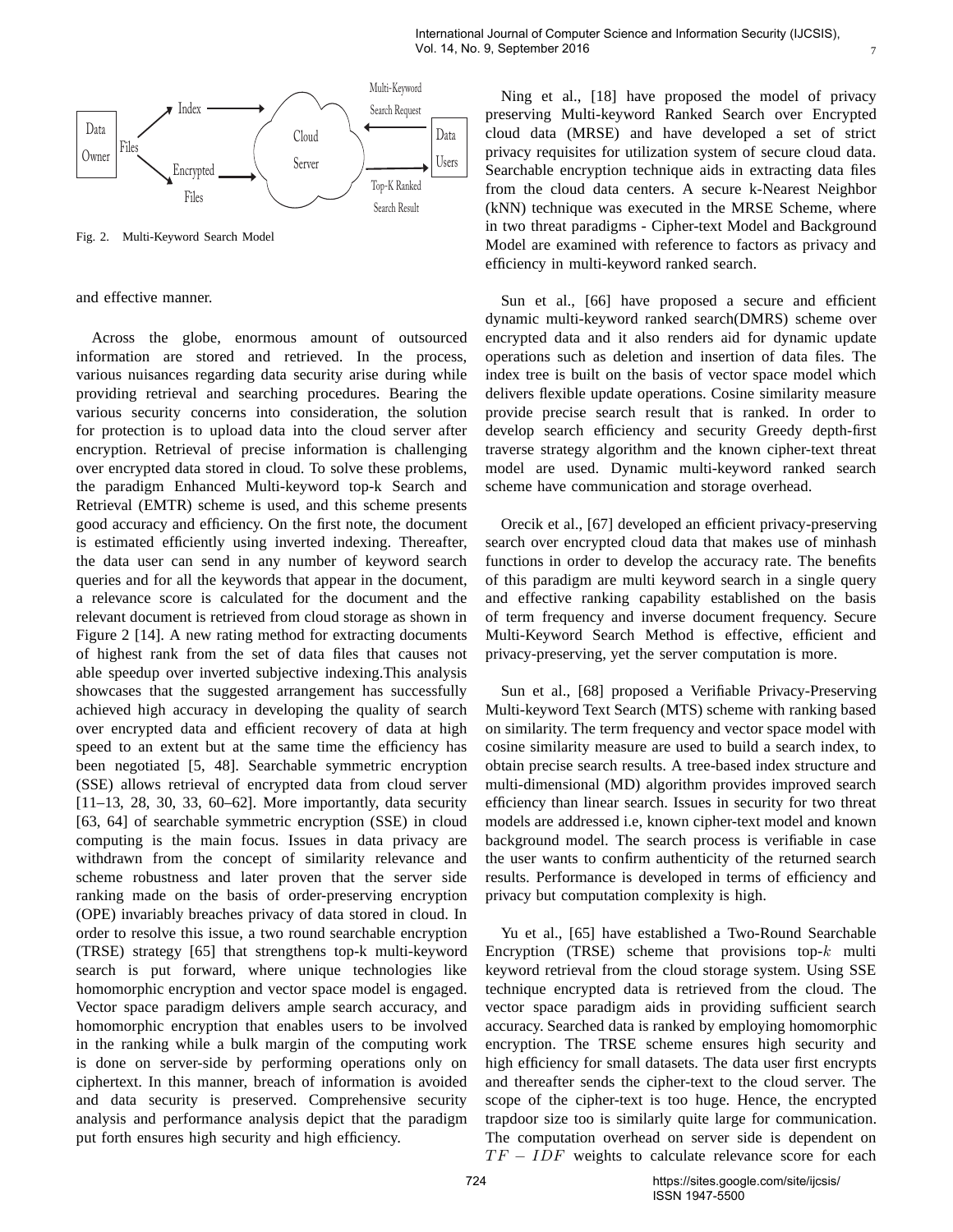keyword search request.

Li et al., [69] have designed a scalable framework for Authorised Private Keyword Search (APKS) over encrypted data in Cloud Computing based on Hierarchical Predicate Encryption  $(HPE)$ . In this framework, every user obtained searching capabilities authorisation from Local Trusted Authority  $(LTA)$ .  $AKPS$  enabled multi-keyword search, allowing delegation and revocation of search capabilities. The major disadvantage is that APKS does not prevent keyword attack.

Orencik et al., [70] developed a scheme based on Public Information Retrieval  $(PIR)$  that permits multi-keyword queries with ranking facility. Symmetric- key encryption method is used for file encryption rather than public-key encryption. An efficient ranking approach based on term frequency of keywords is utilized that returns highly relevant documents corresponding to submitted search words. This scheme increases the efficiency with the help of the blinded encryption technique in accessing the contents of the retrieved documents without leaking them to other parties.

Chen et al.,[71] developed an Efficient and secure Semantic Multi-Keyword Ranked Search over Encrypted Cloud data. Latent Semantic Analysis (LSA) is used to reveal the relationship between terms and documents. This scheme utilize k-Nearest Neighbor  $(k - NN)$  and returns the files containing the terms semantically related to the query keyword. The experimental results of LSA are better than Multi-keyword Ranked Search over Encrypted Cloud  $Data(MSRE)$  scheme. The matrix index file utilises large storage space compared to other schemes.

Li et al.,[72] have designed a well-organised multikeyword ranked retrieval scheme with Johnson-Lindenstrauss  $(JL)$  transform over encrypted cloud data. The search technique having problem of low accuracy by directly using JL transform is overcome with Optimized Maximum Query method to build an efficient trapdoor. This scheme significantly reduces the space complexity but has computation overhead.

Zhang et al.,[73] addressed the issue of secure ranked multi-keyword search for multiple data owners and multiple data users in the cloud computing environment. The scheme enables authorised data users to achieve protected, convenient and efficient search over multiple data owner's data that is encrypted with different secret keys to rank the search results and preserve the privacy of relevance scores between keywords and files. A new Additive Order and Privacy Preserving Function family is proposed. This scheme suits for large scale datasets. Additional computation and storage cost is the overhead.

Li et al.,[74] presented a flexible Multi-Keyword Query Scheme, called  $MKQE$ , that supports partitioned matrices approach where trapdoor generation algorithm is designed to search queried keyword. Keyword weights and user access



8

Fig. 3. Fuzzy Keyword Search Model

history is taken into consideration to display the queried keyword results.  $MKQE$  scales down both the dictionary reconstruction overhead and the file index re-encryption time as new keywords and files are added.

Sun *et al.,* [75] formulate a privacy-preserving multikeyword text search (MTS) scheme along with similaritybased ranking. The proposed model develops search index based on TF-IDF and vector space model along with cosine similarity measure that supports multi-keyword search and ranking method and gives accurate search result. By using a tree-based index structure and adapting methods for multi-dimensional (MD) algorithm, it proves that the practical search efficiency is better than linear search. Two secure index schemes have been proposed to meet the privacy requirement.

## VI. FUZZY KEYWORD SEARCH

## *A. Advantages over other models*

Other models do not support on-the-fly search of the keyword and cannot tolerate minor inconsistencies and typographical errors in the keyword. Fuzzy keyword search greatly enhances system usability by returning the matching files when users searching inputs exactly match the predefined keywords or the closest possible matching files based on keyword similarity semantics, when exact match fails.

## *B. System Architecture*

The basic fuzzy keyword search system is similar to the systems of traditional keyword search systems and is divided in three parts: Data owner, Cloud server and Data searcher as shown in Figure 3. When a user searches for a keyword, a search request is sent to the cloud server. The cloud server then examines its local index and sends the result to the user. The user upon receiving the query result can perform an array of operations such as download, edit or remove the file from server using a file identifier.

## *C. Wildcard-based fuzzy*

An user may commit an error while typing the keyword i.e., a typographical error at any position index in the keyword. In the Wildcard based fuzzy system, for keyword search request that the user sends to the server, all possible modifications of the keyword are listed and searched. This is done irrespective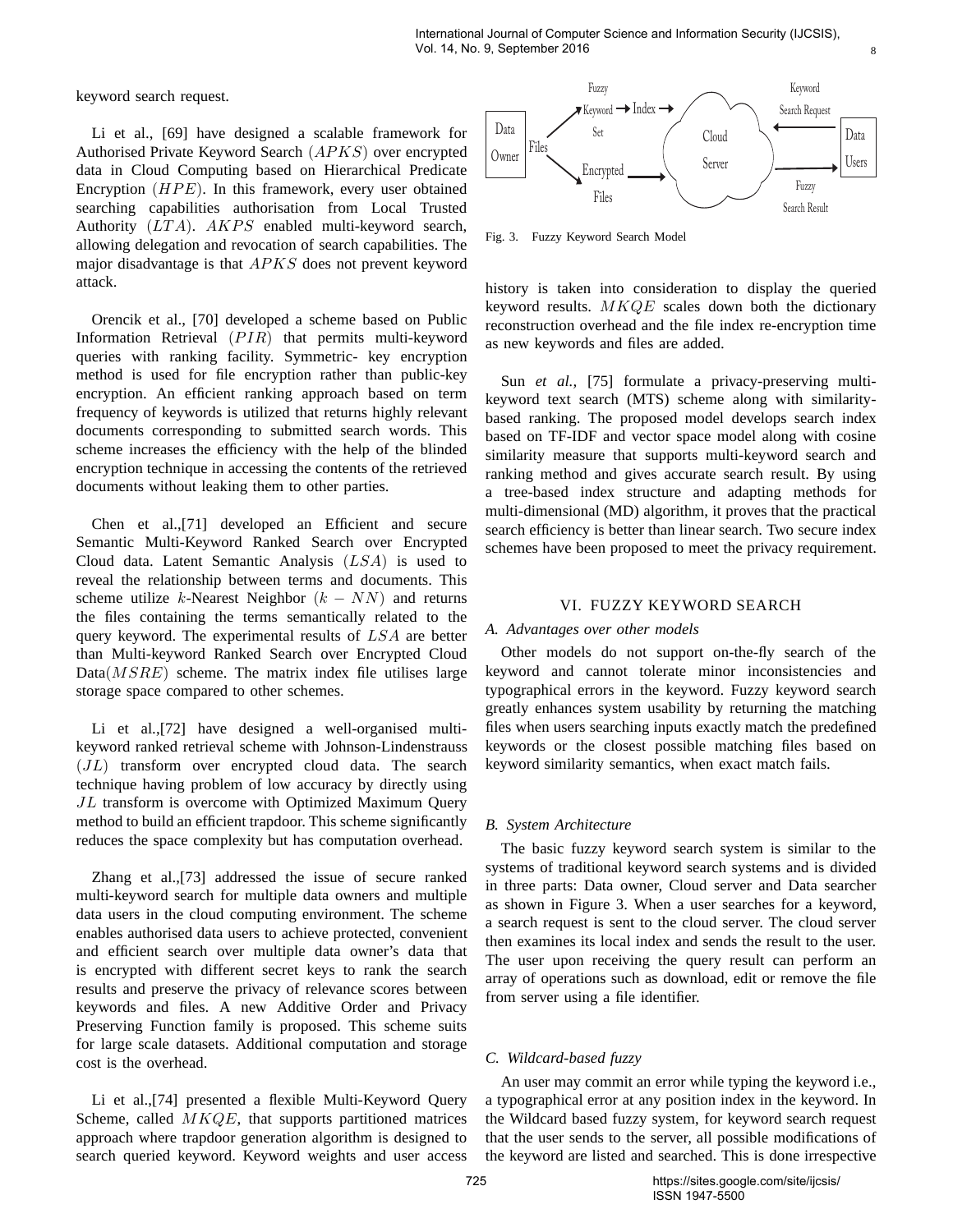of the position where the operation occurs. Based on reviewing the list, in [76] the authors have proposed to use a wildcard to denote edit operations at the same position. The wildcard based fuzzy set edit's distance to solve the problems. For example, for the keyword CASTLE with the pre-set edit distance 1, its wildcard based fuzzy keyword set can be constructed as CASTLE, 1 = CASTLE, \*CASTLE,\*ASTLE, C\*ASTLE, C\*STLE, CA\*STLE, CA\*TLE...CASTLE\*.

# *D. Gram – Based Technique*

Gram- Based Technique is another efficient way of performing Fuzzy keyword search. In this search, a fuzzy set is built on basis of grams. Gram can be defined as substring of a given string which is used as a signature for an approximated efficient search. In general, grams is used while constructing an inverted index for approximate string search. In [76] the authors use gram for the matching purpose. It utilizes the fact that any primitive edit operation affects at most one specific character of the keyword, leaving all the remaining characters untouched. In other words, the relative order of the remaining characters after the primitive operations is always kept the same before the operations.

For example, the gram-based fuzzy set CASTLE, 1 for keyword CASTLE can be constructed as CASTLE, CSTLE, CATLE, CASLE, CASTE, CASTL, ASTLE.

Function Variable Meaning [77] Mkey - The master key which is owned by the server

FN - Name of the file

word - Word in the fuzzy keyword set

Key - The key which is used to encrypted the word

Fid - Generated by using the file name

 $f1(x)$  - One of the hash functions

Keyword Trapdoor - The encrypted keyword

 $f2(x)$  - The other hash function

Index Trapdoor - Generated by using keyword trapdoor and Fid

Bloom filter Index - The index build in bloom filter.

# *E. Detailed Procedures and System Security*

The fuzzy keyword search runs as follows: A fuzzy keyword set is built by the data owner to basis of the wildcard based fuzzy method, the first step to a build a safe index. A Keyword Trapdoor, which is encrypted keyword, is created using the keywords in the fuzzy keyword set that is built by the data owner.  $Fid$  is generated by using a file name. The keyword trapdoor is then linked with  $Fid$  in order to generate an Index Trapdoor. The last in building a safe index is based on using the Bloom Filter to generate it. Now that the safe index is completely built, the data owner outsources the encrypted collection of files to the cloud server. The safe index and Fid that were generated are not outsourced to the cloud server as the case is in the traditional search techniques like single keyword search but is sent to the search server. When an authorized user searches the cloud server with a keyword and a key, a search request is generated by generating wildcard based fuzzy sets and Keyword trapdoors.

Further the search request is sent to the search server. Upon receiving the request by the search server, the cloud server uses the Keyword =Trapdoors and  $Fid$  to generate the Index Trapdoor. This Index Trapdoor is then searched in the safe index stored in the search server. When receiving the result, user chooses one of the list and sends the retrieve request to the server [78] . Cloud server use the request information to search the encrypted file content, and sends it to the user. User decrypted the file content by using his own key.

9

This technique improvises on the existing keyword techniques with two layered security to ensure no sensitive information from being leaked to the server or user while performing the task of keyword search over the encrypted data files.

Sun et al., [79] established a Secure Ranked Semantic Keyword Search (RSS) over encrypted cloud data. A fuzzy solution supports for a search of a semantic keyword over cloud data that is encrypted. The owner of the data produces a piece of metadata for every file first, then the set of metadata that is encrypted and the compilation of data files are uploaded to the cloud. Accurately matched files that are semantically related to the queried keyword is returned by the semantic search. One to many order persevering encryption (OPSE) paradigm is utilized in order to obtain term frequency and relevance score. RSS scheme only works for single keyword query and the semantic keywords are not safe.

Xu et al., [80] formulated the problem with keyword privacy. The Public-key encryption with keyword search (PEKS) enhanced as Public-key encryption with fuzzy keyword search (PEFKS) is a Secure Scheme under Keyword Guessing Attack. The trapdoor is generated for both exact keyword and fuzzy keyword search. A generic transformation which converts any anonymous IBE scheme into a PEFKS scheme has been developed. The PEFKS are more secure compared to PEKS [81]. In both PEKS and PEFKS schemes, the search time is linear and depends on the size of the database. The focus is to reduce search time on encrypted cloud data.

Wang et al.,[82] proposed a novel Fuzzy Keyword Search Scheme ( $F2SE$ ) that uses fingerprint extraction and secure  $kNN$  encryption algorithm to achieve a top- $k$  ranked fuzzy keyword search. It has a low storage overhead and practical searching time cost. The fingerprint extraction algorithm can be optimized to improve Searching Accuracy Rate and match it with other symbols or languages.

Wang et al.,[83] have integrated several innovative schemes to solve Privacy-preserving multi-keyword fuzzy search over encrypted data in the cloud. The fuzzy multi-keyword searches built the file index using  $LSH$  function in the Bloom filter. It gives a well-organised solution to the secure fuzzy keyword search. The Euclidean distance is implemented to capture the similarity between the keywords to calculate the similarity score to enable ranked result. It incurs computation and storage overhead.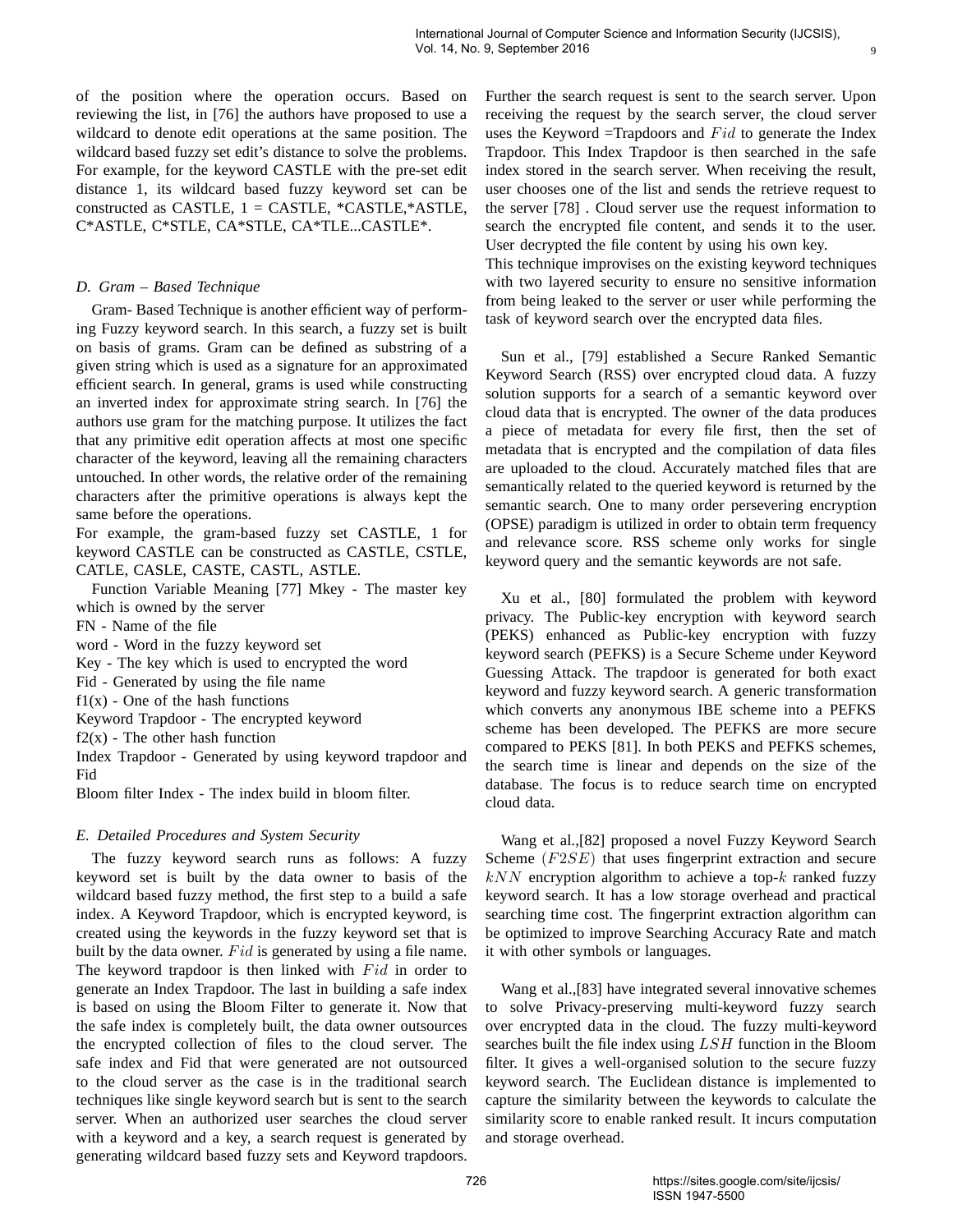Chuah *et al.,* [84] design a privacy-aware bedtree which supports fuzzy multi-keyword search. This work uses two algorithms VerifyED and Search tree which also performs fuzzy multi-keyword search. The bedtree index tree construction and storage cost of this method is efficient compared to the symbol-based trie-traversed based [62] and listing based approach [62].

Wang *et al.,* [85] develop a fuzzy keyword search method that considers typos while giving the input over encrypted cloud data utilization service. The encrypted index built using symmetric searchable encryption (SSE) [13] scheme does not support fuzzy keyword search. This work generates fuzzy keyword sets based on wildcard technique that can be applied to asymmetric search which tolerates typos.

Li *et al.*, [62] propose a solution which exploits edit distance quantifying the keyword similarity. The enumeration method used here to construct fuzzy keyword has large storage complexity which affects the data usability. This approach uses wildcard-based fuzzy set construction technique that is based on similarity metric of edit distance. When the exact match fails, this method returns the closest matching files.

Wang *et al.,* [86] proposes a verifiable fuzzy keyword search scheme based on the symbol-tree which supports the fuzzy keyword search and also performs the verifiability of the searching result. This scheme uses two algorithms i.e., Generate Fuzzy Set which generates the Fuzzy keyword set and Searching Tree which generates a set of file ids that helps in security and privacy-preserving.

Wang *et al.,* [83] proposes a scheme for multi keyword fuzzy search which searches by exploiting the localitysensitive hashing technique. This method does not expand the index file, instead it searches fuzzy keyword matches using algorithmic design where the predefined dictionary is not required and using Symmetric cryptography. The index generation procedure is a single time computation and as the new keywords are inserted, the index generation time increases linearly. The search also happens in the encrypted index. Here, locality-sensitive hashing (LSH) method is used to construct the index of a file and this is efficient to search multiple keywords.

Jie *et al.,* [87] solves the problem of full scale fuzzy keyword set construction as per the keyword given as input that improves the system usability and retrieves right keywords. This scheme achieves completeness in fuzzy keyword set construction as it uses the wildcard as well as dictionary based schemes to remove unwanted keywords and results in relatively small constructed index.

Wang *et al.,* [88] propose a novel fuzzy keyword scheme named F2SE to achieve a top-k ranked fuzzy keyword search which uses finger print extraction as well as secure kNN encryption. This method achieves similarity search for top-k ranked keywords and special string first match. It uses Keyword Fingerprint Extraction that converts a string into a fingerprint vector. The kNN encryption provides two tier of protection for keywords being searched.

Xu *et al.,* [80] propose a method called Public-key Encryption with Fuzzy keyword search (PEFKS) where each keyword refers to an exact keyword and fuzzy keyword search trapdoor. It takes linear time to store the searchable cipher texts as keywords and resists keyword guess attack

Bijral *et al.,* [89] design a method for effective fuzzy keyword search using B-tree and privacy preserving. The B Tree search algorithm uses inverted index and fully inverted index. This method shows that wildcard based search has more keywords than fuzzy keywords in Dictionary based search. It is observed that DFS method is efficient with respect to time.

Shekokar *et al.,* [90] propose a wildcard method for advanced fuzzy keyword search where it returns the matching files in which search keywords match exactly with predefined keywords. If the exact match fails, it returns the closest possible matching files based on similarity keyword semantics. Data is stored securely using Advanced Encryption Standard method and retrieved from the encrypted cloud by performing fuzzy keyword search. It also supports privacypreserving fuzzy keyword search to achieve effective usage of encrypted data stored remotely in cloud.

Balamuralikrishna *et al.,* [91] propose a fuzzy keyword search on encrypted cloud data along with maintaining privacy of the searched keyword. Wildcard and gram based techniques use string matching algorithm.Trie traverse tree structure has been constructed are transformed from the resulted fuzzy keyword sets.

Zhou *et al.,* [92] propose a scheme to generate fuzzy keyword search over encrypted cloud data which uses K-grams index to return fuzzy results where keywords are searched as wildcard queries on plain-text files. Weighted ranking algorithm has been used to compute the weight of each word in the fuzzy set.

# VII. CONJUNCTIVE KEYWORD SEARCH

Nowadays we use a lot of mobile devices. Due to wireless networking, we have gained faster access to a large amount of data. Most of the time we do not store the data on the device, instead we store it online in data servers. If we are using an untrusted server we encrypt our data and then store it.

A user encounting a problem when he wants to find a content of a particular document in a large database of encrypted documents. The encryption makes it hard to search the keyword in every document. If a user is actually interested in documents containing each of several keywords [93], the user must either give the server capabilities for each of the keywords individually or rely on intersection calculation or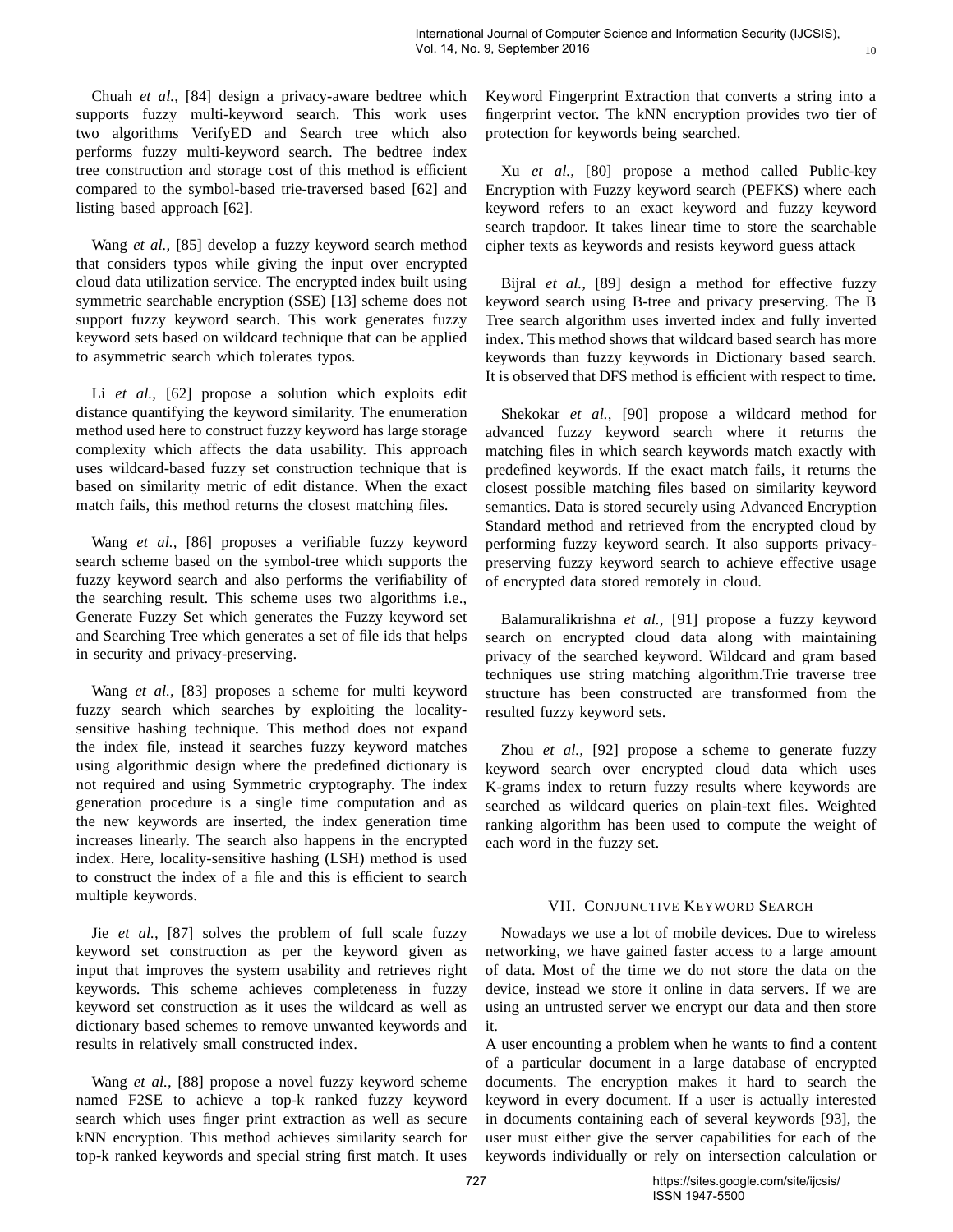the user may store additional information on the server to facilitate such searches [11, 12, 28, 94–100].

Both of the above methods are undesirable, as they incur in large overhead and massive blow up of data. Thus we illustrate two major requirements of conjunctive search protocols: security and efficiency. Conjunctive keyword [97, 100] can be compared to searching all the data containing each of the keyword by application of single keyword search. In short, conjunctive keyword search can be described as an implementation of multiple single keyword searches, overlapping data is obtained and results are returned to user.

The three basic components of conjunctive keyword search scheme are: data owner, storage system and data user. The data owner uploads the encrypted data into the storage system and the data user searches the encrypted data through conjunctive keyword search.

Many schemes are available in a untrusted web-based storage system [25, 26, 101]. A user may store his personal data in encrypted form (searchable encryption e.g., [11, 12, 28, 30, 102] over the server and perform a search on the data using necessary keywords.

Since multiple singe keyword searches need to be performed, the cost associated with conjunctive keyword search is high and due to multiple, duplicate comparisons and searches the server is often redundant. We define a security model which states that the server should learn nothing other than the result of conjunctive query i.e., server should not be able to generate new capabilities from existing capabilities, other than logical extensions.

# *A. Model*

Suppose we have a user who stores  $n'$  encrypted documents on an untrusted server. We assume there are ' $m'$  keywords/ fields associated with each document.

Ex:If we have encrypted emails, for simplicity we define 4 keywords -"From","to","Date" and "Subject" and make assumptions that:

- Same keyword never appears in two different keyword fields. We associate keywords with the name of field they belong to "From : X" belongs to field "from".
- Every keyword is defined i.e., we fill up missing values of a field with a constant or null. For our discussion, we refer documents with m keywords by  $DiWi, j$  is the keyword in document  $Di$  in *ith* keyword field. The conjunctive keyword search consists of 5 algorithms, the first four are randomized. A parameter generation algorithm, which takes as input a security parameter (say  $k$ ) and outputs public system parameters $(p)$ . These parameters facilitate the search operation and keyword match between user and server. (as they have to search based on common parameter.) A key generation algorithm that outputs a set of secret keys  $K$  for the user. The keys are generated based on the security parameter of first algorithm.

After agreeing on the parameters (p) and generating  $keys(K)$  we choose the document  $Di$  with keywords  $(W i, 1, Wi, 2, \ldots, Wi, m)$  for encryption algorithm. The output of this algorithm is a vector of keywords (encrypted). Now the user end of search operation is over. We need the server to start the search. We define an algorithm for generating capabilities. It takes parameters $(p)$ , keys $(k)$ , keywords indices(*i*) and keyword values( $W$ *i*), it gives the output value Cap i.e., Capability to search the keywords  $Wj$ .

11

Finally we define a verification algorithm, that takes parameter(p), capability( $Cap$ ) and the output of Encryption algorithm. It basically compares the output of Encryption algorithm and capability based on parameter $(p)$ . Returns either true or false.

Golle et al., [97] have proposed a security model for Conjunctive Keyword search over Encrypted cloud data and the schemes allow conjunctive keyword queries to conduct secure search. The Decisional Diffe-Hellman (DDH) and standard hardness assumptions are used in communication cost. DDH assumptions have linear communication cost, which incurs the cost before the conjunction query occurs. The new hardness assumptions are having communication cost depending on the number of keyword fields and security. In this scheme, they partially solve the problem for Boolean search and also need a solution for secure disjunctive keyword search on both across and with the keyword fields. The Conjunctive Keyword search is not secure because the server learns about keyword fields.

# VIII. SYNONYM KEYWORD SEARCH

Cloud computing technology is becoming more mature and increasingly popular making many organizations protect sensitive and private data by encrypting the data before outsourcing making the traditional and efficient plaintext keyword search technique inept. In recent years, consumercentric cloud computing models have emerged as the development of smart automated devices combined with advance cloud computing technologies. The customers are delivered with a variety of cloud services with the basis that an efficient and effective cloud search service is achieved. Contributions have been made mainly in two aspects, synonym-based search to support synonym query and multi-keyword ranked search to achieve accurate search results.

In a real search scenario, the cloud customers' searching may be synonyms of the predefined keywords with the pile of a search. The cloud servers now have to support a keyword search feature for these encrypted files. In some embodiments, the search tool is employed in the context of a web browser for searching web pages. In other examples, search terms are made noticeable by either highlighting them or by color coding the synonyms on a web page to provide the user with words that have been found through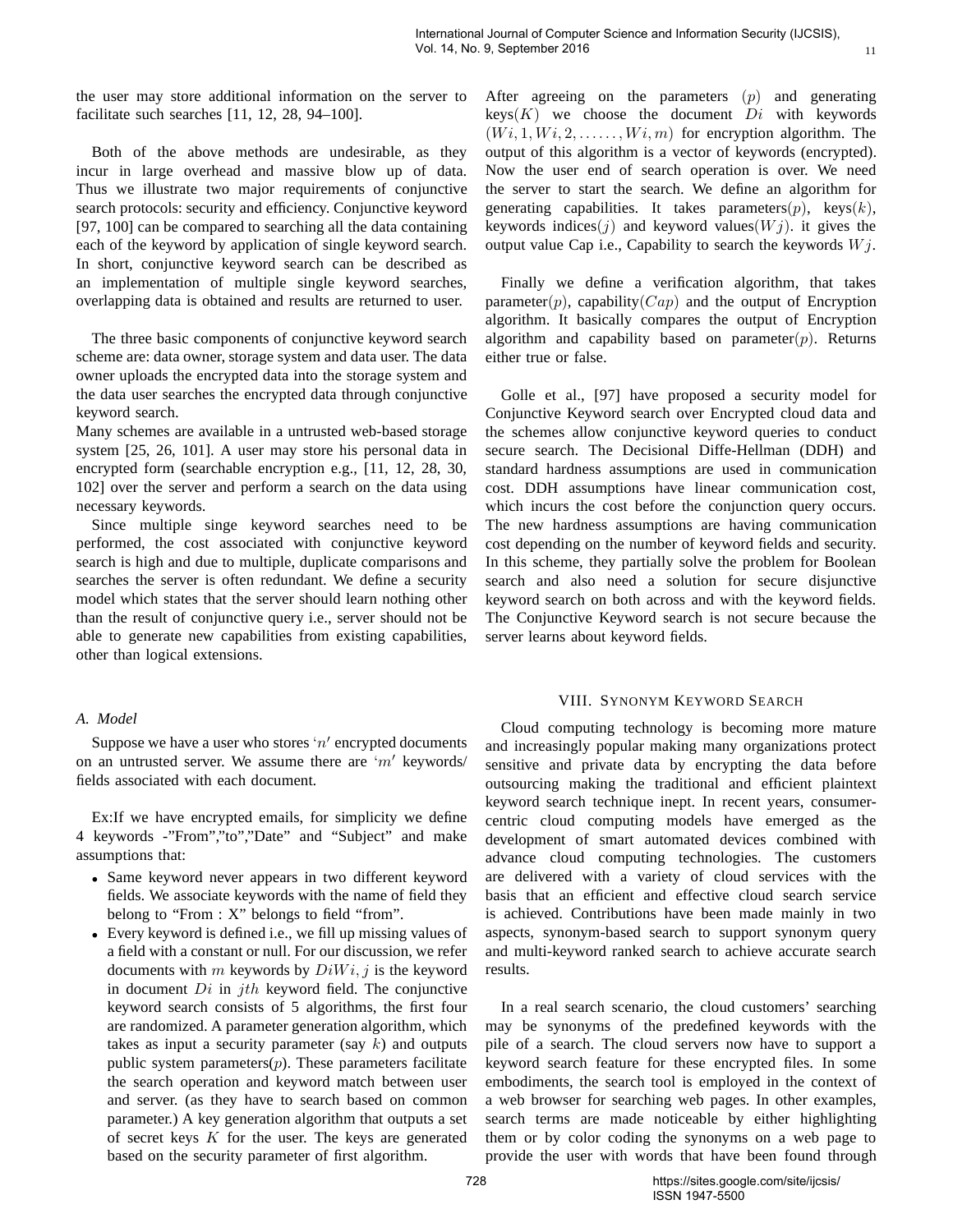the search. Usually searchable encryption schemes support exact keyword matches only but users sometimes use slightly different formats or make errors thus making fuzzy keyword search an alternate useful feature as the existing multikeyword search scheme does not provide efficient incremental updates. Even then fuzzy keyword search solution have some limitations as it consumes large storage volume since every fuzzy keyword is inserted as a new leaf node in the index tree and this solution does not support multi-keyword search.

The working is very unique for each synonym keyword. When we use a keyword to describe our search in the library catalog or a database we retrieve records containing those search terms. But a major disadvantage of this keyword search is that it does not take into account the meaning of the keywords used and ambiguous words lead to retrieval of irrelevant records.

Yet another versatile tool is Public-key Encryption with keyword Search (PEKS). This allows a third party which knows the search trapdoor of the keyword used to search for the encrypted documents containing that keyword without decrypting the documents. This can lead to compromised privacy invasion by malicious third party, hence we try solving this by introducing public-key encryption with fuzzy keyword search (PEFKS). Here individual keyword is made to correspond to not just an exact keyword search trapdoor but a fuzzy keyword search trapdoor also and two or more keywords can share the same fuzzy keyword trapdoor. When we search for encrypted documents encompassing that specific keyword the third party is provided with the fuzzy keyword search trapdoor only.

With the constant raise in the number of data users and documents in the cloud, it is necessary that these servers allow multiple keywords in the search request and help retrieve documents in the order of the significance to these keywords. We also try to define and solve problems pertaining privacy by preserving multi-keyword ranked search over encrypted data in cloud computing (MRSE)and to establish a strict set of privacy conditions to ensure a secure cloud data utilization system.

Khan *et al.,* [103] formulate secure rank search of fuzzy multi-keyword which returns the matching files when input keyword exactly matches the predefined keyword. If it fails to match exact files, it returns the possible keywords from the dictionary based on similarity semantics. This method uses two algorithms Build-Index (RFMS) and Fuzzy-search (RFMS). As the encryption files contains special characters, the dictionary attack is not possible. Each element of the trapdoor is unique, it is one-to-many mapping between plaintext keyword and its cipher text which contains special characters that results in enhanced security.

Tuo *et al.,* [104] propose a semantically secure fuzzy keyword search scheme using the bloom filter which translates the keyword into attribute set and uses independent hash functions to bilinear map the elements to some random number. This method extends from fuzzy identity encryption

scheme to fuzzy keyword search scheme.

Fu *et al.,* [105] propose a semantic search scheme which returns keyword-based proper match and also a keyword based semantic match and the search result are verifiable. Whenever the keyword is submitted for search, it builds the term similarity tree and then shortest path and similarity between keywords are calculated. The user can cross check the correctness and completeness of the result obtained. It uses the hash function query to achieve index privacy.

Fu *et al.,* [106] propose a synonym-based multi-keyword ranked search which supports synonym query as well as multi-keyword search to achieve exact match. Here Vector space model has been used to construct the index for document. The balanced binary tree-based index structure is used for searching the keyword. Synonyms of predefined keywords are also searched in this method.

Fu *et al.,* [107] propose a semantic keyword-based search scheme and privacy preserving. The stemming algorithm is used to construct the stem set and this reduces the dimension of index. A symbol based trie is adopted for construction of index which improves the search efficiency.

Ko *et al.,* [108] propose a semantical scheme which searches data on mobile devices where a user query is translated into a query graph and then retrieved.This method uses the algorithm for finding answer graphs from a query graph, then the answer graph is translated to SQL statements by traversing answer graphs to obtain the result from the Database. It overcomes the limitations of keyword based full text search.

Chinnasamy *et al.,* [109] propose semantic secure keyword based search scheme(ESSKS) that retrieves exact details needed by the user and ensures that same keyword does not always produce similar results. This method addresses the problem of data integrity while transferring data from the user to cloud and vice-versa. The user has to encrypt a file using secure symmetric encryption that reduces the search time of the keyword and does not allow unauthorized users to access the data.

Moh *et al.,* [110] propose a semantic search with three different schemes like Synonym-based, Wikipedia based and Wikipedia based synonym keyword search. This scheme uses Data encryption standard algorithm for symmetric key encryption as well as decryption. The search results are in the form of similarity score on the data file. This scheme performs better than Wildcard-based Fuzzy Set Construction scheme with respect to storage requirements, performance and the search result in terms of preserving data security and maintaining privacy.

Xu *et al.,* [111] propose a scheme for privacy preserving ranked fuzzy keyword which returns the matching files in ranked order based on semantics of keyword similarity. A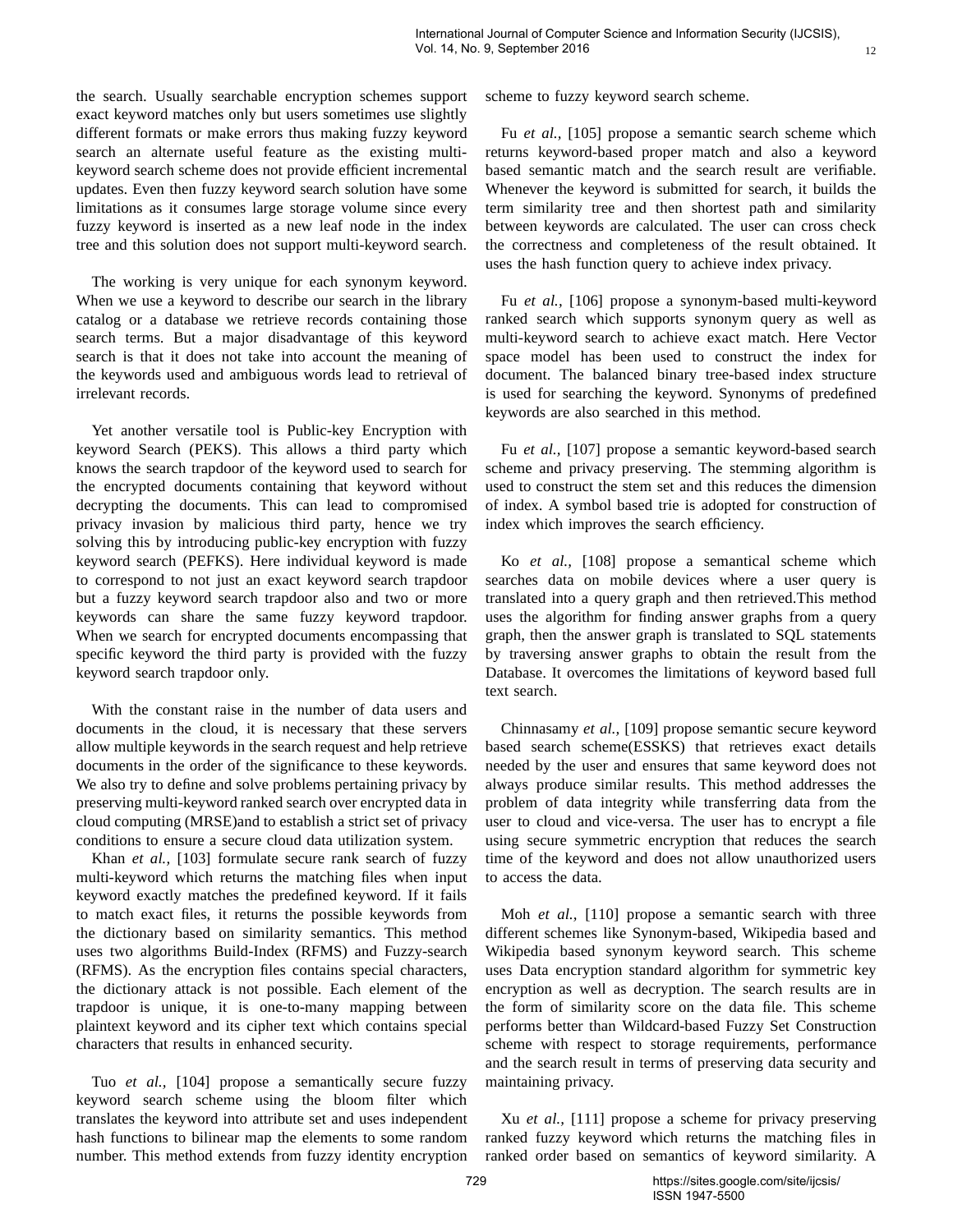dictionary-based fuzzy set is constructed for fuzzy keywords and uses coordinate matching which returns all the matches as possible so that the data files obtained is relevant. As one-tomany order preserving mapping scheme is used to build the inverted index and for searching.

## IX. SIMILARITY SEARCH METHODS

The applications where require similarity search is used in the field of medicine Magnetic Resonance Images (MRI) scans; in finance sector, where we can see stocks with similar time behaviour; in digital library with respect to text retrieval, multimedia information retrieval and content based retrieval [112–114]. The standard search techniques lies in the core of the similarity search; there exist an infinite number of (dis)similarity functions that can be used with a wide variety of data types. While searching, the similarity query typically contains an example object (query object) and the search should return the data objects that are the "most similar" to the example according to the specified function. Here we mainly focus on the similarity search based on the metric space model. The metric space is an ordered pair  $M = (M,$ d), where M is a domain of data objects and  $d$  is a total distance function  $d : M \times M \to R$  satisfying metric postulates of non-negativity, identity, symmetry, and triangle inequality. The set of indexed objects  $X \subseteq M$  is typically searched by the query-by-example paradigm, for instance by the range query  $Range(q, r) = o \in X \mid d(q, o) \leq r, q \in M$  or by the nearest neighbors query  $k - NN(q)$  covering k objects from X with the smallest distances to given  $q \in M$  [115].

Shortcomings and solutions of Existing Similarity Search Methods are listed below:

#### *A. Brute force secure solution*

The objects are uploaded to the server only after the data owner encrypts them by applying a symmetric key. Actual results are calculated after the client places a query at the query time and the encrypted objects are downloaded from the server. The method is absolutely secure due to the use of encryption, but there is an increase in the communication cost due to the downloading of all the objects, including the data objects not concerned with the query. Hence the method is not suitable for the present day needs.

#### *B. Anonymization-Based Solution*

Data privacy for the anonymization-based solution can be achieved by the  $k$ -anonymity and not by the encryption. Here we assume that there exists  $k$  number of objects and the generalization happens in such a way that every object that is generalized cannot be discriminated from other  $k - 1$  objects which are generalized. Hence by following generalization scheme, the transformed objects ranking can be confused. The confusion created help to represent that the  $k - 1$  objects has the same rank as the transformed object of the actual nearest neighbor. The clustering-based anonymization technique of Aggarwal et al. [116] can be applied for arbitrary metric space data. Each bucket is represented by Minimum Bounding

Sphere (MBS).

The anonymization-based solution has a limitation; the MBRs/MBSs (Maximum/Minimum bounding Rectangle/Sphere) may contain more empty space as they are dealing with multidimensional data, causing them to retrieve a large number of buckets. On the contrary, in the proposed method the anchors are changed to IDs and distance information is changed to numbers and only what is concerned with the query are retrieved.

13

## *C. Indexing and NN search on metric space*

- 1) R\*-tree: It is capable of accessing multidimensional points and spatial data. Queries and operations, such as map overlay, rectangles and multidimensional points can be easily dealt using R\*-tree. Data containing many dimensions can be stored by using X-tree whose indexing structure is based on R-tree. R tree and X tree are renowned disk based indexes for multi dimensional objects. Data objects which are complex ex: time series, cannot properly match up to by the co-ordinate values.
- 2) Vp tree: Data in the metric space is isolated by choosing a position in the space, called Vantage Point (Vp). The data point are divide into two partitions, those which are at close proximity to the server and those which are farther away from the Vp. Feature vector of fixed dimensions can easily be represented by index objects.
- 3) Mvp: Objects can be indexed using an abstract data structure called Multi vantage point(Mvp). Similarity query can be applied on large metric spaces using distance based index which is constructed using Mvptree. Similarity partitioning strategy are made use in the Mvp-tree and Vp-tree where they do not use pre computed distances and use only one Vantage point.

Similarity search on metric data can be used by various applications in the field of science and business. The confidential data when outsourced must be protected against leaks or attacks at the same time be made available to the authorized client or client groups.

Space program collects scientifically important and extraordinary data. Such data needs to be protected when outsourced to a third party server, to make sure that the funds of the scientific groups do not go in vain. For example, time series data is collected from sensors. They are used to study the density in the atmosphere. These data is made available to the general public only after the scientists involved in setting up the instruments have analyzed them. Access is limited to authorized scientists at an early stage because of the huge amounts of funds invested and the effort which has gone in setting up the instruments, building, testing and verifying the results. The authorized scientists analyze the data by collecting alike patterns in hourly or daily basis which point out interesting events. In this set-up, vectors of values are place in chronological order to represent the time series data. At the query time, client provides an example time series  $x$ and would want to retrieve those which are most similar to the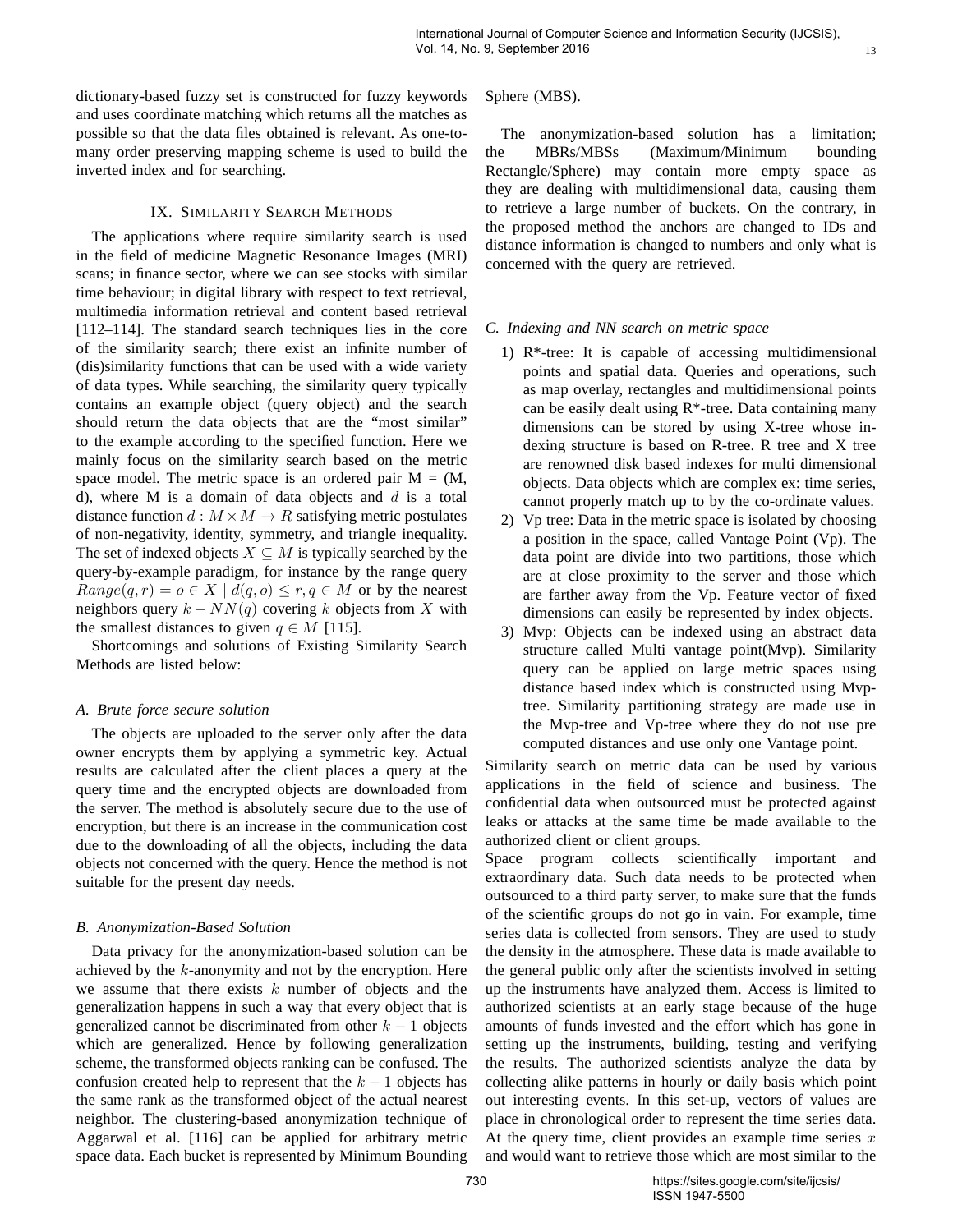

Fig. 4. Similarity Search Model

time series  $x$ , the search system responds with  $y$ , by providing those time series which are most similar and less distance to  $x$ .

Biologists analyze DNA microarray data to analyze the working of genes or gene groups. Gene examples are made to go through various examples and various conditions and results are stored in a matrix format and it is called DNA micro array. Row in the matrix represent gene examples and columns represent conditions. Genes that follow the identical expression pattern have similar characteristics. For a given gene, its expression values appear as a query vector. The scientist put forward query to the database to categorize the genes which are very similar to each other to a particular patterns and therefore can be linked to these genes.

## *D. SYSTEM MODEL*

The system model has 3 elements - data owner, client and server as shown in Figure 4. Data owner desires that the data be made available to the authorized clients, but to do so he has to host his data on the server which he does not trust. Hence the data owner encrypts the data and uploads to the server. He applies a standard encryption method (symmetric key encryption algorithm e.g., AES) on the data set of original objects; this results in encrypted objects. These encrypted objects along with their Ids are uploaded to the server and stored in a relational table (or in the file system).

The original data objects can be anything such as time series, graphs, strings, medical data, and scientific data. Search service is outsourced by the data owner to the server. Data owner shares a secret key with his clients. The clients having the secret key are authorized to use the search service. The client issues a query and must have the key as a proof of its authorization to the server. The server processes the query and returns the similarity result to the client.

The 3 elements of the system model are:

1) Data Owner: Owns the data and allows outsourcing of the search service.

- 2) Server: Server(s) is a third party similarity cloud used to store the data. The data owner does not trust the server (server can be attacked and data from it leaks to an attacker).
- 3) Authorized Client: Access the data by using the secret key and retrieves the data needed by using the search service.

# *E. M-tree*

Metric domain can be visualized in a distance based index structure called M-tree. M-tree is more competent than  $R^*$ -tree in terms of input /output cost and distance optimization. They perform well in high dimensional space. The disadvantage is that the objects are entered randomly; the parent node is located by travelling from the root of the tree until the node itself is found.

## *F. METRIC SPACE*

Indexing a metric space means to provide a well-organized support for dealing with similarity queries. The objective of the query is to get DB objects which are "similar" to a query object, and where the similarity or dissimilarity of the objects is calculated by a particular metric distance function  $d$ . In principle, there are three basic types of similarity queries: the range query,  $k$  nearest neighbors query, Range  $k$ -NN query

- 1) Range Query: Given a query object  $Q$  which is one of the query object of the domain and a search distance which is maximum represented by  $r(Q)$ , the range query represented as range $(Q, r(Q))$  and selects  $d(O_i, Q) \leq$  $r(Q)$  where  $Qi$  is indexed object.
- 2) k-nearest neighbors  $(k-NN)$ : Given a query object  $Q$ which is one of the query object of the domain and an integer  $k$  has a value always greater than 1,  $k$ -NN query selects the  $k$  indexed objects which have the shortest distance from Q.
- 3) Range  $k$ -NN query: the intersection of the prior two types, i.e Range query and  $k$ -NN of queries is called Range k-NN query.

## *G. General Scheme of Similarity Search*

The perception of similarity search can be applied to a wide range of data types together with a number of diverse similarity functions. Metric space is suitable for many applications since it is modelled in such way that data is based on mathematical abstraction. The similarity search is a very tedious and resource demanding process. The technologies that support these processes are very complex. Hence, the inspiration to develop a common method that would provide the similarity search arises. This can be used as a service to make it effortlessly available to the users.

Cloud services have gained huge popularity and therefore we move toward to outsource this task of similarity search to the cloud environment. This service is made available in Software as a Service (SaaS) manner. These services would provide many advantages for the data owners, such as very less initial investments, less storage costs and a very good scalability. A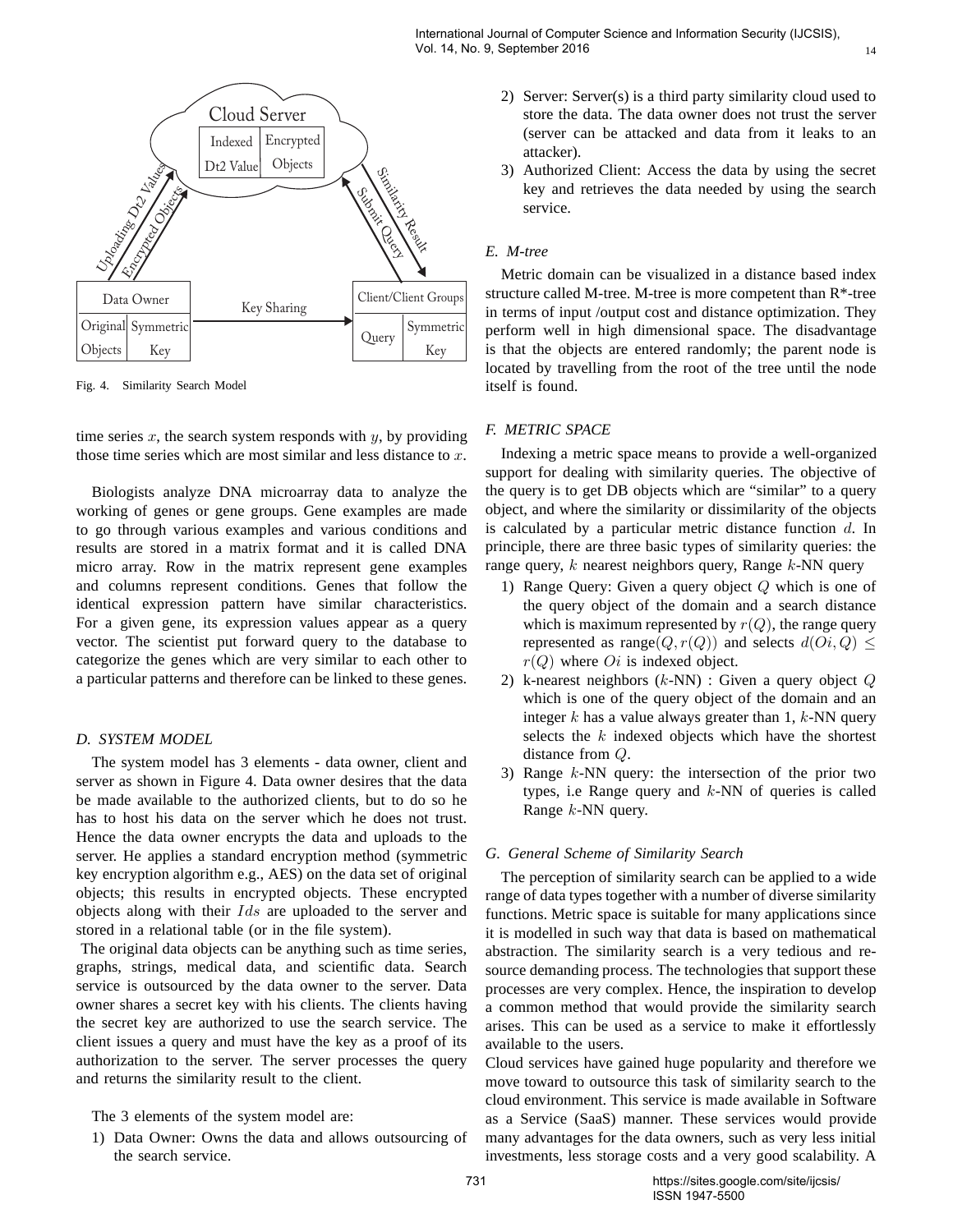General scheme of outsourced similarity search can be explained as follows:

- 1) MS objects are created by the data owner from the raw data.
- 2) The data owner sends the raw data to storage and the metric space data to be indexed on a similarity cloud.
- 3) An authoritative client can query the similarity cloud to retrieve IDs of the relevant objects which refers to original data objects. This can be consequently received back from the raw data storage.

Most of the time, security constraints gets tradeoff when compared to the efficiency. Server should have adequate information about the data if it has to be processed and computed. This would help in achieving better task efficiency. Therefore, correct balance needs to be maintained between the security and efficiency such that it can be applied to a specific application.

The three transformation methods of Similarity Search are described below:

# *H. Encrypted Hierarchical Index Search (EHI)*

It is a hierarchical indexing structure which is built on the Metric Space (MS) object data set; these nodes are encrypted using a symmetric key algorithm and address of the root node is made public. Mindistance and Maxdistance functions are used for the data transformation which makes the algorithm secure. The search service is at the client side. The client request for nodes decrypts them and applies the search function on these nodes; a new set of nodes are requested again from the server until the required result is found. There exists a considerable traffic between the server and the client due to multiple communication round trips; a reason for increased communication cost. There is an additional overhead on the client due to the search procedure which takes place on its side. The method suffers from relatively very low search efficiency.

It is a client algorithm which performs NN search technique on data which is indexed, encrypted and arranged in a hierarchical fashion. This scheme offers data privacy for the data owner but at the cost of multiple communication round trips which would occur during processing of the query.

# *I. Metric Preserving Transformation (MPT)*

The method is used for evaluating the NN query. MPT needs only two communication rounds during the phase in which client submits the query, unlike the EHI. The fundamental ideology of MPT method is to select a subset which is small from the data set  $P$ . This subset consists of anchor objects; assign each of the objects of data set  $P$  to its nearby anchor.

Distance  $dist(ai, p)$  is calculated from its anchor *ai* for each object  $p$ . The distance obtained by doing so is applied to an order-preserving encryption function (OPE). The server stores these order-preserving encrypted distances which are used to find and process NN queries.

15

## *J. Flexible Distance-Based Hashing (FDH)*

In the build phase, a set of  $n$  anchor objects is chosen and each anchor  $ai$  is assigned a range  $ri$ . Then, for every object, a bitmap of length  $n$  is created; the ith bit of this bitmap equals to zero if  $d(ai, o) \le ri$ , otherwise it equals to 1. The objects are encrypted and are stored on the server along with their bitmap representation. The bitmap is used as the data transformation function. The client is given the liberty to select and vary the  $\theta$  value; the server returns  $\theta$  number of objects that are closest to the bit map representation of the query. It accomplishes the best communication cost because of the very compact bit map representation; the drawback being it innately supports only approximate search queries.

Flexible Distance-Based Hashing, for finding the NN query. A constant-sized candidate set is returned from the server is the key advantage of this method. The final results are obtained by refining the above candidate set. The final result is very near to actual NN in practice because the FDH method does not give any guarantee to return the exact result. To increasing the accuracy of a query result, the client needs to give a parameter  $\theta$  which is an integer value. The accuracy of a query result is increased without rebuilding the transformed data stored at the server due to the specification of the parameter  $\theta$ .

Advantages and Disadvantages

- 1) Communication cost
	- a) BRUTE and ANONY which are the basic methods have more communication cost in comparison to the other methods.
	- b) In EHI, the client carry out the search service and hence has a reasonable communication cost
	- c) Methods like MPT and FDH carry out search service at the server and therefore the communication cost is diminished greatly.
	- d) FDH is the method which accomplishes best in terms of communication cost and thereby the best performer among all the methods.
- 2) Scalability
	- a) FDH is the method which scales exceptionally well in requisites of communication cost.
- 3) Effects of selection parameter  $\theta$ 
	- a) In MPT, when  $\theta$  is increased, the communication costs is lower.
	- b) In FDH, when  $\theta$  is increased, increases the communication cost due to a single round of communication.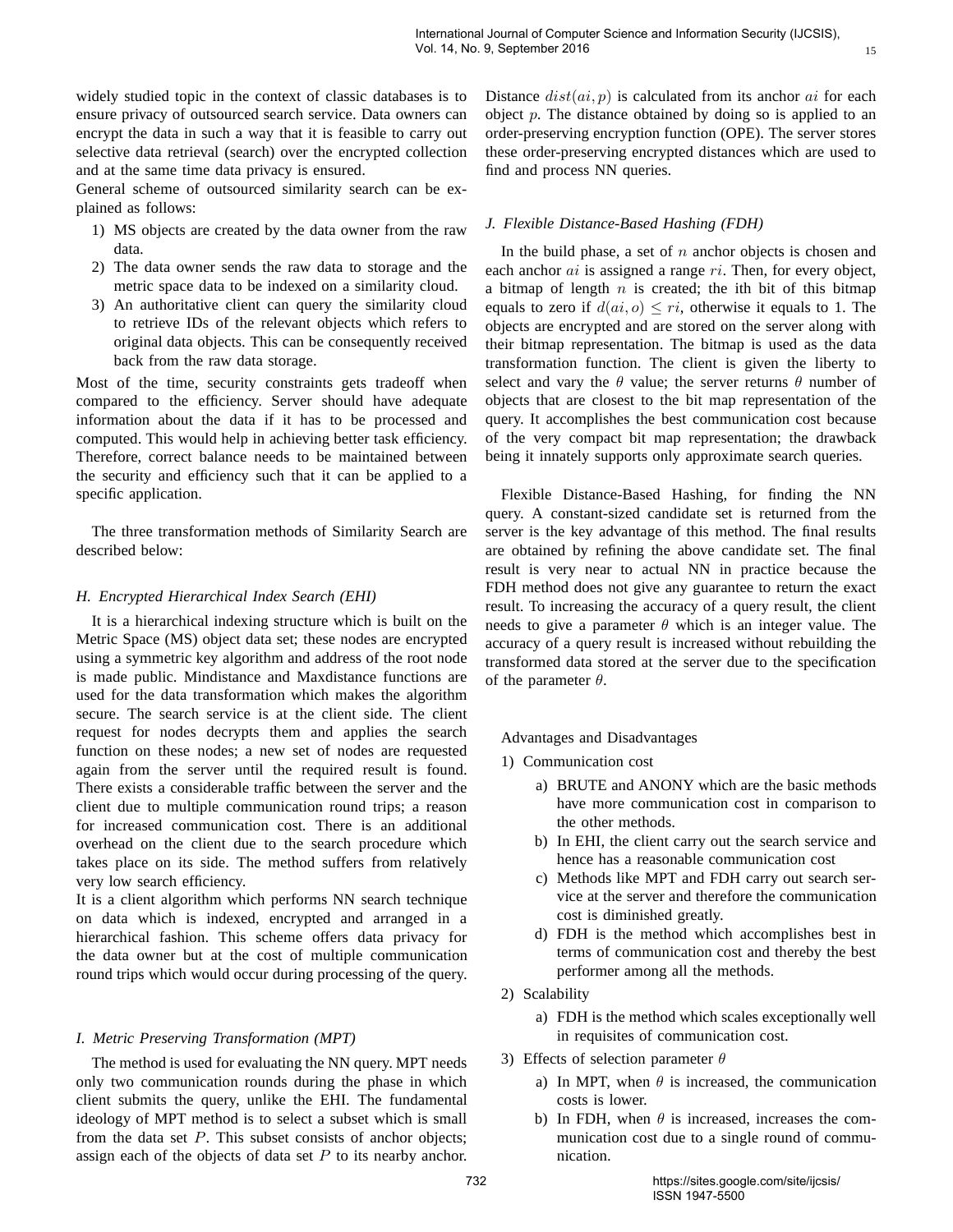c) With more anchors, communication cost is reduced because anchors provide more detail information on the location of the objects.

Binolin et al., [112] formulate similarity search for content based image retrieval involves dynamic similarity querying on metric data from segmented and extracted texture features database. The technique involves segmentation and feature extraction on outsourced lungs images and stored as metric data in database. The proposed similarity search of outsourced lungs images is retrieved with good query efficiency and reduced time on retrieval based on good distance measure. Proficiency and precise processing of the similarity query is rendered by the proposed methods.

Yiu et al., [117] present methods which transform data, only upon the transformed data similarity queries can be presented to the service provider. EHI (Encrypted Hierarchical Index), MPT (Metric Preserving Transformation), FDH (Flexible Distance-based Hashing) algorithms are used for transformation. The techniques were experimented with real data sets which provide Proficiency and precise processing of the similarity query. The proposed solutions have shifted search functionality to the server which reduces the communication rounds. FDH do not guarantee to fetch the exact result but ceases just one round of communication.

Ciaccia et al., [118] Generic metric space consist of large data sets, M tree helps to search and organize such large data sets. The algorithms used for such purpose are similarity range and  $k$ -Nearest Neighbor  $(k$ -NN), insertion and split operations keep the  $M - tree$  balanced.  $M - tree$ is more competent than  $R^*$ -tree in terms of input /output cost and distance optimization. They perform well in high dimensional space; a setback is about choosing the correct policy for the split operation in order to get good performance.

Khoshgozaran et al., [119] approach to map the static and dynamic objects after applying one way transformation to another space and the query can be resolved blindly in the transformed space(Hilbert space) which is used to realize  $k$ -NN query. The complexity for calculating the  $k$ -NN is reduced compared to other traditional approach. U-anonymity and A-anonymity are two new privacy methods metrics which are efficient and more generalized and perform K-NN query in the original space to get a close approximation of the result. Hilbert curve reduces the dimensions and thus there is a risk of ruling out some potential *NN*(Nearest Neighbour).

Connor et al., [120] fostered *K-NN* graph construction using Morton ordering. Linear list of numbers is achieved as a result of applying Morton ordering on to *N*-Dimensional space. Algorithm performs best on point sets that use integer coordinates and is also viable using floating point coordinates. The algorithm favours faster construction of *K-NN* graphs and uses less space. As more processing power becomes available, a drawback could arise with respect to scalability of cache efficiency.

Wong et al., [121] formulate a new Asymmetric Scalar-Product-Preserving Encryption (ASPE) aims to support k-NN computation on encrypted data by constructing secure schemes. Advanced APSE has higher encryption time and query processing time compared to APSE. APSE profits by giving a very low cost and resist different overhead cost at various level of practical attacks by considering different background knowledge. A downside is encountered due to introduction of additional dimensions which give a higher overhead to advance APSE.

16

Bozkaya et al., [122] introduce MVP-tree (Multi-Vantage Point tree) to answer similarity based queries efficiently for metric spaces of high-dimensionality. MVP-trees perform well over VP-trees, especially for small query which spans up to 80%. MVP-tree is created in a top down fashion on a given set of data points and hence guarantees a balanced tree. The setback is to have the update operations such as insertions and deletions at a reasonable cost.

Agrawal et al., [123] have come up with Order-preserving encryption scheme. OPSE allows the encrypted data to be directly compared which acts as a new scheme for numeric data. Here the answer tuples are not missed and at the same time query results do not contain any false positive. Encryption of the values need not be changed since OPSE can handle updates gracefully and changes can be done easily. Few issues such as query optimization, key management and impact of encryption on query plans need to be overcome.

Kozak et al., [124] propose two new similarity indexes that are apt for search systems outsourced in a cloud and also guarantee data privacy. The first proposed technique EM-Index is more on the efficiency while the second technique DSH Index shifts this balance more to the privacy. The techniques mentioned provide better privacy guarantees for similarity cloud solution. EM-Index proves profitable by supporting precise evaluation of the range queries and efficient update operations while DSH guarantee higher privacy level.

Kuzu et al., [55] advance towards similarity search over encrypted data which has been accomplished by using the Locality Sensitive Hashing (LSH) algorithm. Functionality for a fast similarity search is provided and at the same time confidentiality of the sensitive data is not sacrificed. Typographical errors both in the queries and the data sources are considered leniently by a real world application which allows keyword search.

Zhu et al., [125] propose similarity search over encrypted images using Locality Sensitive Hashing (LSH) algorithm. The scheme enables content based retrieval service to the cloud without leaking the actual content of the image database to the cloud and also allows the users to outsource their images. LSH achieves reduced computational cost over similarity search. LSH improves search efficiency and reduces the search time. A drawback of LSH scheme is it does not improve precision.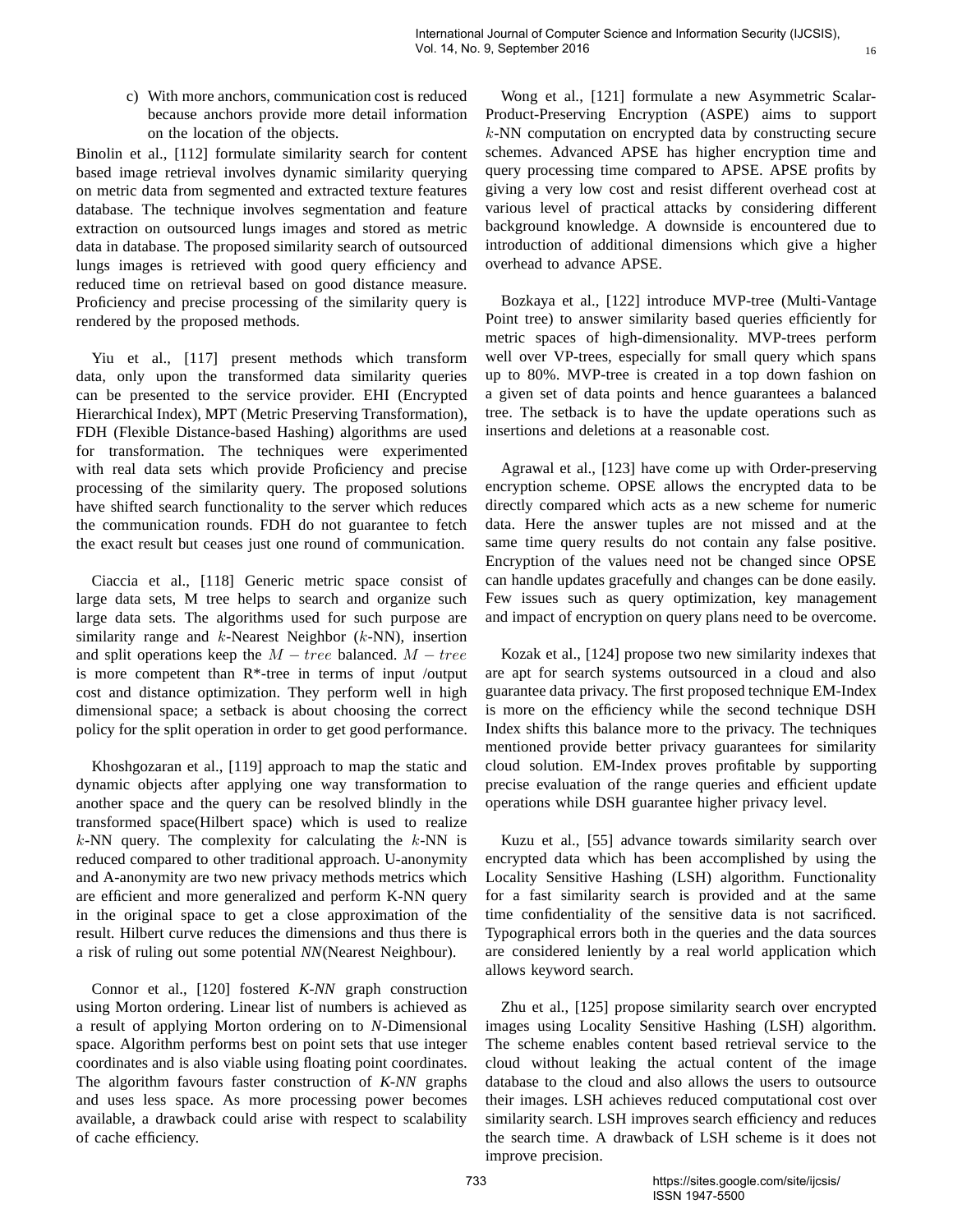Chen et al., [126] develop a strategy that uses data splitting algorithm that splits data  $d$  into  $k$  sections. High data security is achieved by simplifying  $k$  equation solutions. The increased number of data blocks increases the decoding difficulty by ten times. Data splitting algorithm ensures high data security, guarantees highly reliable data. The secure strategy, however, also has its weakness, such as high data redundancy.

Lu et al., [127] propose an efficient solution, called the Ordered VA-File (OVA-File) based on the VA-File which address the problem of content-based video indexing. A high query result is obtained in the proposed method when compared to two other methods VA-File-based method and  $iDistance$ . The OVA-File has some merits such as the query response time of OVA-File would be exceptionally low than that of VA-File and any query search algorithm based on VA-File is applicable to OVA-File.

Cui et al., [128] have come up with high-dimensional query in main memory setting which is an indexing structure called  $\triangle$ -tree. The algorithms used for this purpose are *K-NN* search algorithm for  $\triangle$ -tree and Range query algorithm for  $\triangle$ -tree. The proposed methods which lower the cost of computing and cache misses because the search process can reduce the space to be searched efficiently. They capture the feature of the data set and, therefore shrink the search space, advantage of considering top-down clustering scheme. The disadvantage is to decide on the number of dimensions required; because it is difficult to identify the dimensions to be considered to obtain the best performance.

Xia et al., [42] propose a scheme for similar search on encrypted images based on a secure transformation method. Search of similar images are done using the trap door generation method. The transformation on features protects the information about features, and does not mortify the result accuracy and also keeps the confidentiality of the data intact. The demerits of the scheme would be that it suffers from the statistic attacks and hence not an optimal one.

Wang et al., [129] develop a semantic expansion based similar search over encrypted cloud data. The algorithm used for this purpose is One to many order preserving encryption. The proposed scheme performs fast and efficient search for first 100 results. The advantage of the scheme is that it returns the exact matched files; in addition it returns also files that are semantically related to the key word. The short- comings of the system are that efficient crypto techniques still needs to be used to protect the semantic information of the files.

Jang et al., [130] propose the use of network distances among POIs (Point Of Interest) that create a transformed database from the original database. A spatial database encryption scheme is used to do so. MPT algorithm for finding K-NN is used for this purpose. The performance is enhanced by reducing the query processing time and has the benefit of reducing the search range. To overcome the

disadvantage of the proposed scheme and to improve the performance of the method we need to reduce the size of the returned candidate set and a study on pruning technique is required.

17

Hjaltason et al., [131] present a method which works on distances and later the search techniques can be applied over it. They represent algorithms for ordinary category of queries that work on a random search patterns. The algorithms are Range search algorithm and Incremental ranking. They do well by making the hierarchical search easy and using the  $M - tree$  for the indexing purpose. The proposed scheme is beneficial by having  $M - tree$  that is most suitable for dynamic situation which involves large amount of data.

Tsymbal et al., [132] share their experience gained by translation of a similarity search-based clinical decision support system; Case Reasoner from a standalone desktop application into a mobile Web-based solution. They have come up with advanced similarity search and case retrievalbased solutions with lower computational complexity. The Case Reasoner module is proved advantageous with the intention to help not only with more intuitive navigation within big data, but also with the transparency and explanation of suggested decisions.

Athitsos et al., [133] propose methods to efficiently estimate the nearest neighbor which could be done by indexing spaces with arbitrary distance measures. The Distance Based Hashing algorithm is used to serve the purpose. Their method produces good trade-offs between accuracy and efficiency, and performs better when compared to VP-trees. This has been proved by conducting experiments on several real-world data sets. An upside of using DBH is that it can be constructed in any space because it uses a family of binary hashing functions that is distance-based.

Hajebi et al., [134] introduce a novel algorithm that helps in resolving the nearest neighbor search problem by performing hill-climbing on a K-NN graph. The Graph Nearest Neighbour Search (GNNS) algorithm is used to solve the K-NN Search problems. The GNNS method outperforms both the KD-tree and LSH algorithms. The costly offline construction of the K-NN graph emerges as the drawback of this method.

Popivanov et al., [135] permit proficient similarity search over time-series where data is of high-dimensions and considers the use of wavelet transformations for reducing the dimensions. They perform well when a relatively long (12-16) filter length is considered which gives the highest precision for this application. Similarity search makes use of all wavelets with a steady restoration that is a class of bi-orthonormal wavelets. The disadvantage is that they have not yet fully supported the techniques which reduce the dimension of the time series data.

Amato et al., [136] present an approach to approximate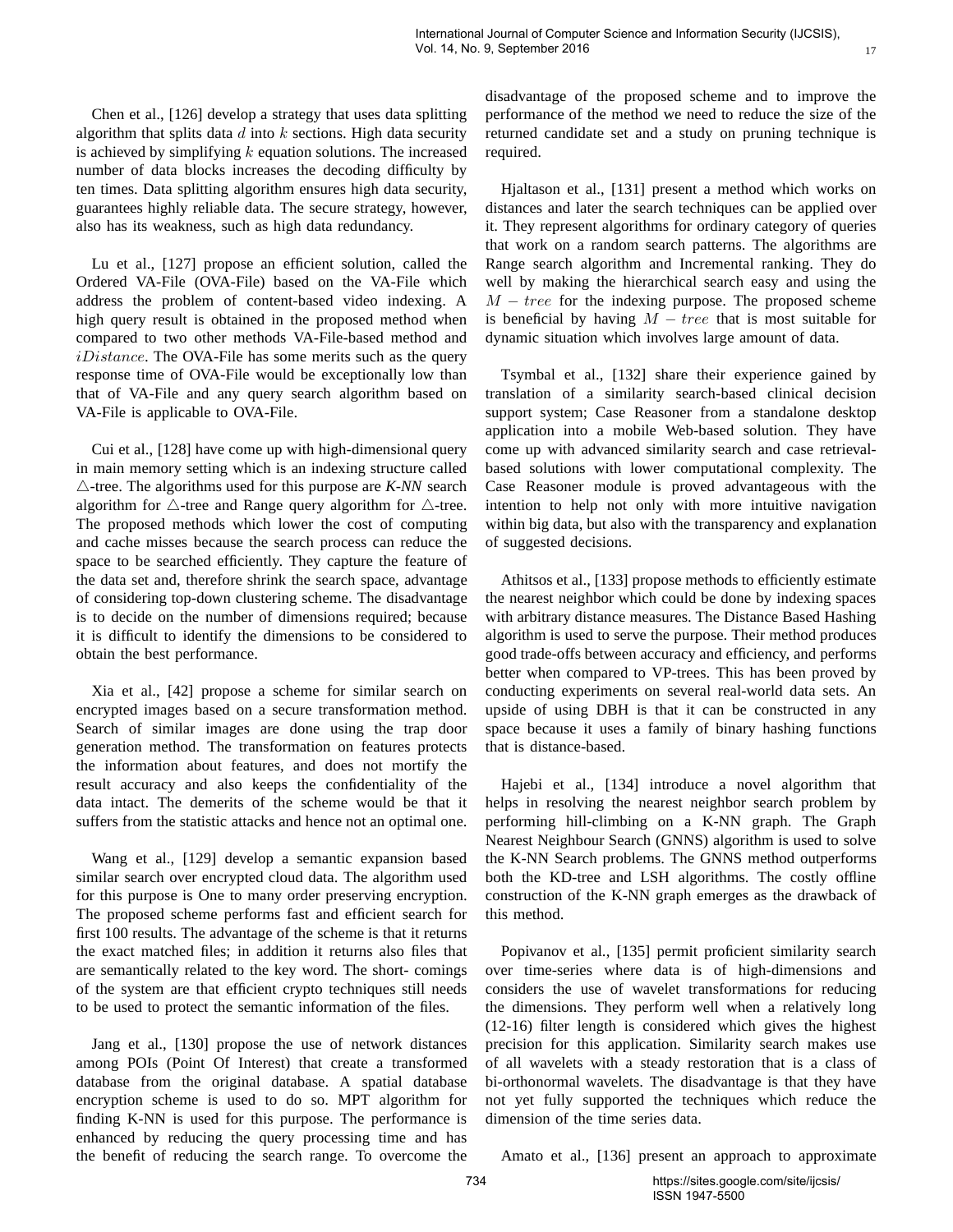similarity search in metric spaces based on a space transformation that relies on the idea of perspective from a data point. They use inverted files to achieve efficient and effective approximate similarity search. Reference objects should be selected carefully such that the performance increases. Metric spaces can be modelled using similarity search where proposed method can be applied to any such application. It is trivial to optimally choose the reference points.

Gil-Costa et al., [137] propose a method which works on indexed metric space which can be balanced well and query processing can happen in a parallel manner. Scheduling algorithm is applied onto a global index which gets evenly distributed on the processors and hence helps to achieve good performance. The query scheduling algorithm is proved advantageous by solving the problem of performance degradation in global indexing. The same super steps can be imposed in the Sync mode that is trivial to the broker simulation and actual processors and applied on the scheduling algorithm.

Yoon et al., [138] propose a new transformation scheme based on a line symmetric transformation (LST). They use Data Distribution Transformation algorithm. The performance analysis shows that their scheme is protected more strongly against different attack models than the existing ones. It performs both LST-based data distribution and error injection transformation for preventing proximity attack effectively. Transformation scheme can be extended to support more spatial query types, such as skyline spatial queries and spatial path queries.

## X. DATA SHARING SCHEMES

Cloud Computing [139] accelerates development of data storage, processing and distribution. Storing data in a public cloud server provides a great deal of benefits to the data owners. When data is shared and stored in a cloud for a group of members, it serves both pros and cons. The advantage being it evades the user from the difficulty of local data storage and maintaining it and also provides an easier platform for sharing of the data amongst the members. This reduces the cost and time required to manually exchange data. However, the considerable threat that arises is the breach of confidentiality of the data shared in the cloud. Major feature of cloud is that the user's data is usually processed remotely in unknown machines i.e., the servers that users do not own or operate that cause threat to confidentiality of sensitive data. The privacy of the sensitive data can be preserved by first encrypting the data before it is uploaded on to the cloud [140–144].

In the concept of Multi Owner data sharing, the challenging issues confronted by secure data sharing schemes are: Identity privacy, Revocation of Membership, Multiple owner manner, Access control, optimization of key generation methods and reduction of key storage spaces (as shown in Table 2).



Fig. 5. Data Sharing Model

## *A. Key generation methods*

**Group Signature :** The basic concept of group signature scheme is it permits any member of the group to sign messages while keeping their identity secure from the verifiers. In situations of a dispute, the group manager can reveal the identity of the originator of the signature.This concept is known as traceability [145, 146].

**Dynamic Broadcast encryption :** Broadcast Encryption [147] allows a broadcaster to transmit encrypted data to users of a group in such a way that only a restricted subgroup of users can decrypt the data. Along with the above feature, dynamic broadcast encryption enables the group manager to add new users while preserving the previously computed data i.e., without the need to modify the user decryption keys, the morphology and size of cipher texts are unchanged and the group encryption key requires no modification. Dynamic Broadcast Encryption is based on bilinear pairing technique [148].

## *B. System Model*

System Model consists of three different entities: Cloud, Group Manager, Group member as shown in Figure 5.

**Cloud:** Cloud is operated by Cloud Service providers and provides the facility to store large amounts of data [63, 64, 149, 150].

**Group Manager:** The group manager is the administrator of the group i.e., duty is to handle the revocation of users, user registration, revealing real identity of data owner in case of a dispute. A group manager is fully trusted by the users of the group.

**Group Members:** Group members are a set of registered users who can store their private data in the cloud server and also share it along with other members of the group. Group membership is dynamically changed when new users are added or existing users are removed.

Several security schemes [63, 140–142, 149, 151] for sharing data on malicious servers have been proposed. In such proposed security approaches, the owners of the data upload the data files which are encrypted onto an untrusted storage server and decryption keys corresponding to each file is distributed only to users who are authorized by data owners. In this way, content of data files are not breached and leaked to users who are unauthorized and untrusted storage servers because they have no knowledge of the decryption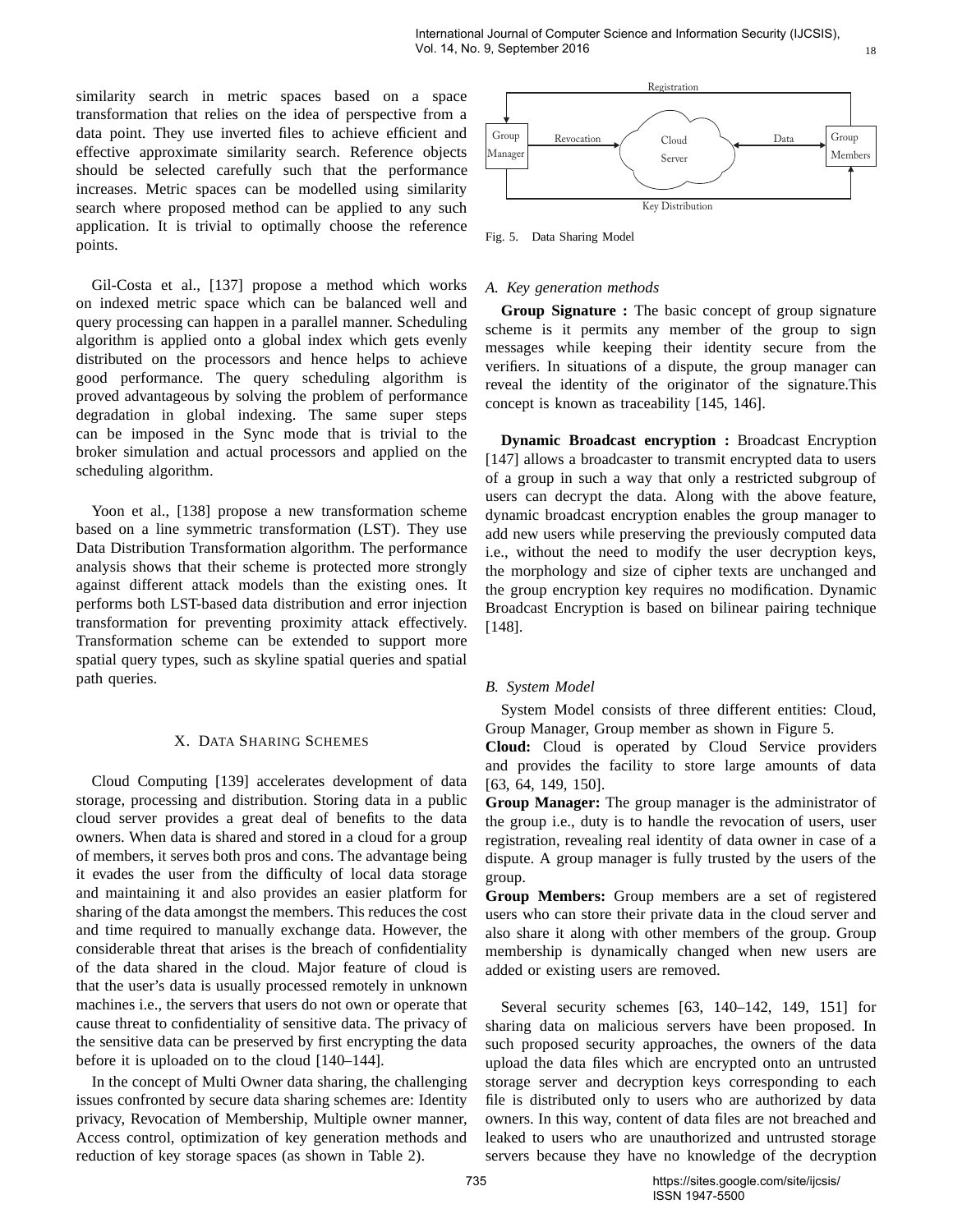# keys.

However, as the number of data owners and the number of revoked users increase, the complexities of user participation and revocation in these schemes are increasing linearly.

MONA implies that any user in the group can securely share data with others by the untrusted cloud. Multi Owner Data Sharing employs the features of Group Signature and Dynamic Encryption, through which it allows users to use the cloud resources anonymously and also securely share the data files all others including newly joined members. Group Signature allows a user to use the cloud anonymously while dynamic broadcast encryption allows a user to securely share their data with other members. In data sharing schemes, to provide data confidentiality for dynamic broadcast encryption each user has to process the revocation parameters which helps in keeping the data preserved from the revoked users. In such a case, the revocation results in computation overhead of encryption and as the number of revoked users increase, the size of cipher text also increases. Thus the heavy overhead and large cipher text impede the adoption of dynamic broadcast scheme.

To overcome such a drawback i.e., decrease the computation overhead of users and cipher text, the group manager computes the revocation parameters and it is transferred into the cloud where the revocation result is made public. This kind of process not only eliminates the previous drawbacks over computation overhead and cipher text but also makes them constant and independent of the number of revoked users.

# *C. Main design goals of Data sharing system*

Main Design goals of data sharing system are access control, data confidentiality, anonymity and traceability, and efficiency.

Access control for data sharing system is defined for using the cloud for data operations. In Mona, unauthorized users are not allowed to access data at any time and a user can access data only at the revoked time allotted to him and is incapable of accessing data otherwise.

Data confidentiality means to store data in such a way that unauthorized users and cloud are not able to learn the contents of the file stored. Nevertheless, an obstacle stands in the way of data confidentiality which is its availability in dynamic groups. Therefore, new users have to decrypt the data before they take part and revoked users are unable to decrypt the data after revocation.

Cloud is managed by CSPs which are not known to the users and hence to assure the user no breach of identity, data sharing system allows any user to share data with others anonymously. This feature is known as anonymity. While anonymity provides efficient protection to the user, it also creates a vulnerable platform for an attack to the system. To resolve such instance another feature of data sharing system, traceability is introduced where in the group manager reveals the identity of a data owner in case of a dispute.

In the group any user can store data or share the stored files with the remaining users in the group. When revocation list is modified only for some users, the remaining users do not have to update their private keys or reencryption operations. Hence any user added to the group can acknowledge all the data files stored before his addition without contacting the data owner. This feature makes MONA an efficient scheme [152].

Boneh et al,. [12] have defined the mechanism of a public key encryption technique (PKES) with keyword search. There are two constructions for PKES; Decision Diffie-Hellman assumption and Trapdoor Permutation but are less efficient.The Identity Based Encryption is implemented in PKES but the converse is an open problem. The user privacy is not violated and gateway does not learn anything about the encrypted mail. It is used for a single user only and keyword may not be relevant to the message.

Bao et al., [153] have formulated a system model as well as security requirements for searchable encryption in a practical multi-user database groups. The construction for multi-user encrypted database system (MuED) uses a Bilinear map function. It provides query privacy, query unforgeability and addresses the problem of user revocation in a multi-user application. This construction is efficient achieving similar performance as most of the existing single-user schemes. This scheme has computation overhead

Shi et al.,[154] have designed an encryption scheme called Multi-dimensional Range Query over Encrypted Data  $(MRQED)$ , that supports privacy concerns related to the sharing of network audit logs using decision bilinear Diffie-Hellman key exchange.  $MRQED$  can be useful for various other applications like financial audit logs, untrusted email servers and medical privacy. This scheme does not provide priority results over audit logs.

Xia *et al.,* [155] propose a public key encryption scheme in mobile cloud storage for a group of users for data sharing. A asymmetric group key agreement protocol and proxy re-signature is used for updating the searchable keywords which are encrypted. It ensures that mobile users in some group have to share the common secret key and update it when group members change.

## *D. PLUTUS*

On connecting a storage system to the network, there is a high risk of privacy beach of data when it is navigates through an untrusted, public network. This forms an obstacle to the concept of easy sharing of data which is the main goal of storing data in network.

The solution to secure data traversed between clients and servers or between two data users by using traditional network security schemes does not suffice. In a data sharing network, the data stored is accessible for reading by users of that group, the data is placed by data owner in the storage system but the end user or recipient of the data cannot be determined a priors. Any modification or updation of data in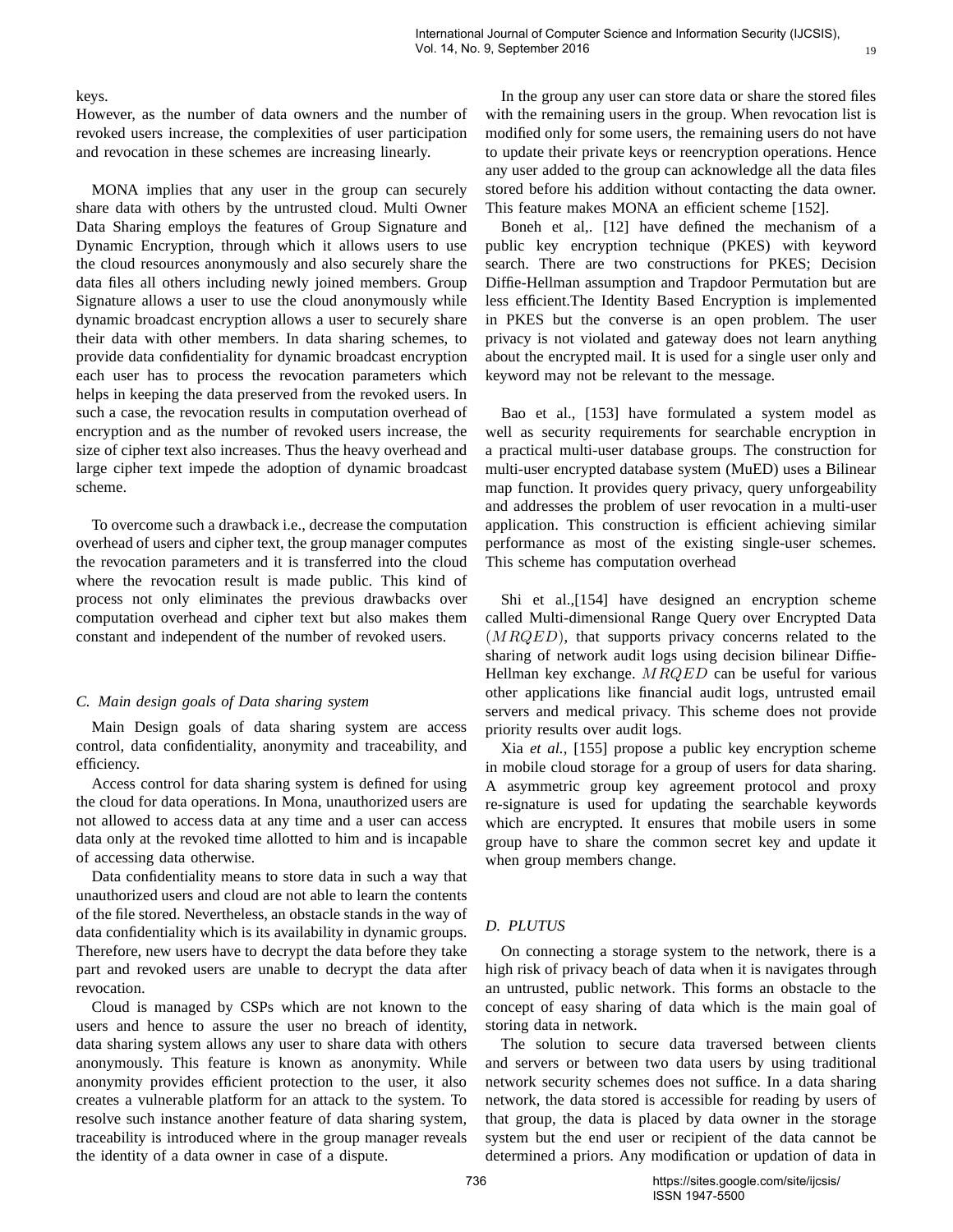| TABLE II                                   |
|--------------------------------------------|
| COMPARISON OF VARIOUS DATA SHARING SCHEMES |

| Parameters                  | PLUTUS[140]           | <b>SIRIUS</b> [141] | <b>IMPROVED PROXY</b><br>ENCRYPTION[142] | <b>SECURE</b><br><b>SCALELABLE</b><br><b>ACCESS</b><br><b>DATA</b> | <b>MONA</b> [156]           |
|-----------------------------|-----------------------|---------------------|------------------------------------------|--------------------------------------------------------------------|-----------------------------|
| <b>Encryption Technique</b> | File-block key<br>and | Public Key Cryptog- | Proxy Cryptography                       | SCHEME [63]<br>KP-ABE Technique                                    | <b>Broadcast Encryption</b> |
|                             | $lockbox$ - $key$     | raphy               |                                          |                                                                    |                             |
| <b>Identity Privacy</b>     | Satisfactory          | Satisfactory        | Less                                     | Less                                                               | High                        |
| Revocation                  | Inefficient           | Inefficient         | Inefficient                              | Inefficient                                                        | Efficient                   |
| Mechanism                   |                       |                     |                                          |                                                                    |                             |
| <b>Key Distribution</b>     | Heavy                 | Heavy               | Medium                                   | Independent of num-                                                | Independent of num-         |
|                             |                       |                     |                                          | ber of revoked users                                               | ber of revoked users        |

the storage system can be done by any of the users and a third user has to update the changes before the data reaches the end user. In [157], it proposes Plutus, a security scheme to prevent privacy of data when shared or stored on a network with an unsecure server [26, 158–160]. The concept on which the proposed Plutus scheme for secure data handling works is all the data is encrypted and stored, the key distribution is handled in a decentralized manner. Furthermore, the cryptographic encryption and key management operations are client-based and hence the server experiences a small amount of cryptographic overhead [140].

Plutus is an encrypt-on-disk system against the existing encrypt-on-wire systems and the advantages of this is protection against data out-pour when the device is attacked by a malicious server, for key distribution, policies can be established by users, scalability of server is possible as exhaustive cryptographic operations are performed at the end systems and not on centralized servers.

Plutus allows the data user to customize the security policies as the key distribution is performed by the clients. Compared to the existing security systems i.e., encrypt-onwire systems, in Plutus as the key distribution is performed by the client, they experience a higher overhead while they have the same aggregate work within a system. Also, while in encrypt on wire system, files have to encrypted or decrypted every time an exchange of data over the network takes place, while on Plutus it calculates beforehand only the encryption when data is modified; this reduces the cost of encryption and decryption that takes place every time in the existing system. The concepts that Plutus works to provide security for data sharing is – identify any data modifications that are unauthorized and avert them from taking place, to distinguish between read and write access to files, to modify data users' access privileges.

*1) Lazy Revocation:* Plutus works on a main feature where the access privileges of the data users' can be modified or revoked by data owners. After a revocation, a revoked reader can read files that are not modified or the cached files. But a revoked reader cannot access (write or read) files that have been updated after modifications by the data owner. Lazy revocation (first introduced in [161]) results in a advantage of increased security and disadvantage of re-encryption cost.

# XI. CONCLUSIONS

The research methods and schemes discussed are shown in Table 3 and Table 4. Efforts have been made to address the issues of storing the data on cloud and the drawbacks or problems that follow it. Noteworthy progress has been made in three main directions, mainly dealing with query effectiveness, security and efficiency. we present our conclusions over the review of various data retrieval and data sharing techniques.

*Query Expressiveness:* The existing schemes for data retrieval have improved due to several search features that are employed in various applications. Public Key Encryption with Keyword Search schemes are those which show a wide variety in query expressiveness due to the existence of comprehensive public key encryption schemes in this expanse. Searchable encryption in multi user sharing cloud setting is more indicative towards access control. With the usage of access control, a simple search that consists of a test to determine whether a certain trapdoor can be used for a cipher text is to be decrypted is conducted. If the decryption is successful then it indicates a match.

*Efficiency:* As research in data retrieval techniques using searchable encryption continues in all directions, efficiency gains importance especially in settings with multiple users. This issue for a requirement of efficiency has to be resolved for permitting the extensive use of searchable encryption in data retrieval techniques. If the proposed schemes in the data retrieval techniques are employed, they cause high latency and permit the server containing the database to be utilized by a restricted number of clients. Nevertheless, increased utilization of cloud and critical need of encryption in highly sensitive data cases has made it more important and urgent to build practical schemes.

*Security:* All schemes for data retrieval have attained verifiable security. In some cases, encryption is terminated if the data retrieval scheme is vulnerable. For the data retrieval schemes which are protected, the vital point is that most schemes are difficult to be evaluated based on security the reason being that these schemes are assessed on grounds of various computational assumptions. Therefore, it becomes impossible to assess existing schemes by comparing on basis of security. Several schemes permit the search pattern to be leaked while some make sure most of the information is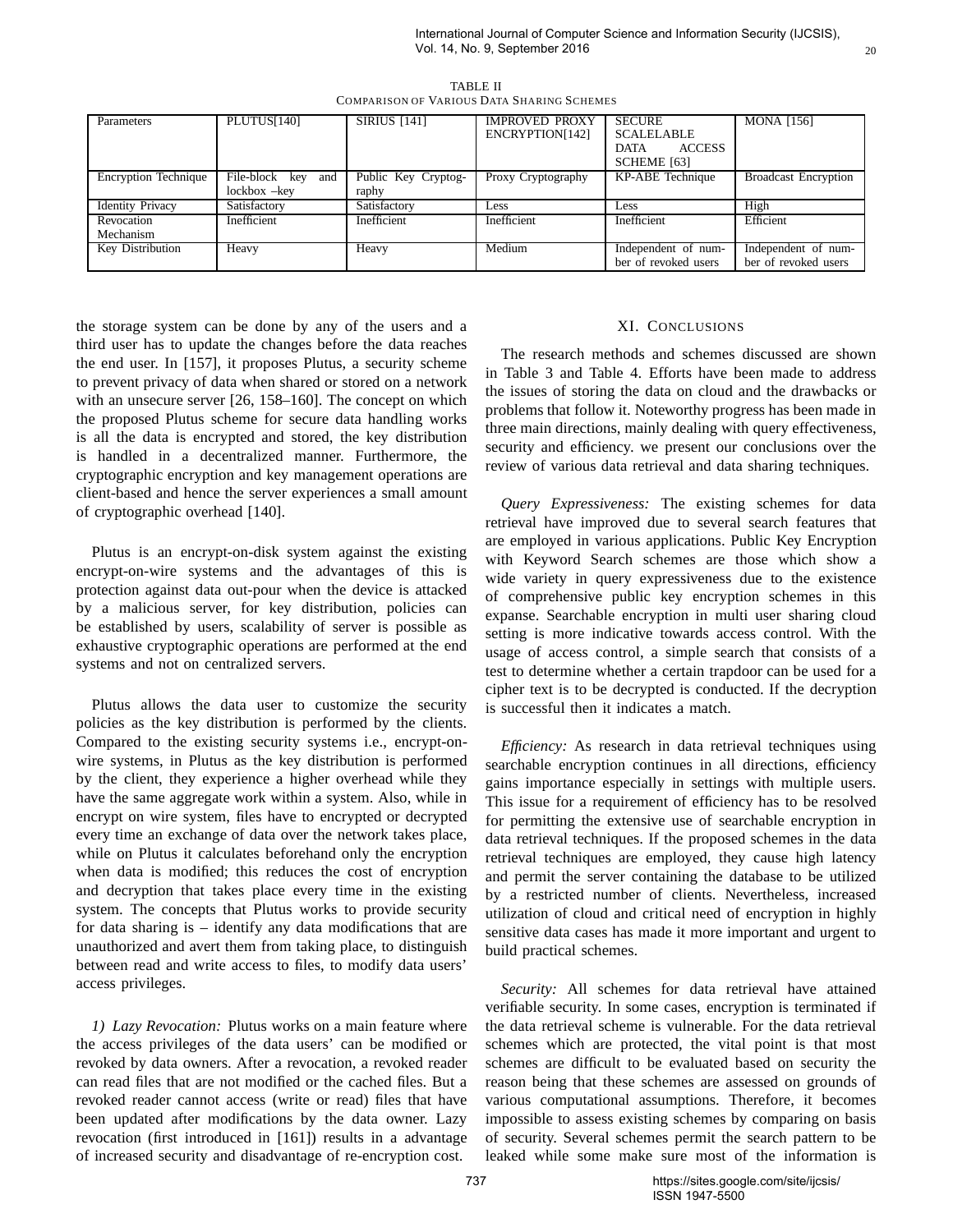## TABLE III COMPARISON OF DIFFERENT MODELS

|                              | Cloud security | Data sharing | Threats | Defense strategies | Requirements | Impact on society |
|------------------------------|----------------|--------------|---------|--------------------|--------------|-------------------|
| Xiao <i>et al.</i> , $[162]$ |                |              |         |                    |              |                   |
| Chen <i>et al.</i> , [163]   |                |              |         |                    |              |                   |
| Zhou et al., [164]           |                |              |         |                    |              |                   |
| Wang <i>et al.</i> , [165]   |                |              | N       |                    |              |                   |
| Wang <i>et al.</i> , [166]   |                |              | N       |                    |              |                   |
| Oza et al., [167]            |                |              |         |                    |              |                   |
| Saradhy et al., [168]        |                |              |         |                    |              |                   |
| Butler <i>et al.</i> , [169] |                |              |         |                    |              |                   |
| Feldman et al., [170]        |                |              | N       |                    |              |                   |
| Sahafizadeh et al., [171]    |                |              |         |                    |              |                   |

TABLE IV

| <b>SSE</b>                 | Searching in the encrypted data. the algorithm used are Symmetric searchable encryption for private<br>and public encryption i.e., SSE1, SSE2. The performance of both the algorithms are O(n). Despite being<br>more secure and more efficient, SSE schemes are remarkably simple. It needs more overhead calculation<br>for searching.                                                                                                                                                                                                                |
|----------------------------|---------------------------------------------------------------------------------------------------------------------------------------------------------------------------------------------------------------------------------------------------------------------------------------------------------------------------------------------------------------------------------------------------------------------------------------------------------------------------------------------------------------------------------------------------------|
| Single Keyword Search      | The betterment of the performance is achieved ensuring privacy to the keyword of the search. Dramatically<br>increase the storage overhead. The search is augmented by providing results that are ranked and ordering<br>them as top-k                                                                                                                                                                                                                                                                                                                  |
| Multi-Keyword Search       | Effective approach to solve the problem of multi keyword ranked search over encrypted cloud data<br>supporting synonym queries. The linear increase in the time and storage space for the increase in the<br>length of the keyword. Since it is ranked keyword search so the search quality is enhanced significantly.<br>Since its ranked based so to give rank we need to perform over head operations which is time consuming                                                                                                                        |
| Fuzzy Keyword Search       | Keyword privacy enhanced variant of PEKS referred to as public-key encryption with fuzzy keyword<br>search (PEFKS). The betterment of the performance is achieved by providing the security to the keyword.<br>More secure and provides solution to keyword guess attack (KGA). Since it does encryption and<br>decryption of the keyword so it is relatively time consuming process                                                                                                                                                                    |
| Conjunctive Keyword Search | Building of a public-key system that supports a rich set of query predicates The algorithm used is deffie-<br>helman algorithm. The performance varies as the size of the n varies the betterment of the performance<br>achieved by improving the security of the data. Secure and still fast enough. It needs lots of over-head<br>calculation is needed                                                                                                                                                                                               |
| Data Sharing               | A data owner authorizes every user by providing encryption keys.<br>Each data user who have the encryption key are authorized to access the data that is encrypted in cloud<br>using that key. Doing so, the user who is unauthorized, not having the authorization key does not get<br>access to the encrypted data stored on cloud. Even if the unauthorized user gets access and downloads<br>the ciphertext, the user will not be able to decipher the content as it is encrypted and the unauthorized<br>user does not possess the decryption key. |

hidden. This is acceptable in Several scenarios, leakage of search patterns is equitable while in some cases as sensitive Government organization databases, search and access pattern protection is obligatory.

# *A. Future Work*

Future work in Data retrieval Technique should concentrate on improving the query articulateness, increasing the efficiency and enhancing the security of the present keyword search schemes. An interesting approach for further research on query effectiveness would be to bring the disparity between data retrieval techniques and plaintext searches.

Major stress has to be laid on efficiency of data retrieval techniques. One of the ways of doing that is by reducing the overhead computational complexity. Efficient and scalable data retrieval schemes have to be focussed in order to make widespread use of searchable encryption. another possible way the search process can be made efficient would be by investigating use of two or more collaborating servers. Another parameter for working towards scalability

and efficiency of data retrieval technique is to loan the computation to third party entities

Enhancing security of Data retrieval Technique is important. Reason being the data stored on cloud may be of high confidentiality, like in data related to healthcare where patients' detail stored in their records, data related to Government wherein detail regarding the citizens or classified government schemes is stored, data related to personal profile detail on social networks and data in education or corporate sectors. Data stored on cloud are prone to data breach and hence more emphasis has to be laid on data retrieval schemes with high privacy and confidentiality.

Sharing information in today's technology accelerated living becomes important. In recent times, data sharing on cloud has also increased concerns. The main issues are dealing with privacy and security, user revocation, scalability and efficiency, collusion between entities.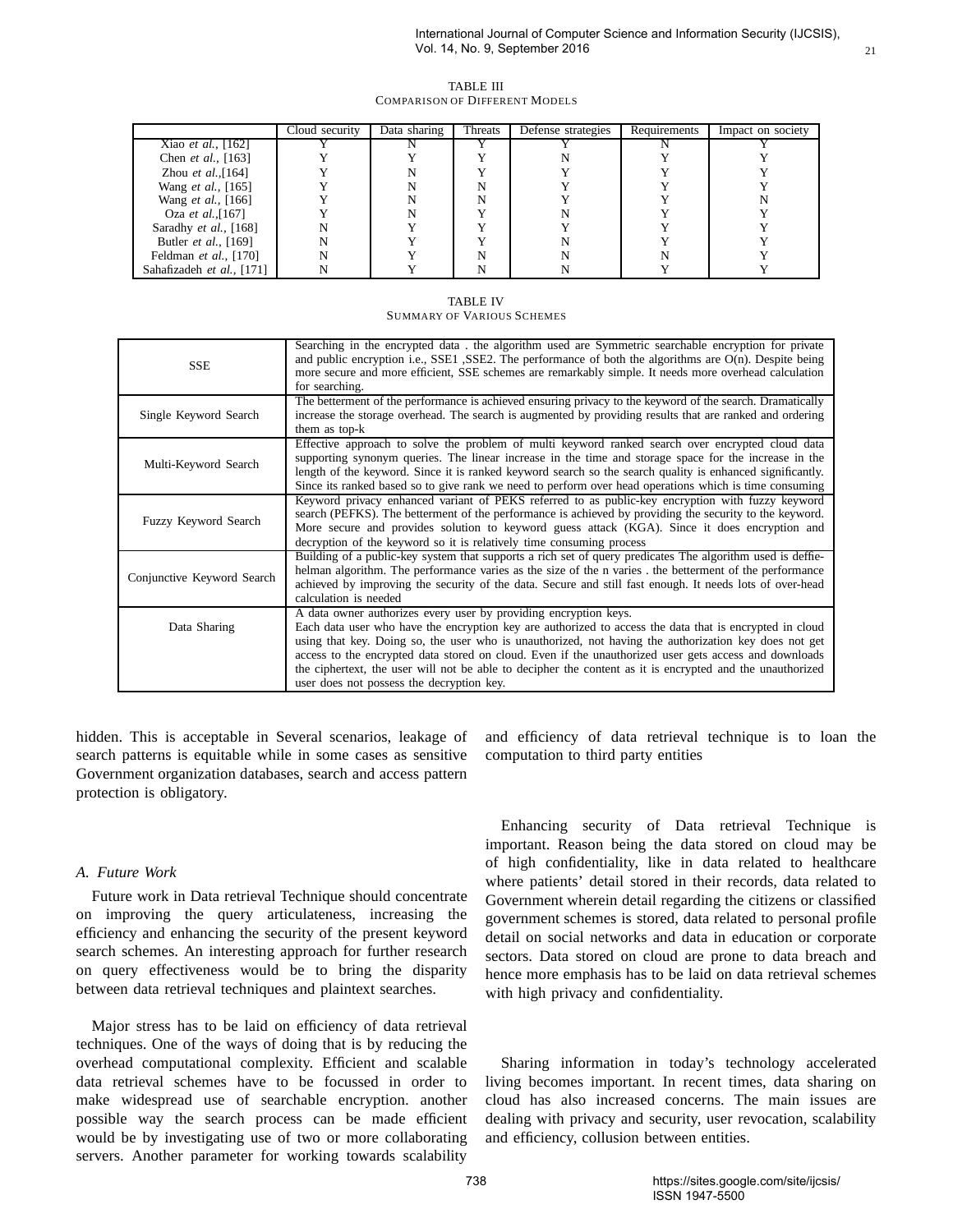## **REFERENCES**

- [1] Z. Slocum, "Your Google Docs: Soon in Search Results?" http://www.cnet.com/news/your-google-docssoon-in-search-results/, 2009.
- [2] B. Krebs, "Payment Processor Breach may be Largest Ever," http://voices. washingtonpost. com/securityfix/2009/01/payment processor breach may b.html, 2009.
- [3] G. Brunette, R. Mogull *et al.*, "Security Guidance for Critical Areas of Focus in Cloud Computing v2. 1," *Cloud Security Alliance*, pp. 1–76, 2009.
- [4] K. Ren, C. Wang, Q. Wang *et al.*, "Security Challenges for the Public Cloud," *in IEEE Internet Computing*, vol. 16, no. 1, pp. 69–73, 2012.
- [5] C. Wang, N. Cao, J. Li, K. Ren, and W. Lou, "Secure Ranked Keyword Search over Encrypted Cloud Data," *in Proceedings of the IEEE 30th International Conference on Distributed Computing Systems (ICDCS)*, pp. 253–262, 2010.
- [6] A. Fox, R. Griffith, A. Joseph, R. Katz, A. Konwinski, G. Lee, D. Patterson, A. Rabkin, and I. Stoica, "Above the Clouds: A Berkeley View of Cloud Computing," *Dept. Electrical Eng. and Comput. Sciences, University of California, Berkeley, Rep. UCB/EECS*, vol. 28, pp. 1–23, 2009.
- [7] R. Buyya, C. S. Yeo, S. Venugopal, J. Broberg, and I. Brandic, "Cloud Computing and Emerging IT Platforms: Vision, Hype, and Reality for Delivering Computing as the 5th Utility," *Future Generation Computer Systems*, vol. 25, no. 6, pp. 599–616, 2009.
- [8] M. Arrington, "Gmail Disaster: Reports of Mass Email Deletions," *Online at http://www. techcrunch. com/2006/12/28/gmail-disasterreports-of-mass-emaildeletions*, 2006.
- [9] A. S. Team, "Amazon S3 Availability Event: July 20, 2008," *http://status.aws.amazon.com/s3-20080720.html*, 2008.
- [10] H. Perl, Y. Mohammed, M. Brenner, and M. Smith, "Privacy/Performance Trade-off in Private Search on Bio-Medical Data," *Future Generation Computer Systems*, vol. 36, pp. 441–452, 2014.
- [11] D. X. Song, D. Wagner, and A. Perrig, "Practical Techniques for Searches on Encrypted Data," *IEEE Symposium on Security and Privacy*, pp. 44–55, 2000.
- [12] D. Boneh, G. Di Crescenzo, R. Ostrovsky, and G. Persiano, "Public Key Encryption with Keyword Search," *in Proceedings of the Advances in Cryptology-Eurocrypt 2004*, pp. 506–522, 2004.
- [13] R. Curtmola, J. Garay, S. Kamara, and R. Ostrovsky, "Searchable Symmetric Encryption: Improved Definitions and Efficient Constructions," *in Proceedings of the 13th ACM Conference on Computer and Communications Security*, pp. 79–88, 2006.
- [14] A. Singhal, "Modern Information Retrieval: A Brief Overview," *IEEE Data Eng. Bull.*, vol. 24, no. 4, pp. 35–43, 2001.
- [15] C.-I. Fan and S.-Y. Huang, "Controllable Privacy Pre-

serving Search Based on Symmetric Predicate Encryption in Cloud Storage," *Future Generation Computer Systems*, vol. 29, no. 7, pp. 1716–1724, 2013.

22

- [16] S. Zerr, D. Olmedilla, W. Nejdl, and W. Siberski, "Zerber+r: Top-k Retrieval from a Confidential Index," *in Proceedings of the 12th International Conference on Extending Database Technology: Advances in Database Technology*, pp. 439–449, 2009.
- [17] A. Swaminathan, Y. Mao, G.-M. Su, H. Gou, A. L. Varna, S. He, M. Wu, and D. W. Oard, "Confidentiality-Preserving Rank-Ordered Search," *in Proceedings of the 2007 ACM Workshop on Storage Security and Survivability*, pp. 7–12, 2007.
- [18] N. Cao, C. Wang, M. Li, K. Ren, and W. Lou, "Privacy-Preserving Multi-Keyword Ranked Search over Encrypted Cloud Data," *IEEE Transactions on Parallel and Distributed Systems*, vol. 25, no. 1, pp. 222–233, 2014.
- [19] H. Hu, J. Xu, C. Ren, and B. Choi, "Processing Private" Queries over Untrusted Data Cloud through Privacy Homomorphism," *in Proceedings of the IEEE 27th International Conference on Data Engineering (ICDE)*, pp. 601–612, 2011.
- [20] M. Wang, V. Holub, J. Murphy, and P. O'Sullivan, "High Volumes of Event Stream Indexing and Efficient Multi-keyword Searching for Cloud Monitoring," *Future Generation Computer Systems*, vol. 29, no. 8, pp. 1943–1962, 2013.
- [21] S. Raghavendra, C. M. Geeta, R. Buyya, K. R. Venugopal, S. S. Iyengar, and L. M. Patnaik, "DRSIG: Domain and Range Specific Index Generation for Encrypted Cloud Data"," in *Proceedings of the International Conference on Computational Techniques in Information and Communication Technologies, ICCTICT 2016*. IEEE, March 17-20 2016.
- [22] ——, "DRSMS: Domain and Range Specific Multi-Keyword Search over Encrypted Cloud Data," *International Journal of Computer Science and Information Security (IJCSIS)*, vol. 14, no. 5, pp. 69–78, 2016.
- [23] D. Dubin, "The Most Influential Paper Gerard Salton Never Wrote," 2004.
- [24] J. Zobel and A. Moffat, "Exploring the Similarity" Space," *ACM SIGIR Forum*, vol. 32, no. 1, pp. 18–34, 1998.
- [25] J. Kubiatowicz, D. Bindel, Y. Chen, S. Czerwinski, P. Eaton, D. Geels, R. Gummadi, S. Rhea, H. Weatherspoon, W. Weimer *et al.*, "Oceanstore: An Architecture for Global-Scale Persistent Storage," *ACM Sigplan Notices*, vol. 35, no. 11, pp. 190–201, 2000.
- [26] A. Adya, W. J. Bolosky, M. Castro, G. Cermak, R. Chaiken, J. R. Douceur, J. Howell, J. R. Lorch, M. Theimer, and R. P. Wattenhofer, "FARSITE: Federated, Available, and Reliable Storage for an Incompletely Trusted Environment," *ACM SIGOPS Operating Systems Review*, vol. 36, no. SI, pp. 1–14, 2002.
- [27] A. Muthitacharoen, R. Morris, T. M. Gil, and B. Chen, "IVY: A Read/Write Peer-to-Peer File System," *ACM SIGOPS Operating Systems Review*, vol. 36, no. SI, pp.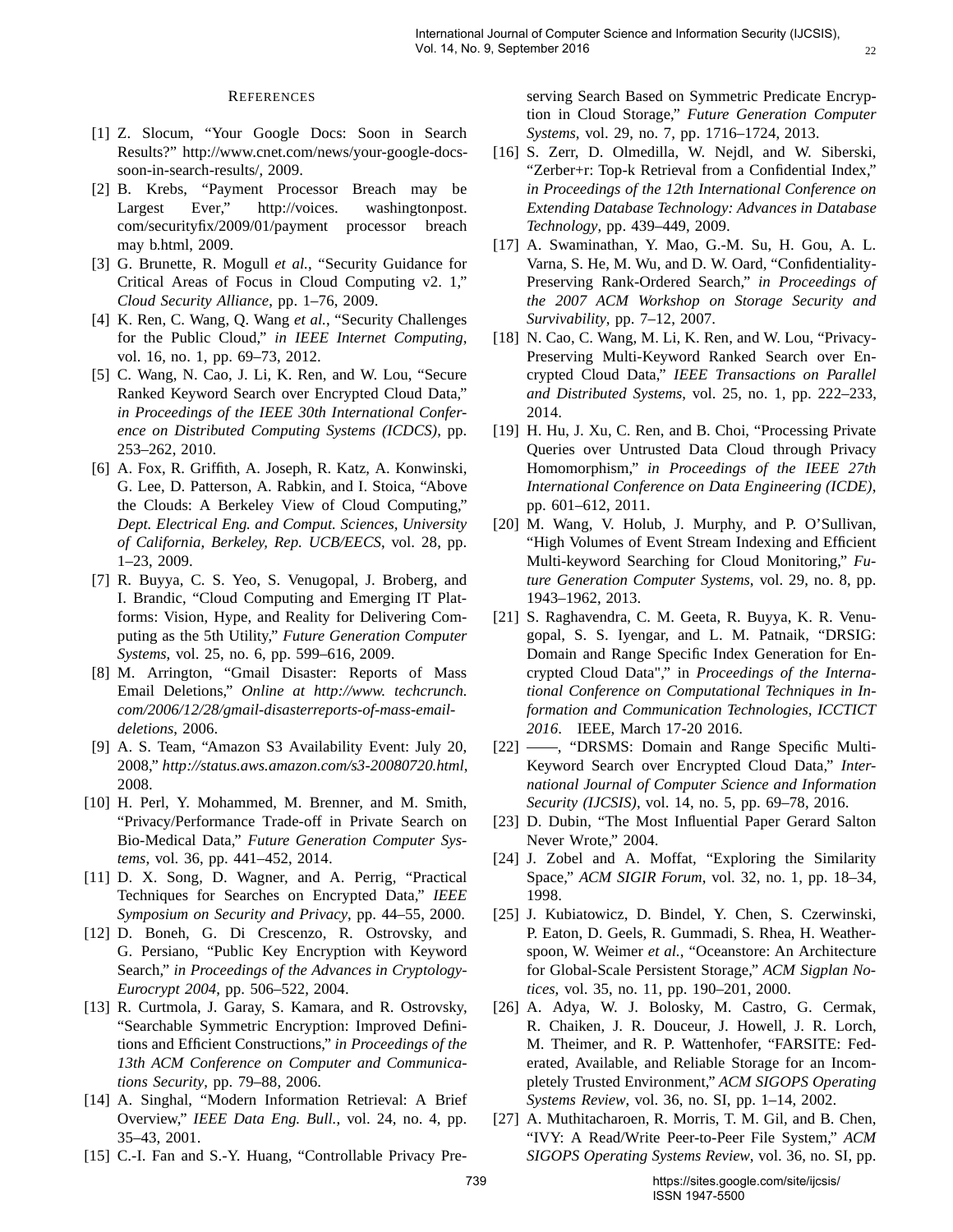31–44, 2002.

- [28] E.-J. Goh, "Secure Indexes." *in IACR Cryptology ePrint Archive*, p. 216, 2003.
- [29] S. M. Bellovin and W. R. Cheswick, "Privacy-Enhanced Searches using Encrypted Bloom Filters," 2007.
- [30] Y.-C. Chang and M. Mitzenmacher, "Privacy Preserving" Keyword Searches on Remote Encrypted Data," *Applied Cryptography and Network Security*, pp. 442–455, 2005.
- [31] J. D. Tygar, "Security with Privacy\*," *ISAT 2002 Study*, 2002.
- [32] M. Abdalla, M. Bellare, D. Catalano, E. Kiltz, T. Kohno, T. Lange, J. Malone-Lee, G. Neven, P. Paillier, and H. Shi, "Searchable Encryption Revisited: Consistency Properties, Relation to Anonymous IBE, and Extensions," *Advances in Cryptology–CRYPTO 2005*, pp. 205–222, 2005.
- [33] D. Boneh, E. Kushilevitz, R. Ostrovsky, and W. E. Skeith III, "Public Key Encryption that Allows PIR Queries," *Advances in Cryptology-CRYPTO 2007*, pp. 50–67, 2007.
- [34] R. Ostrovsky, "Efficient Computation on Oblivious RAMs," *Proceedings of the Twenty-Second Annual ACM Symposium on Theory of Computing*, pp. 514– 523, 1990.
- [35] O. Goldreich and R. Ostrovsky, "Software Protection and Simulation on Oblivious RAMs," *in Journal of the ACM (JACM)*, vol. 43, no. 3, pp. 431–473, 1996.
- [36] C. H. Wang and C.-C. Hsu, "Integration of Hierarchical Access Control and Keyword Search Encryption in Cloud Computing Environment," *in International Journal of Computer and Communication Engineering*, vol. 3, no. 2, pp. 333–337, 2013.
- [37] Q. Liu, G. Wang, and J. Wu, "An Efficient Privacy Preserving Keyword Search Scheme in Cloud Computing," *in Proceedings of the International Conference on Computational Science and Engineering CSE'09*, vol. 2, pp. 715–720, 2009.
- [38] D. Boneh and M. Franklin, "Identity-based Encryption from the Weil Pairing," *in Proceedings of the Advances in Cryptology—CRYPTO 2001*, pp. 213–229, 2001.
- [39] Z. Jiang and L. Liu, "Secure Cloud Storage Service with an Efficient DOKS Protocol," *in Proceedings of the IEEE International Conference on Services Computing (SCC)*, pp. 208–215, 2013.
- [40] S. KumarVerma, S. Mathew, S. Srivastava, and S. Venkataesan, "An Efficient Dictionary and Lingual Keyword based Secure Search Scheme in Cloud Storage," *in International Journal of Computer Applications*, vol. 68, no. 15, pp. 40–43, 2013.
- [41] Y. Lu, "Privacy-Preserving Logarithmic-Time Search on Encrypted Data in Cloud." *in 19th Annual Network and Distributed System Security Symposium, (NDSS)*, 2012.
- [42] Z. Xia, Y. Zhu, X. Sun, and J. Wang, "A Similarity Search Scheme over Encrypted Cloud Images based on Secure Transformation," *International Journal of Future Generation Communication and Networking*, vol. 6, no. 6, pp. 71–80, 2013.

[43] X. Pang, B. Yang, M. Zhang, and H. Wang, "Multi-user Noisy Keyword Search over Encrypted Data," *Journal of Computational Information Systems*, vol. 9, no. 5, pp. 1973–1981, 2013.

23

- [44] C. Gu, Y. Guang, Y. Zhu, and Y. Zheng, "Public Key Encryption with Keyword Search from Lattices," *in International Journal of Information Technology*, vol. 19, no. 1, pp. 1–10, 2013.
- [45] W. Wang, P. Xu, H. Li, and L. T. Yang, "Secure Hybrid-Indexed Search for High Efficiency over Keyword Searchable Ciphertexts," *Future Generation Computer Systems*, 2014.
- [46] S. Raghavendra, C. M. Geeta, K. Shaila, R. Buyya, K. R. Venugopal, S. S. Iyengar, and L. M. Patnaik, "MSSS: Most Significant Single-keyword Search over Encrypted Cloud Data," *in Proceedings of the 6th Annual Intrernational Conference on ICT: BigData, Cloud and Securit*, 2015.
- [47] S. Raghavendra, C. M. Geeta, R. Buyya, K. R. Venugopal, S. S. Iyengar, and L. M. Patnaik, "MSIGT: Most Significant Index Generation Technique for Cloud Environment," *Proceedings of the 12th IEEE India International Conference on* E<sup>3</sup> *-*C 3 *(INDICON 2015)*, December 11-13 2015.
- [48] C. Wang, N. Cao, K. Ren, and W. Lou, "Enabling Secure and Efficient Ranked Keyword Search over Outsourced Cloud Data," *in IEEE Transactions on Parallel and Distributed Systems*, vol. 23, no. 8, pp. 1467–1479, 2012.
- [49] A. Boldyreva, N. Chenette, Y. Lee, and A. O'neill, "Order-Preserving Symmetric Encryption," *in Proceedings of the International Conference Advances in Cryptology-EUROCRYPT*, pp. 224–241, 2009.
- [50] Q. Wang, C. Wang, J. Li, K. Ren, and W. Lou, "Enabling Public Verifiability and Data Dynamics for Storage Security in Cloud Computing," *Computer Security– ESORICS 2009*, pp. 355–370, 2009.
- [51] C. Wang, Q. Wang, K. Ren, N. Cao, and W. Lou, "Toward Secure and Dependable Storage Services in Cloud Computing," *IEEE Transactions on Services Computing,*, vol. 5, no. 2, pp. 220–232, 2012.
- [52] C. Wang, S. S. Chow, O. Wang, K. Ren, and W. Lou, "Privacy-Preserving Public Auditing for Secure Cloud Storage," *IEEE Transactions on Computers*, vol. 62, no. 2, pp. 362–375, 2013.
- [53] C. L. Cheng, C. J. Sun, X. L. Xu, and D. Y. Zhang, "A Multi-Dimensional Index Structure based on Improved VA-file and CAN in the Cloud," *in International Journal of Automation and Computing*, vol. 11, no. 1, pp. 109– 117, 2014.
- [54] S. Buyrukbilen and S. Bakiras, "Privacy-Preserving Ranked Search on Public-Key Encrypted Data," *in Proceedings of the 2013 IEEE International Conference on High Performance Computing and Communications*, pp. 165–174, 2013.
- [55] M. Kuzu, M. S. Islam, and M. Kantarcioglu, "Efficient Similarity Search over Encrypted Data," *in IEEE 28th International Conference on Data Engineering (ICDE)*,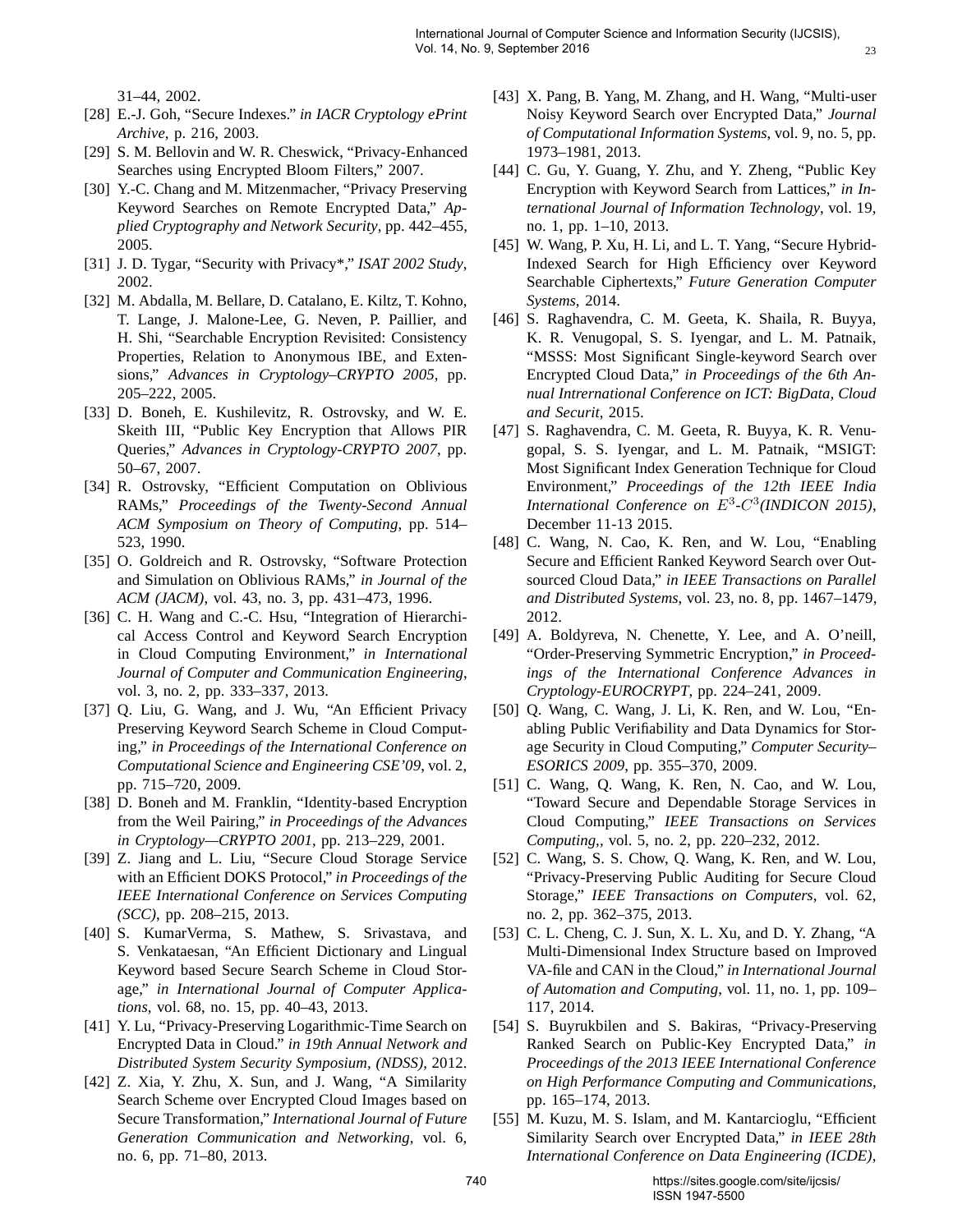pp. 1156–1167, 2012.

- [56] Q. Liu, G. Wang, and J. Wu, "Secure and Privacy Preserving Keyword Searching for Cloud Storage Services," *in Journal of Network and Computer Applications*, vol. 35, no. 3, pp. 927–933, 2012.
- [57] D. Yuan, Y. Yang, X. Liu, W. Li, L. Cui, M. Xu, and J. Chen, "A Highly Practical Approach Toward Achieving Minimum Data Sets Storage Cost in the Cloud," *IEEE Transactions on Parallel & Distributed Systems*, no. 6, pp. 1234–1244, 2013.
- [58] L. M. Vaquero, L. Rodero-Merino, J. Caceres, and M. Lindner, "A Break in the Clouds: Towards A Cloud Definition," *ACM SIGCOMM Computer Communication Review*, vol. 39, no. 1, pp. 50–55, 2008.
- [59] N. Cao, S. Yu, Z. Yang, W. Lou, and Y. T. Hou, "Lt Codes-based Secure and Reliable Cloud Storage Service," *in 2012 Proceedings IEEE INFOCOM*, pp. 693–701, 2012.
- [60] M. Bellare, A. Boldyreva, and A. O'Neill, "Deterministic and Efficiently Searchable Encryption," *Advances in Cryptology-CRYPTO 2007*, pp. 535–552, 2007.
- [61] M. Abdalla, M. Bellare, D. Catalano, E. Kiltz, T. Kohno, T. Lange, J. Malone-Lee, G. Neven, P. Paillier, and H. Shi, "Searchable Encryption Revisited: Consistency Properties, Relation to Anonymous IBE, and Extensions," *Journal of Cryptology*, vol. 21, no. 3, pp. 350– 391, 2008.
- [62] J. Li, Q. Wang, C. Wang, N. Cao, K. Ren, and W. Lou, "Fuzzy Keyword Search Over Encrypted Data in Cloud Computing," *in 2010 Proceedings IEEE INFOCOM*, pp. 1–5, 2010.
- [63] S. Yu, C. Wang, K. Ren, and W. Lou, "Achieving Secure, Scalable, and Fine-Grained Data Access Control in Cloud Computing," *in 2010 Proceedings IEEE INFOCOM*, pp. 1–9, 2010.
- [64] C. Wang, Q. Wang, K. Ren, and W. Lou, "Privacy-Preserving Public Auditing for Data Storage Security in Cloud Computing," *in 2010 Proceedings IEEE IN-FOCOM*, pp. 1–9, 2010.
- [65] J. Yu, S. J. T. P. Lu, Y. Zhu, G. Xue, and M. Li, "Toward Secure Multikeyword Top-k Retrieval over Encrypted Cloud Data," *in IEEE Transactions on Dependable and Secure Computing*, vol. 10, no. 4, pp. 239–250, 2013.
- [66] X. Sun, X. Wang, Z. Xia, Z. Fu, and T. Li, "Dynamic Multi-Keyword Top-k Ranked Search over Encrypted Cloud Data." *in International Journal of Security & Its Applications*, vol. 8, no. 1, pp. 319–332, 2014.
- [67] C. Orencik, M. Kantarcioglu, and E. Savas, "A Practical and Secure Multi-Keyword Search Method over Encrypted Cloud Data," *in Proceedings of the IEEE Sixth International Conference on Cloud Computing (CLOUD)*, pp. 390–397, 2013.
- [68] W. Sun, B. Wang, N. Cao, M. Li, W. Lou, Y. Hou, and H. Li, "Verifiable Privacy-Preserving Multi-keyword Text Search in the Cloud Supporting Similarity-based Ranking," *in IEEE Transactions on Parallel and Distributed Systems*, vol. 25, no. 11, pp. 3025–3035, 2014.
- [69] M. Li, S. Yu, N. Cao, and L. Wenjing, "Autho-

rized Private Keyword Search over Encrypted Data in Cloud Computing," *in Proceedings of the 31st International Conference on Distributed Computing Systems (ICDCS)*, pp. 383–392, 2011.

- [70] C. Örencik and E. Savaş, "Efficient and Secure Ranked Multi-keyword Search on Encrypted Cloud Data," *in Proceedings of the 2012 Joint EDBT/ICDT Workshops*, pp. 186–195, 2012.
- [71] L. Chen, X. Sun, Z. Xia, and Q. Liu, "An Efficient and Privacy-Preserving Semantic Multi-Keyword Ranked Search over Encrypted Cloud Data," *in International Journal of Security and Its Applications*, vol. 8, no. 2, pp. 323–332, 2014.
- [72] K. Li, W. Zhang, K. Tian, R. Liu, and N. Yu, "An Efficient Multi-keyword Ranked Retrieval Scheme with Johnson-Lindenstrauss Transform over Encrypted CloudData," *in Proceedings of the International Conference on Cloud Computing and Big Data (CloudCom-Asia)*, pp. 320–327, 2013.
- [73] W. Zhang, S. Xiao, Y. Lin, T. Zhou, and S. Zhou, "Secure Ranked Multi-keyword Search for Multiple Data Owners in Cloud Computing," *in Proceedings of the 44th Annual IEEE/IFIP International Conference on Dependable Systems and Networks (DSN)*, pp. 276–286, 2014.
- [74] R. Li, Z. Xu, W. Kang, K. C. Yow, and C.-Z. Xu, "Efficient Multi-Keyword Ranked Query over Encrypted Data in Cloud Computing," *Future Generation Computer Systems*, vol. 30, pp. 179–190, 2014.
- [75] W. Sun, B. Wang, N. Cao, M. Li, W. Lou, Y. T. Hou, and H. Li, "Privacy-Preserving Multi-Keyword Text Search in the Cloud Supporting Similarity-Based Ranking," *Proceedings of the 8th ACM SIGSAC symposium on Information, computer and communications security*, pp. 71–82, 2013.
- [76] S. Ji, G. Li, C. Li, and J. Feng, "Efficient Interactive Fuzzy Keyword Search," *in Proceedings of the 18th International Conference on World Wide Web*, pp. 371– 380, 2009.
- [77] L. Liu, C. Zhang, S. Yao, S. Wang, and W. Zhou, "Fuzzy Keyword Search with Safe Index over Encrypted Cloud Computing," *TELKOMNIKA Indonesian Journal of Electrical Engineering*, vol. 11, no. 10, pp. 5884–5889, 2013.
- [78] S. Raghavendra, S. Girish, C. M. Geeta, R. Buyya, K. R. Venugopal, S. S. Iyengar, and L. M. Patnaik, "IGSK: Index Generation on Split Keyword for Search Over Cloud Data." *Proceedings of the 2015 International Conference on Computing and Network Communications (CoCoNet'15)*, pp. 380–386, December 16-19 2015.
- [79] X. Sun, Y. Zhu, Z. Xia, J. Wang, and L. Chen, "Secure Keyword-based Ranked Semantic Search over Encrypted Cloud Data," *in Proceedings of the Advanced Science and Technology Letters(MulGraB 2013)*, vol. 31, pp. 271–283, 2013.
- [80] P. Xu, H. Jin, Q. Wu, and W. Wang, "Public-Key Encryption with Fuzzy Keyword Search: A Provably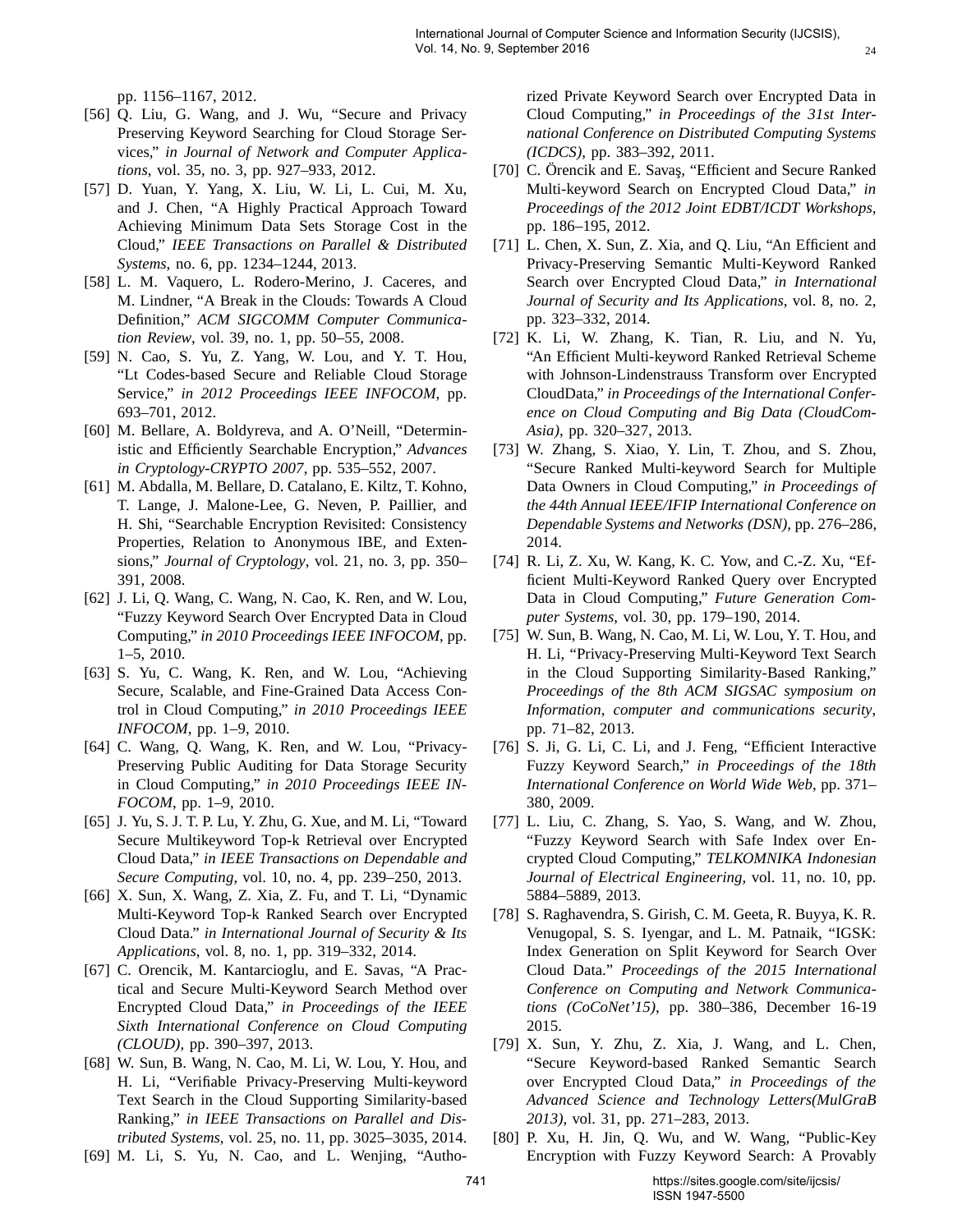Secure Scheme under Keyword Guessing Attack," *in IEEE Transactions on Computers*, vol. 62, no. 11, pp. 2266–2277, 2013.

- [81] W. Wang, P. Xu, H. Li, and L. T. Yang, "Secure Hybrid-Indexed Search for High Efficiency over Keyword Searchable Ciphertexts," *Future Generation Computer Systems*, 2014.
- [82] D. Wang, S. Fu, and M. Xu, "A Privacy-Preserving Fuzzy Keyword Search Scheme over Encrypted Cloud Data," *in Proceedings of the 5th International Conference on Cloud Computing Technology and Science (CloudCom)*, vol. 1, pp. 663–670, 2013.
- [83] B. Wang, S. Yu, W. Lou, and Y. T. Hou, "Privacy-Preserving Multi-Keyword Fuzzy Search over Encrypted Data in the Cloud," *in Proceedings IEEE IN-FOCOM*, pp. 2112–2120, 2014.
- [84] M. Chuah and W. Hu, "Privacy-Aware Bedtree Based Solution for Fuzzy Multi-Keyword Search over Encrypted Data," *31st International Conference on Distributed Computing Systems Workshops (ICDCSW)*, pp. 273–281, 2011.
- [85] C. Wang, Q. Wang, and K. Ren, "Towards Secure and Effective Utilization Over Encrypted Cloud Data," *31st International Conference on Distributed Computing Systems Workshops (ICDCSW)*, pp. 282–286, 2011.
- [86] J. Wang, H. Ma, Q. Tang, J. Li, H. Zhu, S. Ma, and X. Chen, "Efficient Verifiable Fuzzy Keyword Search over Encrypted Data in Cloud Computing," *Computer Science and Information Systems/ComSIS*, vol. 10, no. 2, pp. 667–684, 2013.
- [87] W. Jie, Y. Xiao, Z. Ming, and W. Yong, "A Novel Dynamic Ranked Fuzzy Keyword Search over Cloud Encrypted Data," *12th International Conference on Dependable, Autonomic and Secure Computing (DASC)*, pp. 91–96, 2014.
- [88] D. Wang, S. Fu, and M. Xu, "A Privacy-Preserving Fuzzy Keyword Search Scheme over Encrypted Cloud Data," *5th International Conference on Cloud Computing Technology and Science (CloudCom)*, vol. 1, pp. 663–670, 2013.
- [89] S. Bijral and D. Mukhopadhyay, "Efficient Fuzzy Search Engine with B-Tree Search Mechanism," *arXiv preprint arXiv:1411.6773*, 2014.
- [90] N. Shekokar, K. Sampat, C. Chandawalla, and J. Shah, "Implementation of Fuzzy Keyword Search over Encrypted Data in Cloud Computing," *Procedia Computer Science*, vol. 45, pp. 499–505, 2015.
- [91] T. Balamuralikrishna, C. Anuradha, and N. Raghavendrasai, "Fuzzy Keyword Search over Encrypted Data in Cloud Computing," *Asian Journal of Computer Science & Information Technology*, vol. 1, no. 3, 2013.
- [92] W. Zhou, L. Liu, H. Jing, C. Zhang, S. Yao, and S. Wang, "K-Gram Based Fuzzy Keyword Search over Encrypted Cloud Computing," 2013.
- [93] L. Ballard, S. Kamara, and F. Monrose, "Achieving Efficient Conjunctive Keyword Searches over Encrypted Data," *Information and Communications Security*, pp. 414–426, 2005.

[94] M. Abdalla, M. Bellare, D. Catalano, E. Kiltz, T. Kohno, T. Lange, J. Malone-Lee, G. Neven, P. Paillier, and H. Shi, "Encryption with Keyword Search, Revisited: Consistency Conditions, Relations to Anonymous IBE, and Extensions," *in Proceedings of Crypto'05*, pp. 205– 222, 2005.

25

- [95] B. Chor, E. Kushilevitz, O. Goldreich, and M. Sudan, "Private Information Retrieval," *Journal of the ACM (JACM)*, vol. 45, no. 6, pp. 965–981, 1998.
- [96] G. Di-Crescenzo, Y. Ishai, and R. Ostrovsky, "Universal Service-Providers for Database Private Information Retrieval," *in Proceedings of the Seventeenth Annual ACM Symposium on Principles of Distributed Computing*, pp. 91–100, 1998.
- [97] P. Golle, J. Staddon, and B. Waters, "Secure Conjunctive Keyword Search over Encrypted Data," *in Proceedings of the Applied Cryptography and Network Security*, pp. 31–45, 2004.
- [98] R. Ostrovsky and W. E. Skeith III, "Private Searching on Streaming Data," *Advances in Cryptology–CRYPTO 2005*, pp. 223–240, 2005.
- [99] W. Ogata and K. Kurosawa, "Oblivious Keyword Search," *Journal of Complexity*, vol. 20, no. 2, pp. 356– 371, 2004.
- [100] D. J. Park, K. Kim, and P. J. Lee, "Public Key Encryption with Conjunctive Field Keyword Search," *Information Security Applications*, pp. 73–86, 2005.
- [101] I. Clarke, O. Sandberg, B. Wiley, and T. W. Hong, "Freenet: A Distributed Anonymous Information Storage and Retrieval System," *Designing Privacy Enhancing Technologies*, pp. 46–66, 2001.
- [102] B. R. Waters, D. Balfanz, G. Durfee, and D. K. Smetters, "Building an Encrypted and Searchable Audit Log." *NDSS*, vol. 4, pp. 5–6, 2004.
- [103] N. S. Khan, C. R. Krishna, and A. Khurana, "Secure Ranked Fuzzy Multi-Keyword Search over Outsourced Encrypted Cloud Data," *International Conference on Computer and Communication Technology (ICCCT)*, pp. 241–249, 2014.
- [104] H. Tuo and M. Wenping, "An Effective Fuzzy Keyword Search Scheme in Cloud Computing," *in 2013 5th International Conference on Intelligent Networking and Collaborative Systems (INCoS)*, pp. 786–789, 2013.
- [105] Z. Fu, J. Shu, X. Sun, and N. Linge, "Smart Cloud Search Services: Verifiable Keyword-Based Semantic Search over Encrypted Cloud Data," *IEEE Transactions on Consumer Electronics*, vol. 60, no. 4, pp. 762–770, 2014.
- [106] Z. Fu, X. Sun, Z. Xia, L. Zhou, and J. Shu, "Multi-Keyword Ranked Search Supporting Synonym Query over Encrypted Data in Cloud Computing," *2013 IEEE 32nd International Performance Computing and Communications Conference (IPCCC)*, pp. 1–8, 2013.
- [107] Z. Fu, J. Shu, X. Sun, and D. Zhang, "Semantic Keyword Search Based on Trie over Encrypted Cloud Data," *Proceedings of the 2nd international Workshop on Security in Cloud Computing*, pp. 59–62, 2014.
- [108] J. Ko, S. Shin, S. Eom, M. Song, J. Jung, D. H.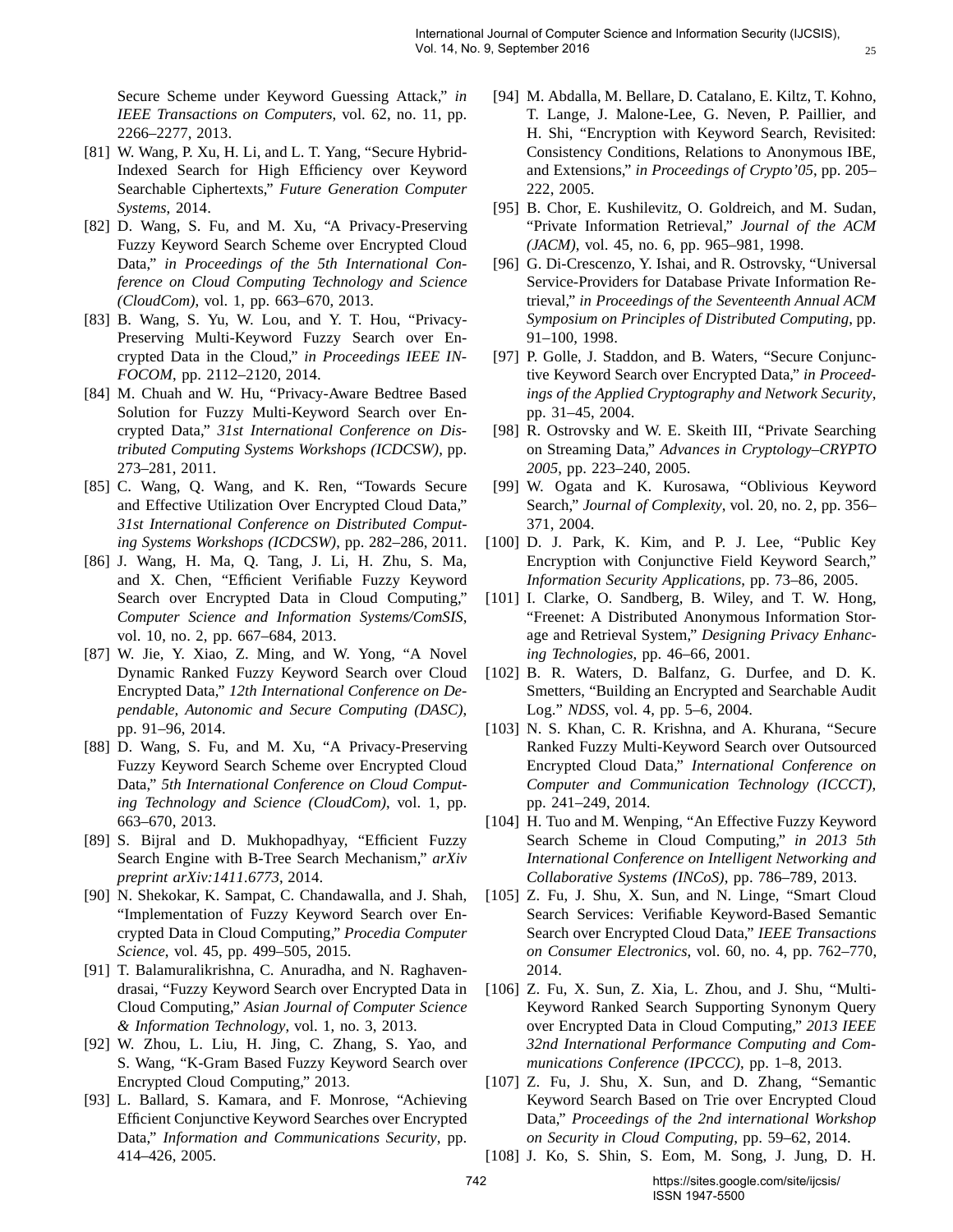Shin, K. H. Lee, and Y. Jang, "Keyword Based Semantic Search for Mobile Data," *in 2014 IEEE 15th International Conference on Mobile Data Management (MDM)*, vol. 1, pp. 245–248, 2014.

- [109] R. ChinnaSamy and S. Sujatha, "An Efficient Semantic Secure Keyword Based Search Scheme in Cloud Storage Services," *in 2012 International Conference on Recent Trends In Information Technology (ICRTIT)*, pp. 488–491, 2012.
- [110] T.-S. Moh and K. H. Ho, "Efficient Semantic Search over Encrypted Data in Cloud Computing," *in 2014 International Conference on High Performance Computing & Simulation (HPCS)*, pp. 382–390, 2014.
- [111] Q. Xu, H. Shen, Y. Sang, and H. Tian, "Privacy-Preserving Ranked Fuzzy Keyword Search over Encrypted Cloud Data," *in 2013 International Conference on Parallel and Distributed Computing, Applications and Technologies (PDCAT)*, pp. 239–245, 2013.
- [112] M. B. B. Pepsi and K. Mala, "Similarity Search on Metric Data of Outsourced Lung Images," *in 2013 IEEE International Conference on Green High Performance Computing (ICGHPC)*, pp. 1–6, 2013.
- [113] S. Raghavendra, K. Nithyashree, C. M. Geeta, R. Buyya, K. R. Venugopal, S. S. Iyengar, and L. M. Patnaik, "RSSMSO Rapid Similarity Search on Metric Space Object Stored in Cloud Environment," *International Journal of Organizational and Collective Intelligence (IJOCI)*, vol. 6, no. 3, pp. 32–47, 2016.
- [114] ——, "FRORSS: Fast Result Object Retrieval using Similarity Search on Cloud," *Proceedings of the International Conference on Distributed Computing, VLSI, Electrical Circuits and Robotics (DISCOVER 2016)*, 2016.
- [115] S. Kozak, D. Novak, and P. Zezula, "Secure Metricbased Index for Similarity Cloud," *Secure Data Management*, pp. 130–147, 2012.
- [116] G. Aggarwal, T. Feder, K. Kenthapadi, S. Khuller, R. Panigrahy, D. Thomas, and A. Zhu, "Achieving Anonymity via Clustering," *in Proceedings of the Twenty-Fifth ACM SIGMOD-SIGACT-SIGART Symposium on Principles of Database Systems*, pp. 153–162, 2006.
- [117] M. L. Yiu, I. Assent, C. S. Jensen, and P. Kalnis, "Outsourced Similarity Search on Metric Data Assets," *IEEE Transactions on Knowledge and Data Engineering*, vol. 24, no. 2, pp. 338–352, 2012.
- [118] P. Ciaccia, M. Patella, and P. Zezula, "DEIS-CSITE-CNR," *in Proceedings of the International Conference on Very Large Data Bases*, vol. 23, pp. 426–435, 1997.
- [119] A. Khoshgozaran and C. Shahabi, "Blind Evaluation of Nearest Neighbor Queries using Space Transformation to Preserve Location Privacy," *Advances in Spatial and Temporal Databases*, pp. 239–257, 2007.
- [120] M. Connor and P. Kumar, "Fast Construction of k-Nearest Neighbor Graphs for Point Clouds," *IEEE Transactions on Visualization and Computer Graphics*, vol. 16, no. 4, pp. 599–608, 2010.
- [121] W. K. Wong, D. W.-l. Cheung, B. Kao, and

N. Mamoulis, "Secure kNN Computation on Encrypted Databases," *in Proceedings of the 2009 ACM SIGMOD International Conference on Management of data*, pp. 139–152, 2009.

- [122] T. Bozkaya and M. Ozsoyoglu, "Indexing Large Metric Spaces for Similarity Search Queries," *ACM Transactions on Database Systems (TODS)*, vol. 24, no. 3, pp. 361–404, 1999.
- [123] R. Agrawal, J. Kiernan, R. Srikant, and Y. Xu, "Order Preserving Encryption for Numeric Data," *in Proceedings of the 2004 ACM SIGMOD international conference on Management of data*, pp. 563–574, 2004.
- [124] S. Kozak and P. Zezula, "Efficiency and Security in Similarity Cloud Services," *in Proceedings of the Very Large Data Base Endowment*, vol. 6, no. 12, pp. 1450– 1455, 2013.
- [125] Y. Zhu, X. Sun, Z. Xia, L. Chen, T. Li, and D. Zhang, "Enabling Similarity Search over Encrypted Images in Cloud," *Information Technology Journal*, vol. 13, no. 5, pp. 824–831, 2014.
- [126] D. Chen and Y. He, "A Study on Secure Data Storage Strategy in Cloud Computing," *Journal of Convergence Information Technology*, vol. 5, no. 7, pp. 175–179, 2010.
- [127] H. Lu, B. C. Ooi, H. T. Shen, and X. Xue, "Hierarchical Indexing Structure for Efficient Similarity Search in Video Retrieval," *IEEE Transactions on Knowledge and Data Engineering*, vol. 18, no. 11, pp. 1544–1559, 2006.
- [128] B. Cui, B. C. Coi, J. Su, and K.-L. Tan, "Indexing High-Dimensional Data for Efficient In-Memory Similarity Search," *IEEE Transactions on Knowledge and Data Engineering*, vol. 17, no. 3, pp. 339–353, 2005.
- [129] Z. Xia, Y. Zhu, X. Sun, and L. Chen, "Secure Semantic Expansion Based Search over Encrypted Cloud Data Supporting Similarity Ranking," *Journal of Cloud Computing*, vol. 3, no. 1, pp. 1–11, 2014.
- [130] M. Jang, M. Yoon, and J.-W. Chang, "A k-Nearest" Neighbor Search Algorithm for Privacy Preservation in Outsourced Spatial Databases," *International Journal of Smart Home*, vol. 7, no. 3, pp. 239–247, 2013.
- [131] G. R. Hjaltason and H. Samet, "Index-Driven Similarity Search in Metric Spaces (Survey Article)," *ACM Transactions on Database Systems (TODS)*, vol. 28, no. 4, pp. 517–580, 2003.
- [132] A. Tsymbal, E. Meissner, M. Kelm, and M. Kramer, "Towards Cloud-Based Image-Integrated Similarity Search in Big Data," *in IEEE-EMBS International Conference on Biomedical and Health Informatics (BHI)*, pp. 593–596, 2014.
- [133] V. Athitsos, M. Potamias, P. Papapetrou, and G. Kollios, "Nearest Neighbor Retrieval using Distance-Based Hashing," *in IEEE 24th International Conference on Data Engineering (ICDE 2008)*, pp. 327–336, 2008.
- [134] K. Hajebi, Y. Abbasi-Yadkori, H. Shahbazi, and H. Zhang, "Fast Approximate Nearest-Neighbor Search with k-Nearest Neighbor Graph," *in Proceedings of the International Joint Conference on Artificial Intelligence*

743 https://sites.google.com/site/ijcsis/ ISSN 1947-5500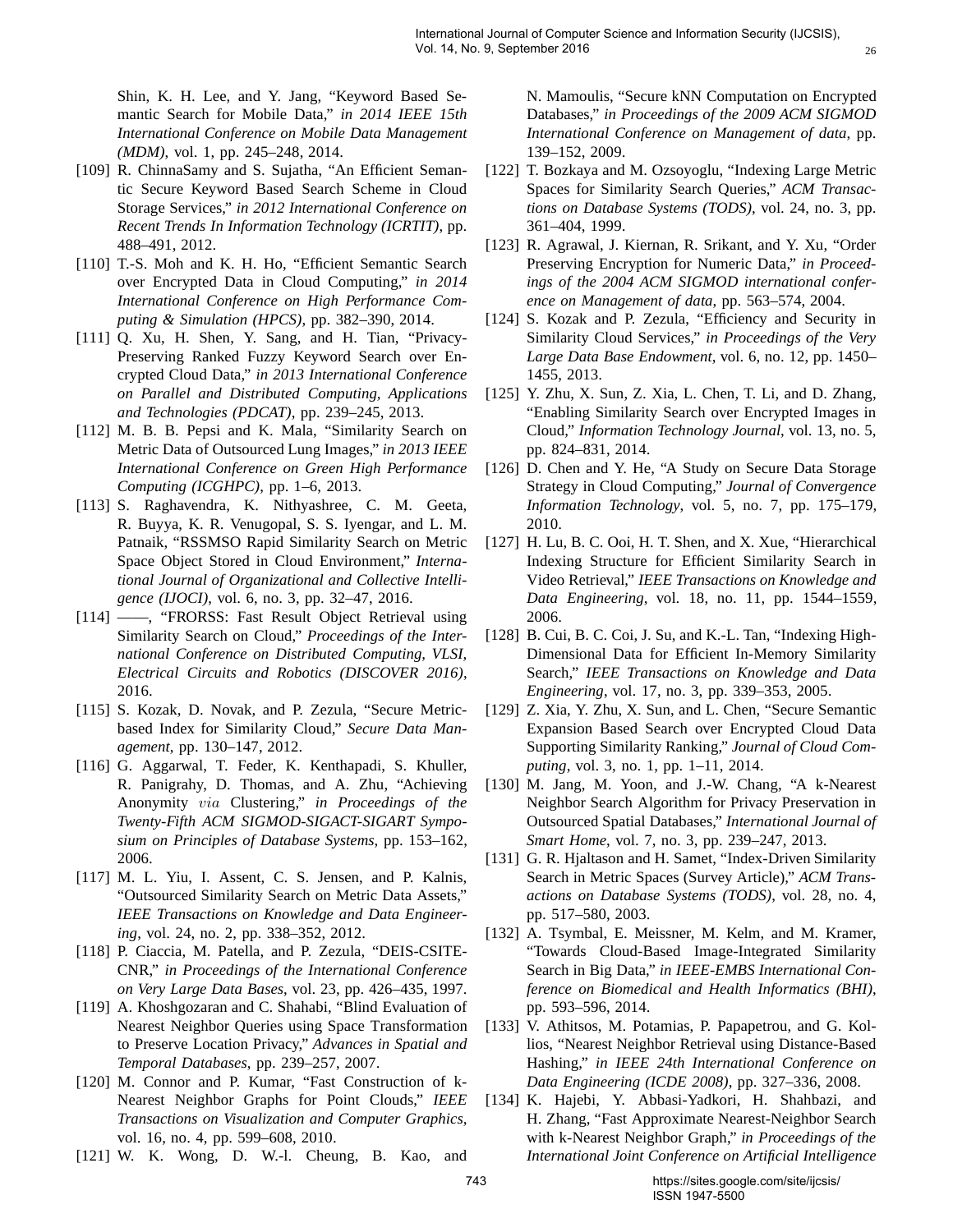*(IJCAI)*, vol. 22, no. 1, pp. 1312–1317, 2011.

- [135] I. Popivanov and R. J. Miller, "Similarity Search over Time-Series Data using Wavelets," *in Proceedings of the 18th International Conference on Data Engineering*, pp. 212–221, 2002.
- [136] G. Amato and P. Savino, "Approximate Similarity Search in Metric Spaces using Inverted Files," *in Proceedings of the 3rd International Conference on Scalable Information Systems*, no. 28, pp. 1–10, 2008.
- [137] V. Gil-Costa and M. Marin, "Load Balancing Query Processing in Metric-Space Similarity Search," *in 12th IEEE/ACM International Symposium on Cluster, Cloud and Grid Computing (CCGrid)*, pp. 368–375, 2012.
- [138] M. Yoon, H.-I. Kim, M. Jang, and J.-W. Chang, "Linear Function Based Transformation Scheme for Preserving Database Privacy in Cloud Computing," *in 2013 International Conference on Parallel and Distributed Systems (ICPADS)*, pp. 498–503, 2013.
- [139] M. Armbrust, A. Fox, R. Griffith, A. D. Joseph, R. Katz, A. Konwinski, G. Lee, D. Patterson, A. Rabkin, I. Stoica *et al.*, "A View of Cloud Computing," *Communications of the ACM*, vol. 53, no. 4, pp. 50–58, 2010.
- [140] M. Kallahalla, E. Riedel, R. Swaminathan, Q. Wang, and K. Fu, "Plutus: Scalable Secure File Sharing on Untrusted Storage." *Fast*, vol. 3, pp. 29–42, 2003.
- [141] E.-J. Goh, H. Shacham, N. Modadugu, and D. Boneh, "SiRiUS: Securing Remote Untrusted Storage." *NDSS*, vol. 3, pp. 131–145, 2003.
- [142] G. Ateniese, K. Fu, M. Green, and S. Hohenberger, "Improved Proxy Re-encryption Schemes with Applications to Secure Distributed Storage," *ACM Transactions on Information and System Security (TISSEC)*, vol. 9, no. 1, pp. 1–30, 2006.
- [143] S. Raghavendra, P. A. Doddabasappa, C. M. Geeta, R. Buyya, K. R. Venugopal, S. S. Iyengar, and L. M. Patnaik, "Secure Multi-Keyword Search and Multi-User Access Control over an Encrypted Cloud Data," *International Journal of Information Processing(IJIP)*, vol. 10, no. 2, pp. 51–61, 2016.
- [144] S. Raghavendra, K. Meghana, P. Doddabasappa, C. Geeta, R. Buyya, K. Venugopal, S. Iyengar, and L. Patnaik, "Index Generation and Secure Multi-user Access Control over an Encrypted Cloud Data," *Procedia Computer Science*, vol. 89, pp. 293–300, 2016.
- [145] D. Boneh, X. Boyen, and H. Shacham, "Short Group Signatures," *Advances in Cryptology–CRYPTO 2004*, pp. 41–55, 2004.
- [146] D. Chaum and E. Van Heyst, "Group Signatures," *Advances in Cryptology—EUROCRYPT'91*, pp. 257– 265, 1991.
- [147] A. Fiat and M. Naor, "Broadcast Encryption," *Advances in Cryptology—CRYPTO'93*, pp. 480–491, 1994.
- [148] C. Delerablée, P. Paillier, and D. Pointcheval, "Fully Collusion Secure Dynamic Broadcast Encryption with Constant-Size Ciphertexts or Decryption Keys," *Pairing-Based Cryptography–Pairing 2007*, pp. 39–59, 2007.
- [149] R. Lu, X. Lin, X. Liang, and X. S. Shen, "Secure

Provenance: the Essential of Bread and Butter of Data Forensics in Cloud Computing," *in Proceedings of the 5th ACM Symposium on Information, Computer and Communications Security*, pp. 282–292, 2010.

27

- [150] B. Wang, B. Li, and H. Li, "Knox: Privacy-Preserving Auditing for Shared Data with Large Groups in the Cloud," *Applied Cryptography and Network Security*, pp. 507–525, 2012.
- [151] D. Naor, M. Naor, and J. Lotspiech, "Revocation and Tracing Schemes for Stateless Receivers," *Advances in Cryptology—CRYPTO 2001*, pp. 41–62, 2001.
- [152] S. Kamara and K. Lauter, "Cryptographic Cloud Storage," *Financial Cryptography and Data Security*, pp. 136–149, 2010.
- [153] F. Bao, R. H. Deng, X. Ding, and Y. Yang, "Private Query on Encrypted Data in Multi-user Settings," *in Proceedings of the International Conference on Information Security Practice and Experience*, pp. 71–85, 2008.
- [154] E. Shi, J. Bethencourt, T.-H. Chan, D. Song, and A. Perrig, "Multi-dimensional Range Query over Encrypted Data," *in IEEE Symposium on Security and Privacy*, pp. 350–364, 2007.
- [155] O. Xia, J. Ni, A. J. B. A. Kanpogninge, and J. C. Gee, "Searchable Public-Key Encryption with Data Sharing in Dynamic Groups for Mobile Cloud Storage," *Journal of Universal Computer Science*, vol. 21, no. 3, pp. 440– 453, 2015.
- [156] X. Liu, Y. Zhang, B. Wang, and J. Yan, "Mona: Secure Multi-Owner Data Sharing for Dynamic Groups in the Cloud," *IEEE Transactions on Parallel and Distributed Systems*, vol. 24, no. 6, pp. 1182–1191, 2013.
- [157] K. Fu, M. Kallahalla, S. Rajagopalan, and R. Swaminathan, "Secure Rotation on Key Sequences," *Submitted for Publication*, 2002.
- [158] M. Castro and B. Liskov, "Proactive Recovery in a Byzantine-Fault-Tolerant System," *in Proceedings of the 4th Conference on Symposium on Operating System Design & Implementation-Volume 4*, pp. 19–19, 2000.
- [159] G. R. Ganger, P. K. Khosla, M. Bakkaloglu, M. W. Bigrigg, G. R. Goodson, S. Oguz, V. Pandurangan, C. A. Soules, J. D. Strunk, and J. J. Wylie, "Survivable Storage Systems," *in Proceedings of the DARPA Information Survivability Conference & Exposition II, 2001. DISCEX'01*, vol. 2, pp. 184–195, 2001.
- [160] A. Rowstron and P. Druschel, "Storage Management and Caching in PAST, A Large-Scale, Persistent Peerto-Peer Storage Utility," *ACM SIGOPS Operating Systems Review*, vol. 35, no. 5, pp. 188–201, 2001.
- [161] K. E. Fu, "Group Sharing and Random Access in Cryptographic Storage File Systems," Ph.D. dissertation, Citeseer, 1999.
- [162] Z. Xiao and Y. Xiao, "Security and Privacy in Cloud Computing," *IEEE Communications Surveys & Tutorials*, vol. 15, no. 2, pp. 843–859, 2013.
- [163] D. Chen and H. Zhao, "Data Security and Privacy Protection Issues in Cloud Computing," *in 2012 International Conference on Computer Science and Electronics*